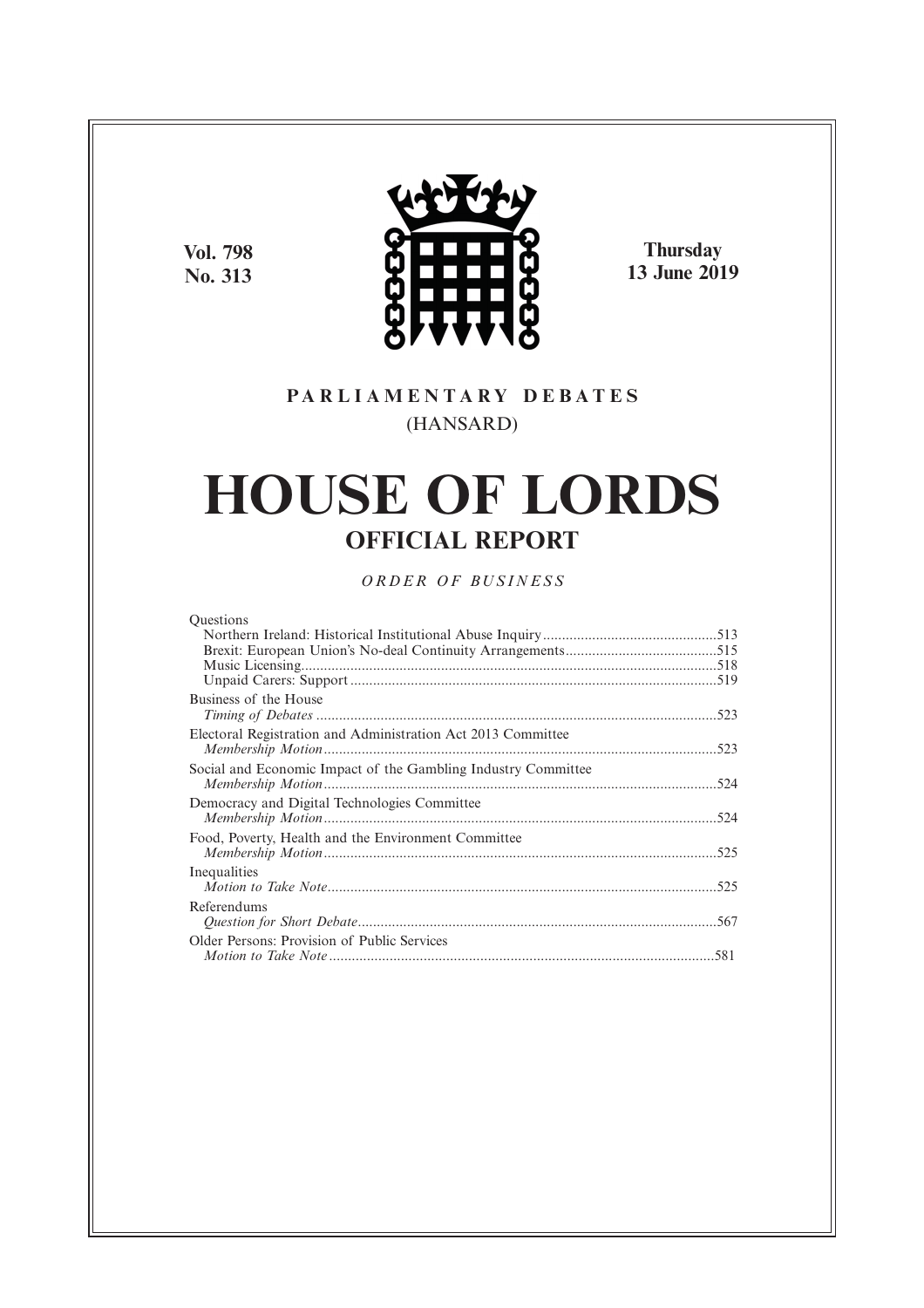Lords wishing to be supplied with these Daily Reports should give notice to this effect to the Printed Paper Office.

No proofs of Daily Reports are provided. Corrections for the bound volume which Lords wish to suggest to the report of their speeches should be clearly indicated in a copy of the Daily Report, which, with the column numbers concerned shown on the front cover, should be sent to the Editor of Debates, House of Lords, within 14 days of the date of the Daily Report.

> *This issue of the Official Report is also available on the Internet at* https://hansard.parliament.uk/lords/2019-06-13

The first time a Member speaks to a new piece of parliamentary business, the following abbreviations are used to show their party affiliation:

| <b>Abbreviation</b> | <b>Party/Group</b>                 |
|---------------------|------------------------------------|
| СB                  | Cross Bench                        |
| Con                 | Conservative                       |
| <b>DUP</b>          | Democratic Unionist Party          |
| GP                  | Green Party                        |
| Ind Lab             | Independent Labour                 |
| Ind LD              | Independent Liberal Democrat       |
| Ind SD              | <b>Independent Social Democrat</b> |
| Ind UU              | Independent Ulster Unionist        |
| Lab                 | Labour                             |
| Lab Co-op           | Labour and Co-operative Party      |
| LD                  | Liberal Democrat                   |
| LD Ind              | Liberal Democrat Independent       |
| Non-afl             | Non-affiliated                     |
| PC                  | Plaid Cymru                        |
| UKIP                | UK Independence Party              |
| UUP                 | <b>Ulster Unionist Party</b>       |

No party affiliation is given for Members serving the House in a formal capacity, the Lords spiritual, Members on leave of absence or Members who are otherwise disqualified from sitting in the House.

© Parliamentary Copyright House of Lords 2019,

*this publication may be reproduced under the terms of the Open Parliament licence, which is published at www.parliament.uk/site-information/copyright/.*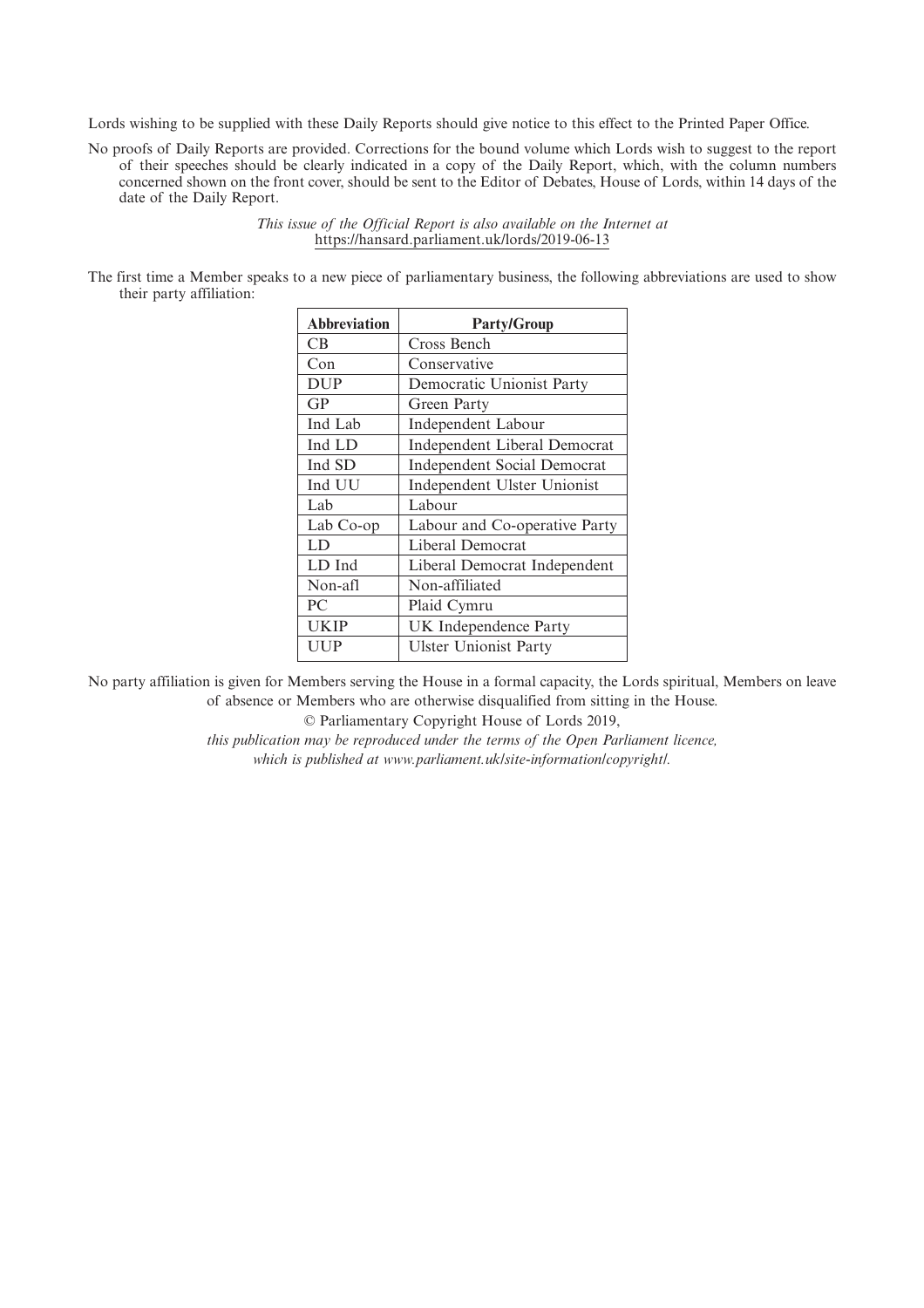## House of Lords

*Thursday 13 June 2019*

*11 am*

*Prayers—read by the Lord Bishop of Coventry.*

## **Northern Ireland: Historical Institutional Abuse Inquiry** *Question*

*11.06 am*

*Asked by Lord Empey*

To ask Her Majesty's Government what assessment they have made of the request from the head of the Northern Ireland Civil Service to introduce measures to compensate the victims of Historical Institutional Abuse, as recommended by the Report of the Historical Institutional Abuse Inquiry in January 2017.

**The Parliamentary Under-Secretary of State, Northern Ireland Office and Scotland Office (Lord Duncan of Springbank) (Con):** The head of the Northern Ireland Civil Service wrote to the Secretary of State on 2 May, providing her with the historical institutional abuse consultation report, draft legislation and a document that set out the key issues that require ministerial decision. The Secretary of State asked the Northern Ireland political parties to consider these important policy questions and to seek a consensus. She has now received their recommendations and will consider them as a matter of urgency. She is determined to do everything in her power to ensure the victims and survivors get the redress they deserve as quickly as possible.

**Lord Empey (UUP):** The Minister will be aware that, in addition to the head of the Northern Ireland Civil Service, as he said, all parties at Stormont have asked his right honourable friend to legislate to implement the Hart report, which came out in January 2017. Since this Parliament is effectively lying idle for the next six weeks, could I implore my noble friend to prevail on the Secretary of State to immediately introduce this legislation on humanitarian grounds? Why should these victims suffer all over again because of unnecessary delay? Thirty-one victims have died since the report was published in January 2017. Why should any more go to their graves without receiving justice?

**Lord Duncan of Springbank:** The noble Lord makes an important point. This is about victims and redress. The issue we face is that the original draft diverges significantly from the consensus reached by the political parties. This will therefore take time to redraft. That is what is being taken forward right now in Northern Ireland by the authorities. Once that is done, it will return to us and we will take it through both Houses as expeditiously as possible.

**Baroness Smith of Basildon (Lab):** My Lords, this all sounds a little delaying. I trust the noble Lord's judgment implicitly on this, but it is over two years since the inquiry report. We have heard from the noble Lord, Lord Empey, that this delay comes at a very high price for the people of Northern Ireland and the survivors of abuse. Obviously, the preferred option would be a devolved Administration, but I put on record again, because this is not the only example like this, that the Government are not doing enough to ensure the devolved institutions are up and running. I have said that perhaps if the noble Lord was Secretary of State we might see greater progress, which we would welcome. The political parties all blame each other for it not happening. Meanwhile, we have cases such as this where people are dying and struggling through lack of action. There is a moral duty to act. The noble Lord said that work is ongoing. Can he give a commitment to bring back that legislation to this House in this parliamentary Session before any Prorogation, whenever that might be?

**Lord Duncan of Springbank:** The challenge we face is that, had the political parties in reaching their consensus broadly affirmed the Hart report and all its elements, we could have been taking it forward right now. Unfortunately, there were 13 substantive areas of change that the political parties wished to take forward. These require some time. I cannot give the commitment the noble Baroness would like to hear, but I can say that once we work through those things with the relevant authorities in Northern Ireland we will take it forward as quickly as this House and the other place will allow.

**Lord Bruce of Bennachie (LD):** My Lords, the noble Lord, Lord Empey, is to be credited for his persistence on this issue. I concur with him that neither this House nor the other is preoccupied at the moment. I hear what the Minister says, but people have waited far too long. There is time to do things quickly and effectively when all the political parties are on side. Will he take that on board? Northern Ireland needs a positive gesture right now. Is this not the right time to deliver this, and not delay it any further?

**Lord Duncan of Springbank:** The important thing to stress is that, were we in receipt of the draft legislation, this House could take it forward very quickly indeed, but we are not. The challenge right now is for the authorities in Northern Ireland that are responsible for this to work through each of the aspects raised by the political parties, to ensure that this can be brought forward in draft. The moment it arrives here we will be able to take this forward very quickly indeed.

**Lord Cormack (Con):** Would my noble friend accept that there are other victims too? We have discussed in this House those who were brutally treated during the Troubles, many of whom were maimed. Many have died in the last few years. They deserve the same sort of recompense; my noble friend has acknowledged that on the Floor of this House. Will he try to bring legislation that includes them as well?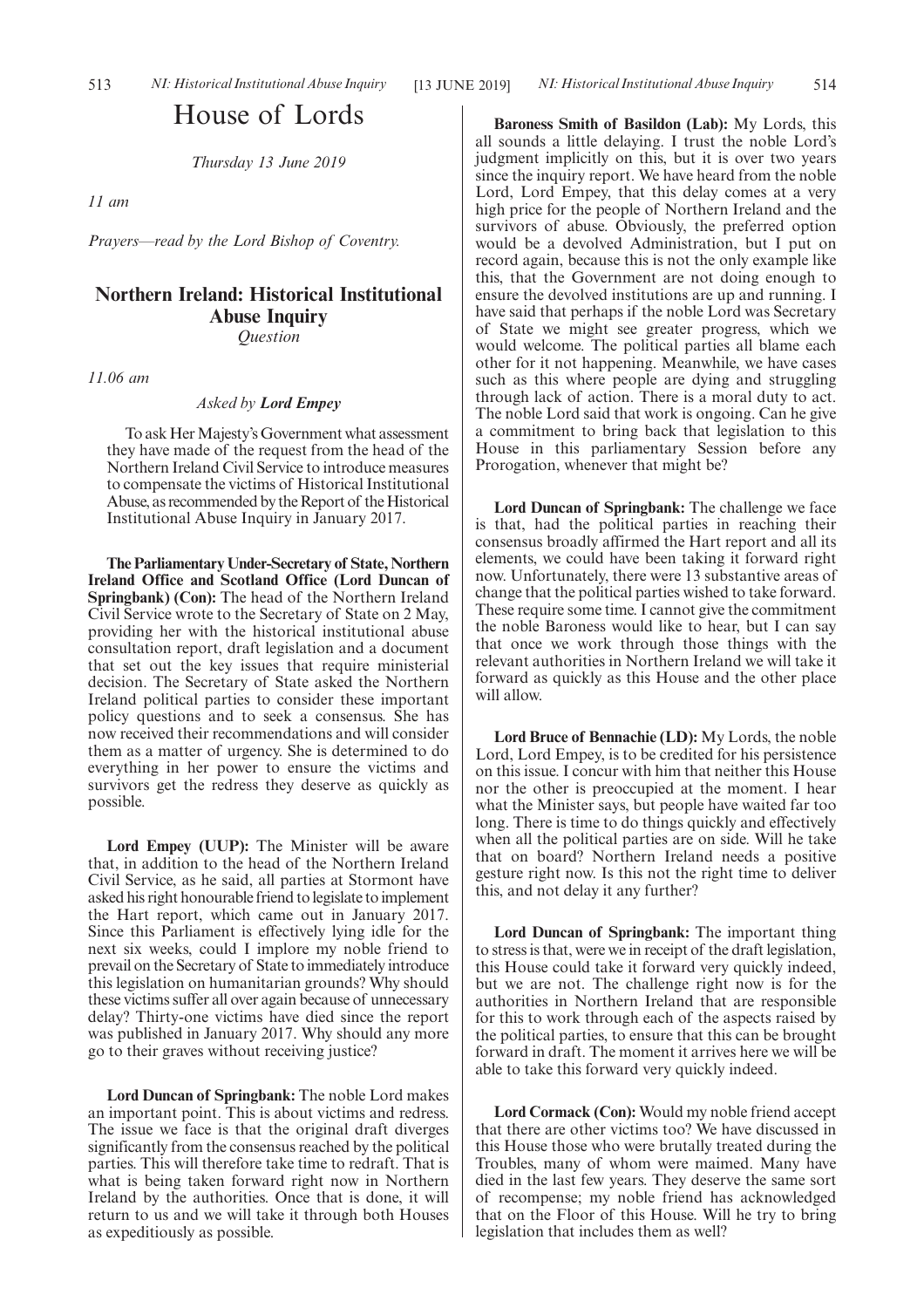**Lord Duncan of Springbank:** I would not wish to see these two elements entwined, because they are quite distinct. However, the issue to which my noble friend refers is very important. I have given an assurance before and repeat today that we must make progress on victims' pensions. He has my word that we will take that forward as quickly as we possibly can.

**Lord Morrow (DUP):** My Lords, I certainly agree with the Minister when he says that these are two separate, different issues, which are both extremely important. From his reply to the noble Lord, Lord Empey, do I take it that the settled position of the Government is that, since all the obstacles are out of the way and all the political parties are on board, they will now take the necessary action, bearing in mind that some of the institutions have a big role to play here and must not be allowed to get away scot free? I urge the Government to give a clear, unambiguous, unequivocal reply that they will take this issue forward and that this is their settled position, irrespective of what is happening in Northern Ireland and since all the political parties in Northern Ireland agree that it should be taken forward.

**Lord Duncan of Springbank:** I can give the noble Lord that assurance. We will do just that.

**Lord Foulkes of Cumnock (Lab Co-op):**Is the Minister telling us that the only reason we are not able to consider this is because of a delay in drafting the legislation? The Minister knows that I have a great respect for him. Could he not go back to the officials to say that this House, indeed the whole Parliament, is ready to consider this legislation and put a rocket under them so that it comes here as quickly as possible?

**Lord Duncan of Springbank:** I will be very happy to put a rocket under them.

**Lord Rogan (UUP):** My Lords, the victims of these crimes and their relatives are grieving. The grief is deep. They simply cannot understand why the Secretary of State for Northern Ireland, Karen Bradley, has not taken a decision more quickly. There must be no more delays. I welcome the Minister's comments today that he will expedite this matter so that it is dealt with in the quickest possible time.

**Lord Duncan of Springbank:** We can afford no more delays, so the moment we have this material here, we will move it forward quickly. We will see that justice is served and redress is achieved.

## **Brexit: European Union's No-deal Continuity Arrangements** *Question*

*11.14 am*

## *Asked by Lord Lilley*

To ask Her Majesty's Government what announcements the European Union has made regarding continuity arrangements for (1) air travel, (2) haulage, (3) visas, and (4) safety certificates, should the United Kingdom leave the European Union without a deal; and what steps they have taken to give reciprocal assurances.

**TheParliamentaryUnder-Secretaryof State,Department for Transport (Baroness Vere of Norbiton) (Con):** My Lords, the EU has adopted time-limited regulations covering the aviation market access and safety certificates, as well as road haulage and international rail. The EU has also announced visa-free travel for UK nationals travelling to the EU for short stays after exit. The Government have given reciprocal assurances in each of these four areas, which will provide certainty to businesses and citizens should the UK leave the EU without a deal.

**Lord Lilley (Con):** I thank my noble friend for her reply. Since Britain may well leave the EU with no withdrawal agreement, is it not reassuring that these reciprocal mini-deals, and many others, mean that planes will fly, hauliers will operate, Airbus wings will be exported and visa-free travel will continue? Will she also confirm that HMRC plans no extra checks at Dover and will prioritise flow over compliance, while France is so determined not to lose trade to Belgian and Dutch ports that it has installed multiple extra lorry lanes at Calais, located inspection points away from the ports and installed equipment to scan moving trains, so that the likelihood of congestion and delays has vastly diminished, to the obvious disappointment of the Liberal Democrat Benches?

**Baroness Vere of Norbiton:** The noble Lord is right in that the mini-deals make any potential exit from the EU without a deal less difficult. But they are, as I have said, time-limited and there will need to be further negotiations when they expire. With regard to Dover, the Government are working to enable cross-channel traffic and goods to continue to move as freely as possible. Government departments have designed customs and additional control arrangements at the UK border, in a way which ensures that goods will be able to flow into and out of the country, and will not be delayed by additional controls. It is true that on the other side of the channel, the French customs authorities have pulled their finger out and installed additional control points. These mean that delays on this side of the channel will be less; however, they will not disappear completely and we therefore cannot expect trade to continue precisely as it did before.

Lord Rosser (Lab): What will be the consequences for air and road haulage traffic between the UK and the EU under no deal if further arrangements beyond the time-limited period are not agreed with the EU, perhaps because we have, for example, declined to pay the £39 billion currently provided for on our departure from the EU?

**Baroness Vere of Norbiton:** The noble Lord is quite right that there are multiple mini-deals. They expire at different times and we will look to the EU to extend them. It is in the EU's gift to decide whether to extend them, as it is in our gift to decide whether to reciprocate.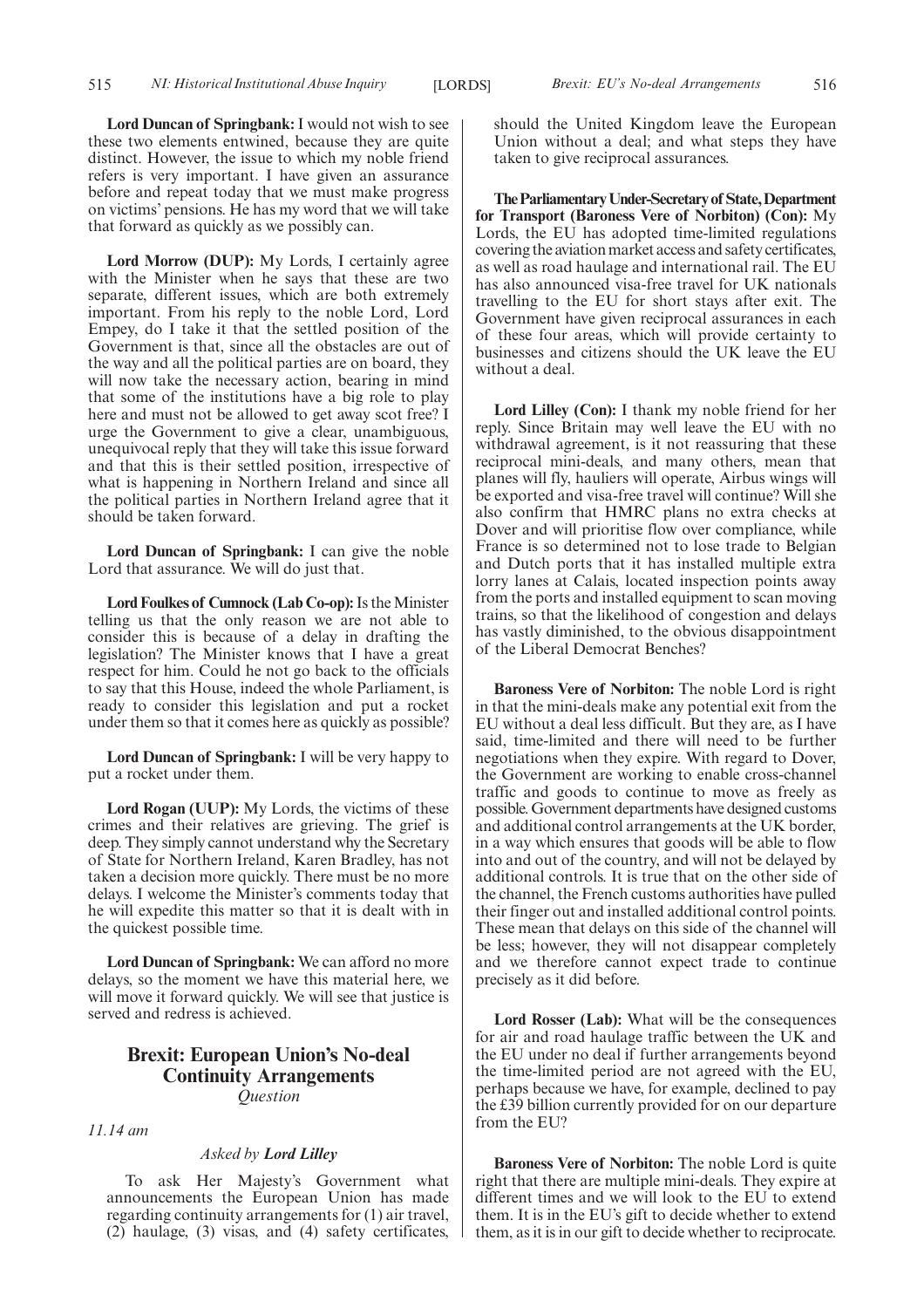Any elements of the arrangements surrounding our withdrawal will, I believe, impact on our ability to negotiate these agreements.

**Lord Purvis of Tweed (LD):** Will the Minister confirm that these are not mini-deals but basic contingency measures, as the Commission itself has defined them? Some will require continuing legislative reciprocity from the UK, which we have not put on the statute book at the moment. They will cover a period of only six months and, as the Commission said, provide for only "basic connectivity" and,

"mitigate to some extent the impact of withdrawal, without however guaranteeing the continuation of all existing air transport services under the same terms as they are supplied today".

Is it not an outrage that some candidates to be our Prime Minister will receive votes today from Conservative MPs while proposing to enforce this by suspending Parliament, if Parliament does not agree that some of these measures are not in the best interests of our haulage or aviation sectors?

**Baroness Vere of Norbiton:** The noble Lord can call these deals what he likes—he mentioned mini-deals—but I would call them the EU air connectivity regulation and EU regulation 2019/501, the basic road freight connectivity regulation. He said that they would mean that transport cannot continue as it does now but the key point, looking at the detail of the deal, is that it is substantially as it is now. However, he is quite right that were these regulations to fall away, which they do on varying dates for various forms of transport, it will be necessary to look hard at what we do thereafter.

**Lord Pearson of Rannoch (UKIP):** My Lords, does the Minister recall the Government's Written Answer to me on 6 February this year, which said that if we end up trading on normal WTO most favoured nation terms, EU exporters will pay us £14 billion per annum, while ours will pay Brussels only £6 billion per annum? Might some of that £8 billion annual profit not be useful in subsidising any unforeseen costs arising from leaving the EU without a deal, with billions to spare for other national priorities?

**Baroness Vere of Norbiton:** Unfortunately, I do not recall the Government's response to the noble Lord of 6 February. Discussions of tariffs are slightly beyond the original scope of the Question, but we expect the EU's most favoured nation tariff regime to apply to the UK if the UK leaves the EU without a deal. Noble Lords are also aware that this will result in the introduction of tariffs on 60% of current UK exports to the EU.

**Lord Forsyth of Drumlean (Con):** My Lords, given that all the leading contenders for the leadership of the Conservative Party have made clear that it is important the European Union understands that we are prepared to leave without a deal if we cannot get a sensible agreement, would it not be sensible for the Government to publish, for each department, what plans are in place, how they need to operate and what future additions will be required?

**Baroness Vere of Norbiton:** As my noble friend mentioned, I am sure the EU fully understands that the UK is willing to leave without a deal. Indeed, it is the legal default and it may be that we have no option. The Government are also undergoing extensive contingency planning in the event that we leave with no deal. Further details of that will be available shortly.

**Lord Harris of Haringey (Lab):** My Lords, the noble Lord, Lord Lilley, said that the intention was to "prioritise flow over compliance". I refer to my interests in the register on these matters. Does that mean the Government are prepared to tolerate unsafe goods, those that violate intellectual property laws and everything else coming into this country, simply to facilitate the mantra of no deal?

**Baroness Vere of Norbiton:** The Government will certainly not tolerate that. That is why we have designed customs and additional control arrangements to make sure that appropriate checks are made.

## **Music Licensing** *Question*

*11.22 am*

## *Asked by Lord Smith of Hindhead*

To ask Her Majesty's Government what recent discussions they have had with Phonographic Performance Limited regarding that body's increasing of the tariff for their Specially Featured Entertainment licence from July 2019.

**Lord Smith of Hindhead (Con):** My Lords, I beg leave to ask the Question standing in my name on the Order Paper. In so doing, I make reference to my interests set out in the register.

**TheParliamentaryUnder-Secretaryof State,Department for Business, Energy and Industrial Strategy (Lord Henley) (Con):** My Lords, the Government have had no discussions with Phonographic Performance Limited about this tariff. Collecting societies are private commercial organisations, and the Government play no role in setting their licence tariffs. However, dissatisfied businesses may have recourse to the Copyright Tribunal, a specialised court that adjudicates on the price and terms of copyright licences. I understand that the British Beer and Pub Association and UKHospitality intend to make reference to the Copyright Tribunal on this issue.

**Lord Smith of Hindhead:** I thank the Minister for his reply, and I am pleased that this matter has been referred to the Copyright Tribunal since my Question was tabled. It is estimated that the proposed new tariff will cost the hospitality industry an additional £49 million each year—an increase that is simply unaffordable for many operators. PPL collected £250 million last year and raked off £35 million in admin fees, paying its CEO over £750,000. Does the Minister agree that a better way to provide increased payments to copyright holders is for PPL to cut its own expenditure?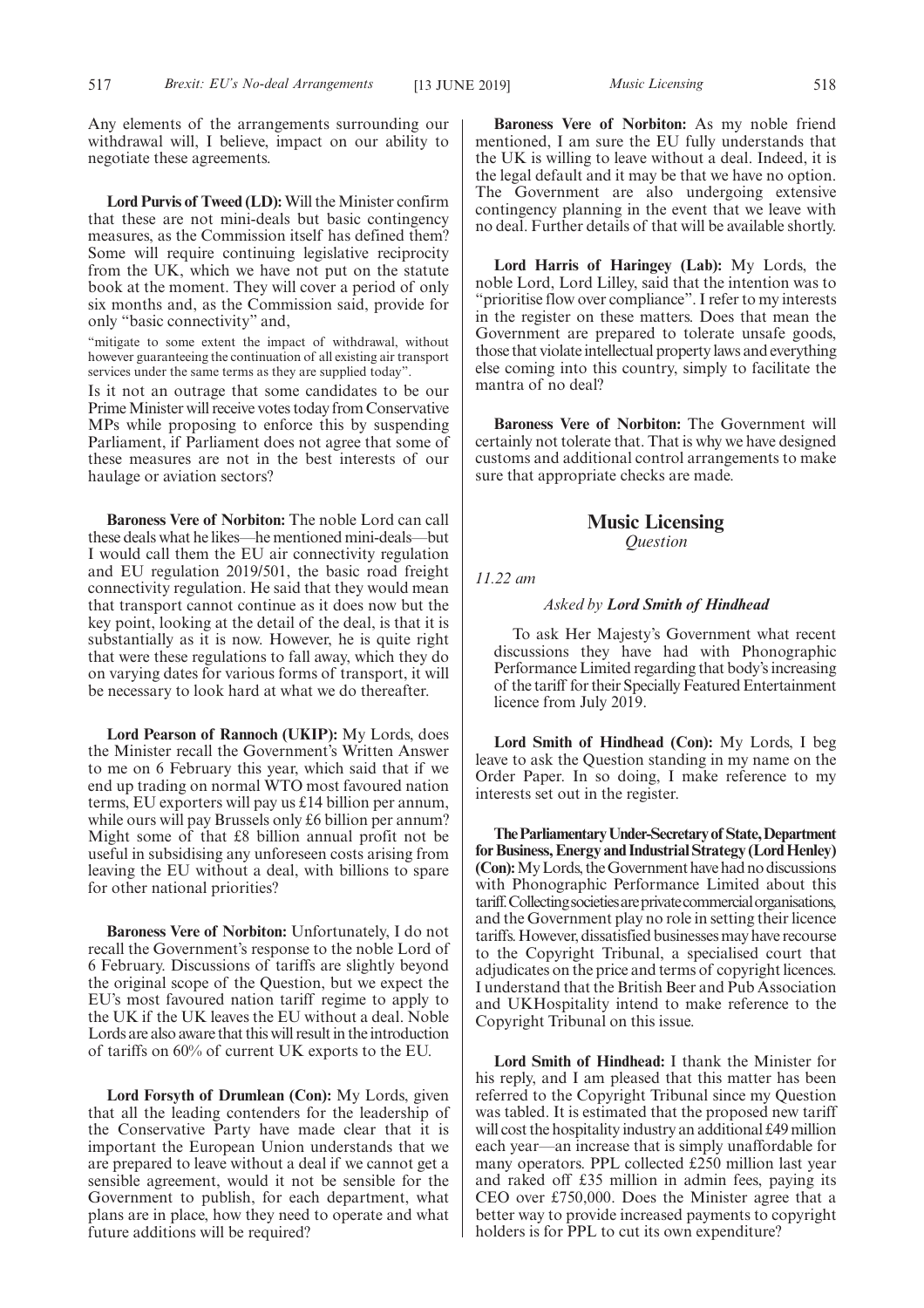**Lord Henley:** My Lords, it is not for me to comment on the pay of the CEO of PPL; this must be a matter for the members of that organisation. However, I think all agree it is important that PPL, and PRS for that matter, get the best deal for all its members performers, composers and others who own a copyright—and make sure they get the appropriate amount of money they are owed for us hearing their music.

**Lord Clement-Jones (LD):**My Lords, does the Minister agree that there is a major danger of misunderstanding what is proposed and what is involved here? The new tariff does not apply to grass-roots live music venues. It is designed to be fairer to small venues using recorded music. It will be phased in for other places and the beneficiaries will be many currently underpaid performers and artists.

**Lord Henley:** My Lords, the noble Lord makes a very useful contribution. I stress that this is about ensuring that those artists, performers and others receive the appropriate reward for their work.

**Lord McNicol of West Kilbride (Lab):** My Lords, I am sure this House will agree that artists, especially the less well-known ones, should be paid fairly if their music is played in public. What, if any, are the expected consequences following the delay in implementing the new specially featured entertainment tariff—SFE—which was meant to be implemented on 1 July? Does he know when the subsequent independent review by the Copyright Tribunal will be completed?

**Lord Henley:** My Lords, I am not going to comment on a case that is about to be before the Copyright Tribunal; that would not be right or proper. Nor can I help the noble Lord on the first part of his question. As I made clear earlier, it is important that these collective management organisations—CMOs—provide the best possible service for their members and negotiate in a proper and fair way with the hospitality organisations that want to use their music.

## **Unpaid Carers: Support** *Question*

*11.26 am*

### *Asked by Baroness Brinton*

To ask Her Majesty's Government what steps they are taking to ensure that unpaid carers receive the support to which they are entitled.

**TheParliamentaryUnder-Secretaryof State,Department of Health and Social Care (Baroness Blackwood of North Oxford) (Con):** My Lords, we are committed to supporting carers to provide care in ways that protect and preserve their own health and well-being. Last June, we published the Carers Action Plan, a cross-government programme of targeted work. This included a £5 million carers innovation fund, to encourage innovative and creative ways of supporting carers. We are also working with local government on a sector-led improvement programme of work focused on implementing the carers Act duties for carers.

**Baroness Brinton (LD):** I thank the Minister for her Answer. As Carers Week draws to a close, I point out that we owe a great debt of gratitude to the 6.5 million carers in the country who save us more than £100 billion a year, given the costs that we would otherwise have to bear. The problem is that nearly three-quarters of those carers say that they suffer mental health stress as a result of their caring duties, and over 60% say that they have physical health problems. Will the overdue Green Paper on social care put sustainable funding in place to properly provide support for carers and ensure speedy access to health services for them?

**Baroness Blackwood of North Oxford:** I thank the noble Baroness for her important Question. I suspect that the majority of noble Lords have not only been carers themselves but have benefited from caring. I would not be standing here myself were it not for the caring support of my own family. We should pay tribute to carers up and down the country, without whom we would not have a sustainable health and care system. I assure the noble Baroness that proposals for putting in place sustainable funding to support carers, and considering their employment status, are part of the work that is going on in implementing the long-term plan and preparing the social care Green Paper. I hope that reassures her.

**Baroness Wheeler (Lab):**My Lords, a growing number of older people are providing unpaid care while trying to manage their own health and care needs, in many cases co-caring for each other with partners, adults or children with learning difficulties. In particular, there is an alarming increase in the number of carers aged 85 and over, who are more likely than other carers to be caring round the clock, be suffering anxiety and be in poor health themselves. What are the Government doing to ensure that these carers are getting the vital social and community help they need? Are they still the priority, as was promised in the NHS five-year forward view?

**Baroness Blackwood of North Oxford:** I thank the noble Baroness for her question. She is absolutely right that we need to ensure that we target support at those who need it most, but that we also identify those who are carers within the community, because of the burden that we know caring can impose on the health of those who are caring. That is why the Carers Trust has been undertaking research into best practice in identifying carers and targeting support. It is also why the Department of Health and Social Care has been working with local government on a sector-led improvement programme of work focused on the implementation of the carers Act duty for carers. We have just begun phase 1 of this and we are implementing phase 2 to ensure that best practice is disseminated across the system, so we can deliver on the commitments we made within the carers plan.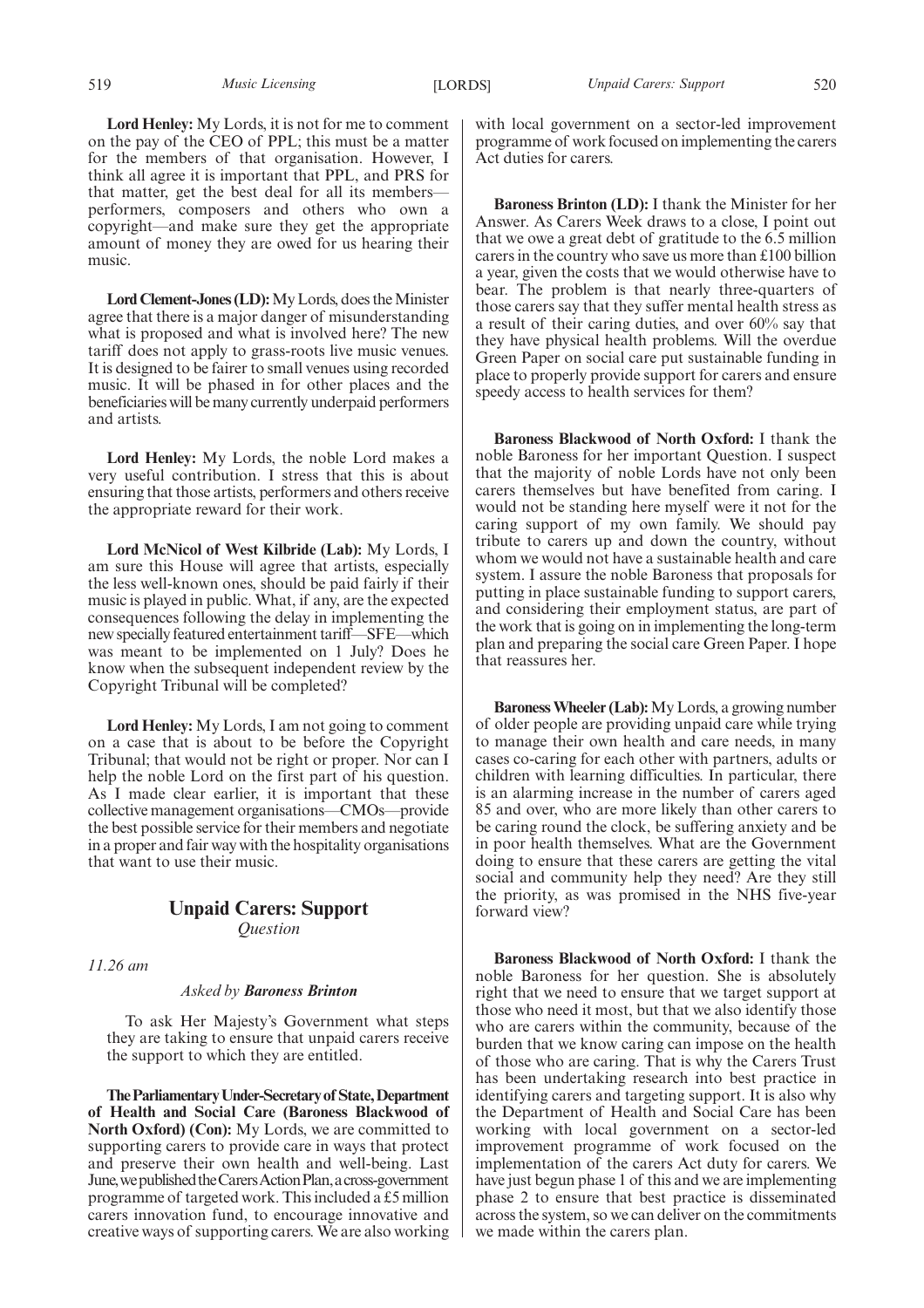**The Lord Bishop of St Albans:** My Lords, I am sure that we all want to encourage stronger family and community life, which is the very bedrock of healthy societies, but there is one group in particular that needs help and that is the 166,000 underage carers in England. Research by the Children's Society suggests that that is just the tip of the iceberg—indeed, a huge underestimate. Many of these young people do not realise that they classify as carers: it is just what they have had to deal with. In many cases it is affecting their schooling and mental health. What are Her Majesty's Government able to do to help and support underage carers in particular?

**Baroness Blackwood of North Oxford:** The right reverend Prelate is quite right to identify this as a crucial issue. The Government believe that children should be protected from inappropriate and excessive caring responsibilities. We changed the law to improve the way that young carers are identified, and we are supporting schools to support carers and working with the Carers Trust to identify and spread best practice. Just today, working with the Children's Society, which he rightly says has led this project to identify and disseminate best practice, guidance and resources will be published to enable young adult carers to make positive transitions between the ages of 16 and 24. We hope that this will improve the outcomes that young carers experience.

**Baroness Manzoor (Con):** My Lords, I am delighted by the Carers Action Plan, which is a very important piece of work for many thousands of carers in the country. Can my noble friend say exactly what progress is being made in implementing this plan and how success will be measured?

**Baroness Blackwood of North Oxford:** I thank my noble friend for this important question. The Carers Action Plan was a real step in the right direction. It has 64 action points and good progress has been made. There will be a progress report in July. Some key steps in it are promoting best practice for local authorities, clinical commissioning groups and other providers in order to give carers much-needed breaks and respite care, which can be the difference between coping and not coping; and providing carer-confident benchmarks for employers who can identify carers within their systems and give them the support they need. Of course, there is also the work I have already mentioned: the £5 million carers innovation fund to find more creative and innovative ways to support carers, who are so crucial to our health and care system.

**Lord Patel (CB):** My Lords, does the Minister agree that any future proposals for the funding of social care need to be sustainable? Any proposal that requires the burden to fall on those who need social care or their families will not be sustainable and will therefore require contributions from wider society.

**Baroness Blackwood of North Oxford:** I completely agree with the noble Lord, Lord Patel, who is absolutely right that we must ensure that we sustainably fund social care. The Government have provided £3.9 billion more in dedicated social care funding, but we recognise that there is a need for a sustainable financial footing for social care as a whole, which is what we are working towards with the spending review. Nevertheless, carers will continue to play an important part in our healthcare system, as they do within our society. Many people consider that they are making a rewarding and important contribution within their family and community, and we must be grateful to them for that.

**Lord Hunt of Kings Heath (Lab):** My Lords, the implication of what the noble Baroness has just said is that the work around the Green Paper on a sustainable mechanism for funding long-term care is focused on the medium and long term. If that is so—and I think the Minister could say something about the actual remit of the work—the question then arises, what about the short term? We know that the money she talked about is a drop in the ocean compared to the money that has been taken away from social care, alongside the increasing demographic pressures. Can she tell me whether, as part of the spending review, which I assume will occur at some point, the immediate pressures are also going to be taken care of?

**Baroness Blackwood of North Oxford:** The noble Lord will know that the spending review has not yet started, so I cannot tell him what is happening in the negotiations. What I can tell him about is the work that has already gone on to improve social care funding: giving local authorities access to around £10 billion more in dedicated funding for social care from 2017-18 to 2019-20; an additional £410 million of new money to improve social care for older people, people with disabilities and children; and £240 million more for winter pressures. However, the noble Lord is absolutely right that it is no good improving the medium to long-term outlook for social care if we do not ensure that we also address the immediate challenges that it faces.

**Baroness Thomas of Winchester (LD):** My Lords, the right reverend Prelate mentioned one group of carers. I would like to ask about those from the BME community, many of whom do not know about the benefits to which they would be entitled—the carer's allowance, for example, and even the national insurance waivers that come with it. What are the Government proactively doing to support them?

**Baroness Blackwood of North Oxford:** This is a really important question, because the carer's allowance has increased and is available as a non-means-tested support. I can reveal today that one of the key issues that is being looked at as part of the social care Green Paper is ensuring that financial support and employment status for carers are clearer, so that they can access all the support they are entitled to, but also to try to make things simpler.

**Lord Kirkhope of Harrogate (Con):** I declare an interest as a former Mental Health Act commissioner. While we are talking about carers, there is a considerable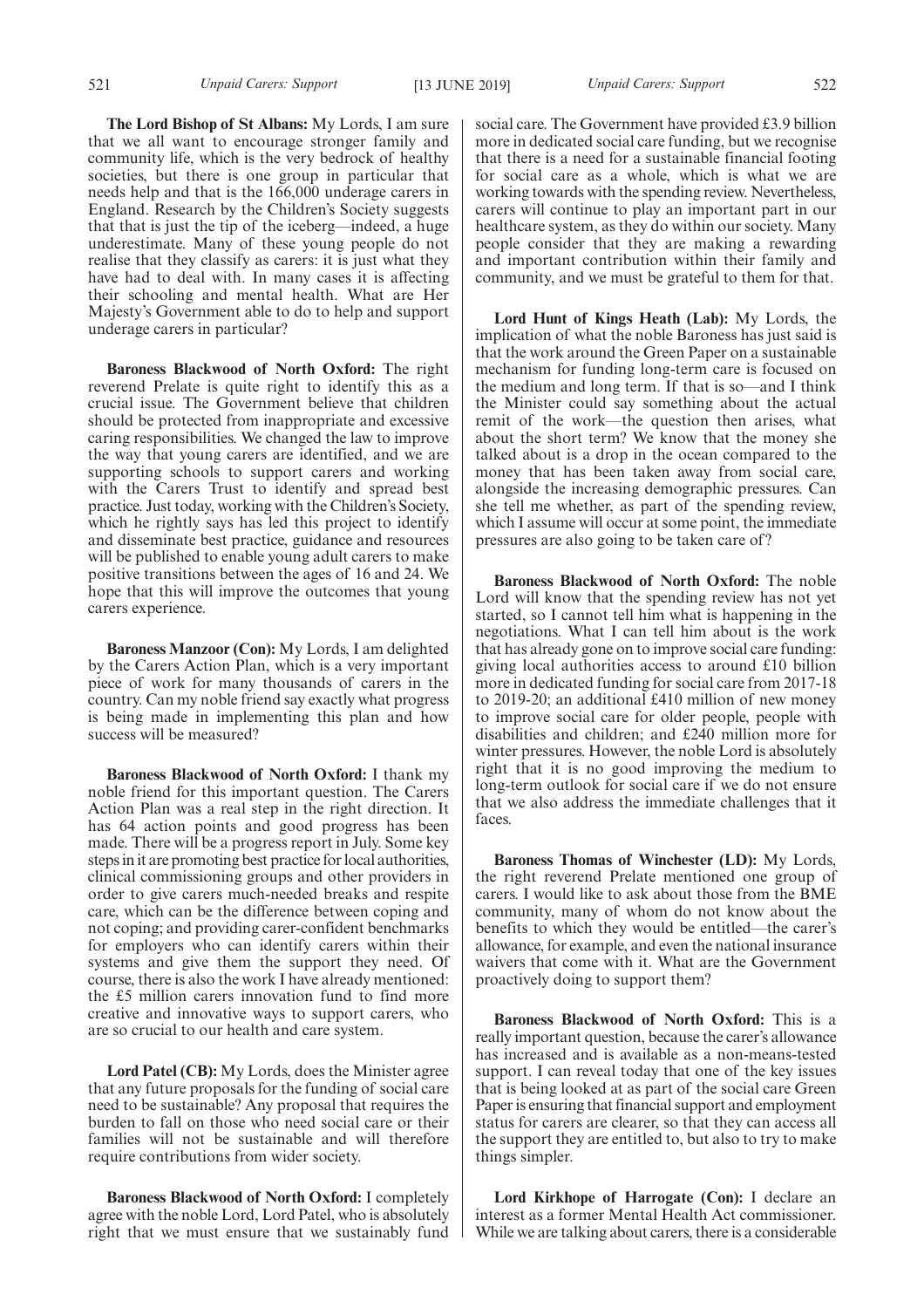## [LORD KIRKHOPE OF HARROGATE]

number of people who are caring for members of their family who have been suffering from mental illness and are now in the community. Would my noble friend not agree that we should be more concerned to give assistance there as well, rather than merely to those who care for people with physical ailments?

**Baroness Blackwood of North Oxford:** The burden of ill health, anxiety and depression is an important issue that has been clearly identified, and it can be caused by caring for a loved one. There is specific evidence about the threshold at which the number of hours spent caring causes such challenges. My noble friend is right that we should not only identify those who are caring but signpost them clearly to the support available for carers and make sure that they can access that care easily.

## **Business of the House**

*Timing of Debates*

*11.37 am*

#### *Moved by Baroness Evans of Bowes Park*

That the debate on the motion in the name of Lord Dubs set down for today shall be limited to three hours and that in the name of Lord Foulkes of Cumnock to two hours.

*Motion agreed.*

## **Electoral Registration and Administration Act 2013 Committee** *Membership Motion*

*11.38 am*

*Moved by The Senior Deputy Speaker*

That a Select Committee be appointed to consider post-legislative scrutiny of the Electoral Registration and Administration Act 2013, and to make recommendations; and that, as proposed by the Committee of Selection, the following members be appointed to the Committee:

Campbell-Savours, L; Dykes, L; Eaton, B; Hayward, L; Janvrin, L; Lexden, L; Mallalieu, B; Morris of Aberavon, L; Pidding, B; Shutt of Greetland, L. (*Chairman*); Suttie, B; Wills, L.

That the Committee have power to appoint specialist advisers;

That the Committee have power to send for persons, papers and records;

That the Committee have power to adjourn from place to place;

That the evidence taken by the Committee be published, if the Committee so wishes;

That the Committee do report by 31 March 2020;

That the report of the Committee be printed, regardless of any adjournment of the House.

*Motion agreed.*

## **Social and Economic Impact of the Gambling Industry Committee**

*Membership Motion*

*11.38 am*

## *Moved by The Senior Deputy Speaker*

That a Select Committee be appointed to consider the social and economic impact of the gambling industry, and to make recommendations; and that, as proposed by the Committee of Selection, the following members be appointed to the Committee:

Armstrong of Hill Top, B; Butler of Brockwell, L; Filkin, L; Foster of Bath, L; Grade of Yarmouth, L. (*Chairman*); Layard, L; Meyer, B; Smith of Hindhead, L; St Albans, Bp; Thornhill, B; Trevethin and Oaksey, L; Watts, L; Wyld, B.

That the Committee have power to appoint specialist advisers;

That the Committee have power to send for persons, papers and records;

That the Committee have power to adjourn from place to place;

That the evidence taken by the Committee be published, if the Committee so wishes;

That the Committee do report by 31 March 2020;

That the report of the Committee be printed, regardless of any adjournment of the House.

*Motion agreed.*

## **Democracy and Digital Technologies Committee**

*Membership Motion*

*11.38 am*

## *Moved by The Senior Deputy Speaker*

That a Select Committee be appointed to consider democracy and digital technologies, and to make recommendations; and that, as proposed by the Committee of Selection, the following members be appointed to the Committee:

Black of Brentwood, L; Dobbs, L; German, L; Harris of Haringey, L; Holmes of Richmond, L; Kidron, B; Knight of Weymouth, L; Lipsey, L; Lucas, L; Mitchell, L; Morris of Yardley, B; Puttnam, L. (*Chairman*); Scriven, L.

That the Committee have power to appoint specialist advisers;

That the Committee have power to send for persons, papers and records;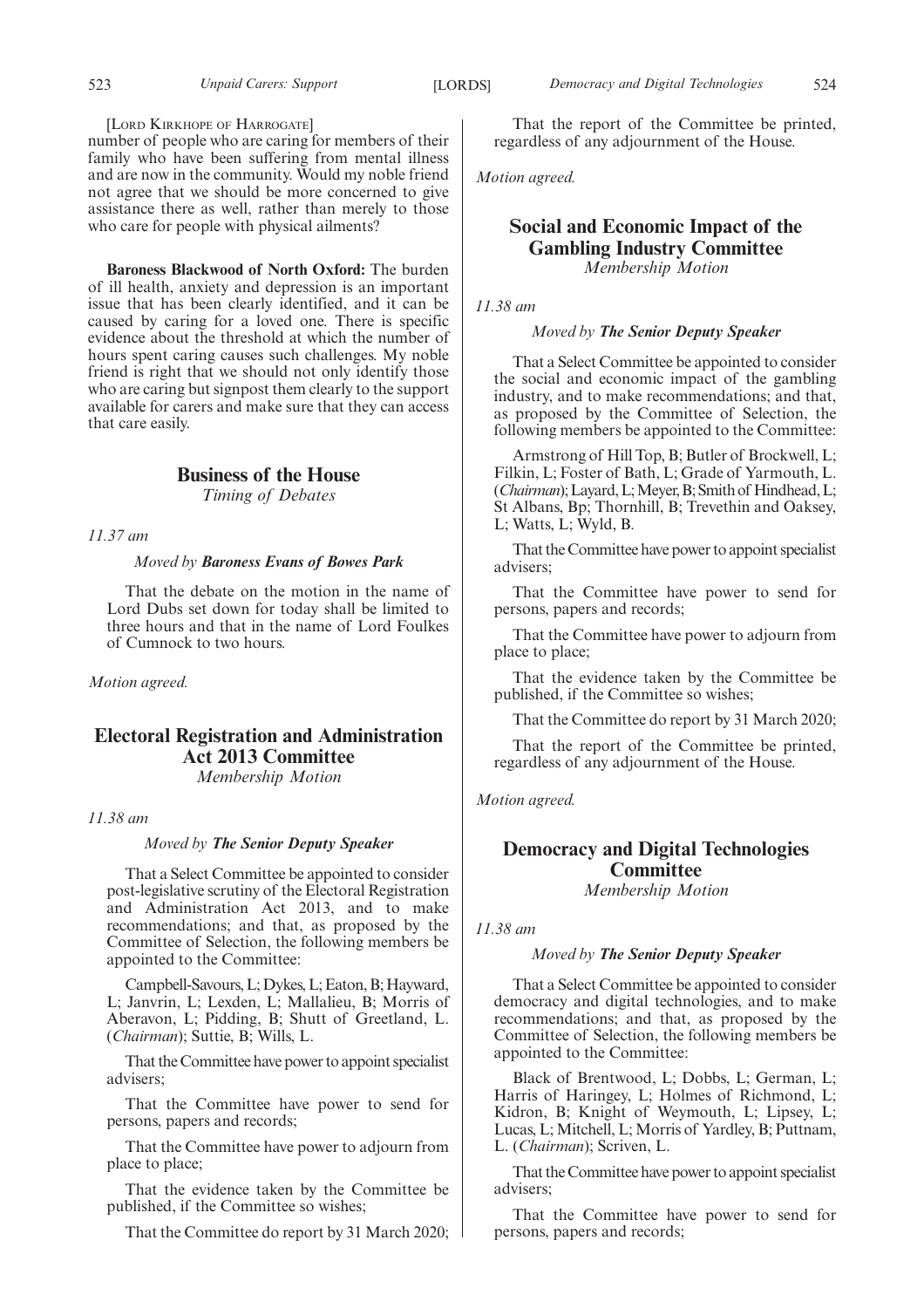That the Committee have power to adjourn from place to place;

That the evidence taken by the Committee be published, if the Committee so wishes;

That the Committee do report by 31 March 2020;

That the report of the Committee be printed, regardless of any adjournment of the House.

*Motion agreed.*

## **Food, Poverty, Health and the Environment Committee**

## *Membership Motion*

*11.38 am*

## *Moved by The Senior Deputy Speaker*

That a Select Committee be appointed to consider the links between inequality, public health and food sustainability; and that, as proposed by the Committee of Selection, the following members be appointed to the Committee:

Boycott, B; Caithness, E; Empey, L; Janke, B; Jay of Paddington, B; Krebs, L. (*Chairman*); Osamor, B; Parminter, B; Redfern, B; Rooker, L; Sater, B; Whitty, L.

That the Committee have power to appoint specialist advisers;

That the Committee have power to send for persons, papers and records;

That the Committee have power to adjourn from place to place;

That the evidence taken by the Committee be published, if the Committee so wishes;

That the Committee do report by 31 March 2020;

That the report of the Committee be printed, regardless of any adjournment of the House.

*Motion agreed.*

## **Inequalities**

*Motion to Take Note*

*11.39 am*

## *Moved by Lord Dubs*

That this House takes note of inequalities in income, wealth and living standards in the United Kingdom since the 2008 financial crisis; and further takes note of the work of the Institute for Fiscal Studies Deaton Review,*Inequalities in the 21st Century*, and the report of the United Nation's Special Rapporteur on extreme poverty and human rights on his visit to the United Kingdom, published on 22 May.

**Lord Dubs (Lab):** My Lords, it is a privilege to open this debate, and I am grateful to the many Members of the House who are down to take part in it. As I prepared for the debate, I was almost overwhelmed by the mass of statistics on the subject of the level of inequality and poverty in the UK, but the one thing that all the figures show is that that level is far too high. There can be no dispute about that. There may be an argument as to whether things have got worse over the past two or three years. That is not necessarily my contention, but clearly the austerity policies introduced in 2010 have had a damaging effect on the people affected by poverty. I believe that the evidence shows that there is a great deal of inequality in the country, and this is having a damaging effect on many people here.

The question for Ministers and other politicians, therefore, is whether this is the price we have to pay for our present overall relatively high living standards. I am totally opposed to that: I do not believe it is a price we have to pay or a price we should pay, and we should reject any policies that continue to further those levels of inequality and poverty.

Many people are simply not comfortable living in a country where the differences between the rich and the majority are so wide. It gives me an uncomfortable feeling when I see poor people in the streets, when I am aware of the figures and the poverty. Frankly, I would not want to be the Minister answering this debate. It is a really tough call for her, but I suppose that goes with the job description. It is not as if the subject has not been debated frequently over many years. It is still vivid in my memory from when I was in the House of Commons seeing Margaret Thatcher as Prime Minister asserting, to quote her for memory, that a rising tide lifts all boats. She made a hand gesture to show that if the tide lifted the higher boats, the lower ones would also rise. I was amazed to hear that at the time: it was not true then and it has not been true since. The problem is that a rising tide has lifted some boats but not those at the bottom.

I think it is generally understood that, second only to the United States, the UK has the highest level of inequality of any advanced democracy. Without a redistributive tax and welfare system the situation would be much worse, so it is rather surprising that a contender for the Conservative leadership contest has committed to reducing tax on people earning more than £50,000 a year. I find that deeply shocking. They are hardly the most impoverished group in society, and I hope that the Minister will reject the proposal on the Government's behalf before there are any changes in the leadership at the end of July.

A great deal of the evidence for this debate comes from the recently published introduction to the Deaton review, *Inequalities in the Twenty-first Century*. That includes some close statistics on the problem and will seek to tackle the issues over a further five-year study, so there will be more information to come. Launching the review, Sir Angus Deaton asked a key question:

"There's a real question about whether democratic capitalism is working, when it's only working for part of the population".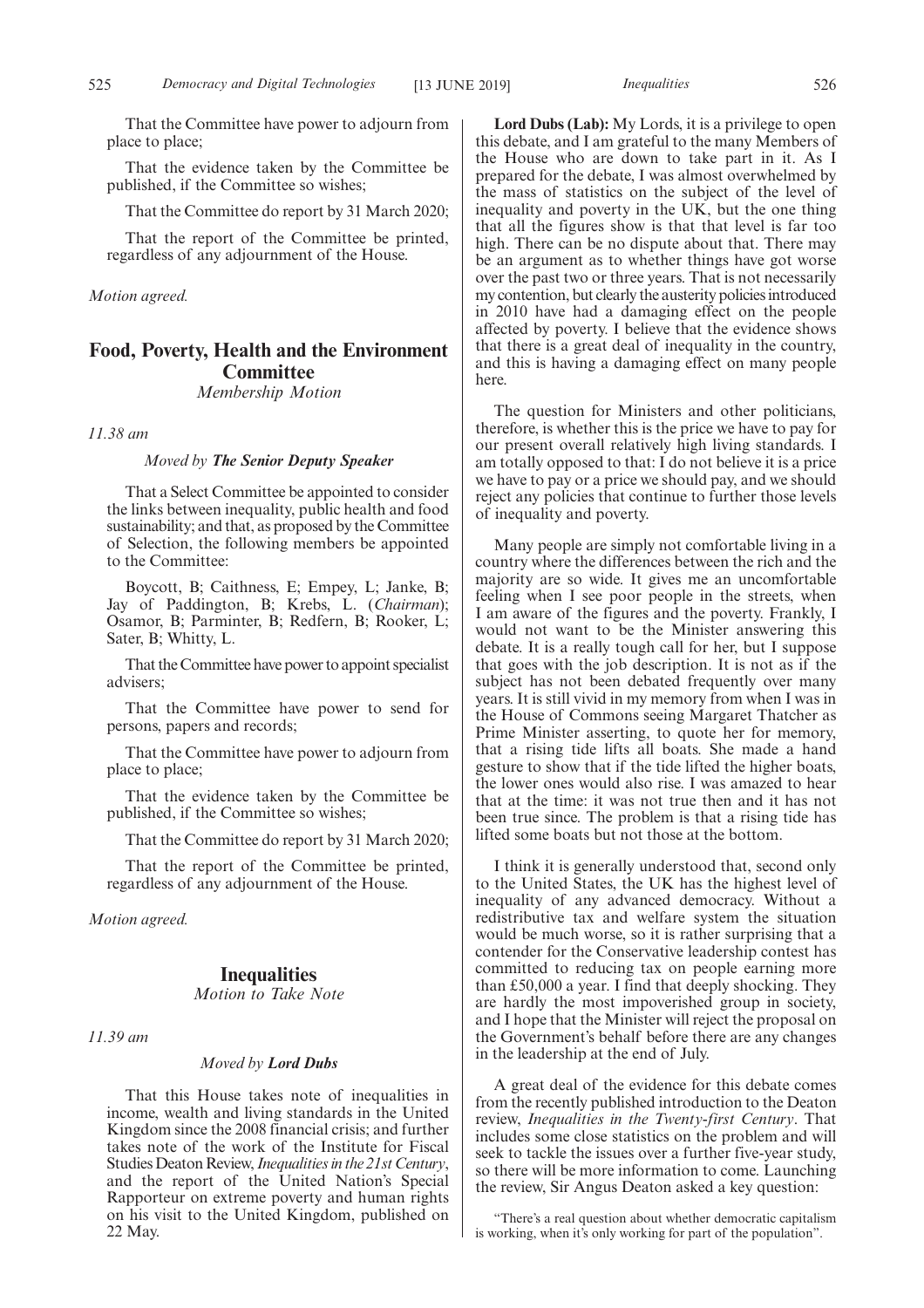[LORD DUBS]

That is the quote which underlies this debate. If people say that poverty and inequality is a price worth paying, some of us will reject that totally.

There has been an even more critical United Nations report on the impact of austerity on human rights in the UK. It predicts that close to 40% of children will be living in poverty two years from now. I know that the Government have vehemently rejected that report, but it has quite a lot of evidence to sustain it. Another report from a very authoritative source confirms the high levels of child poverty. Professor Russell Viner, president of the Royal College of Paediatrics and Child Health, a very reputable body indeed, said:

"The impact of poverty on children can be devastating—not only to their physical health in terms of increased risk of malnutrition, respiratory problems from poor housing and infection—but also their mental health".

Those impacts are stark. Children living in poverty are more likely to die before the age of one, become overweight, have tooth decay or die in an accident. They are more likely to have poor cognitive, social and behavioural outcomes, and are at greater risk of developing long-term conditions, particularly respiratory conditions, type 2 diabetes, cardiovascular disease and mental health problems. That is a pretty tough indictment of policies that result in child poverty.

In its recently published report, *The State of Child Health: Two Years On*, the Royal College of Paediatrics and Child Health highlighted its grave concern that no progress has been made towards reducing child poverty and inequality in the UK since the original report, *The State of Child Health*, was published in 2017. The president of the college commented:

"This latest research serves to highlight the importance of tackling poverty if the relatively poor outcomes for child health in the UK are to improve. That means measures such as binding national targets to reduce child poverty backed by a national child poverty strategy, the reversal of cuts to universal credit and the reversal of public health cuts".

Those are policy points. That is a whole policy agenda coming from an extremely reputable source; I will come on to more ideas about that later.

Meanwhile, millions of people in jobs depend on various forms of charity. We know that there has been an enormous rise in the use of food banks all over the country. Of course, all of us, not only those who arrive here via Westminster Tube station, see rough sleepers in our streets. I always feel deeply shocked and uncomfortable when I see so many people sleeping on our streets and using food banks, and when I see buckets in supermarkets asking people to donate food for the poor.

We have seen a runaway rise in incomes, with those in the richest households almost tripling their salaries in the past four decades. In 2017, pay among FTSE 100 CEOs was, on average, 145 times that of the average worker, compared with just 47 times in 1998. Frankly, 47 times is already a bit excessive, but I do not know how businesses operate when the people at the bottom of the scale realise that the pay of the CEO coming in—although they probably never see him or her; it is usually a him, though—is vast compared with what they get. In addition, real wages are still below the pre-crisis level. In the financial year ending 2018,

the wealthiest fifth of individuals in the UK saw a 4.7% increase in their disposable income, compared with a 1.6% decline for the poorest fifth. That is why I challenge what Margaret Thatcher said many years ago. It had no truth then and has no truth today.

Let me refer to a specific group of people, with whom I have been fairly closely associated, who are doing things for virtually no money: the people volunteering for NGOs working with refugees, especially child refugees, in northern France and Greece, particularly the Greek islands. I have had the privilege of meeting these people. While the newspapers talk about bankers fighting for an extra million or two in their bonus, these people are working for pretty much nothing. They give a year or two of their lives to help and support some of the most vulnerable child refugees. We as a country should be proud that we have such wonderful young people—they are not exclusively from this country, but many of them are British—willing to serve their fellow human beings. Of course, many other people volunteer in our society and do things for their fellow human beings despite the backdrop of the large amounts of money that some people are getting.

Of course, there are other income inequalities, impacting variously on women, the young—with a knock-on effect on their life chances within the housing market—older people, the black and ethnic-minority population, and those with disabilities, with the latter perhaps suffering more than most. We hear a great deal about the gender pay gap, for example.

I want to repeat a proposal that I have made before, which I believe would help significantly: that all tax returns should be in the public domain. Therefore, we would know about incomes and we would be able to see them. This works well in some Scandinavian countries. We would be able to see what people are earning and judge the extent of pay discrimination as it affects women, older people, the black and ethnic-minority population and disability. I should make it clear that when I previously made this proposal, the Government's response was quite unenthusiastic. Nevertheless, I still believe that the day will come when these things will be in the public domain and we shall all know more. It will be better for the whole of society. After all, people know what others earn in the Civil Service and indeed there are various areas of our country where we know what the incomes are and that does not have a damaging effect. Why not put these things into the public domain?

I turn now to housing. It is quite shocking that there are virtually no opportunities for young people to enter the housing market, whether to buy or to rent. Older people managed to buy their homes many years ago and are sitting pretty on houses that have greatly increased in value, while on the other hand there are still too many pensioners who are in dire poverty. However, it seems that we are giving young people very little chance in life. Their incomes are too low to enter the housing market—not just in London and the south-east, although we are particularly aware of this issue locally.

Inequality is not only about income. As the Deaton report makes clear, there is a divergence in life expectancy between deprived and affluent areas in our country and a growing burden of poor mental health among disadvantaged groups. There is also a geographical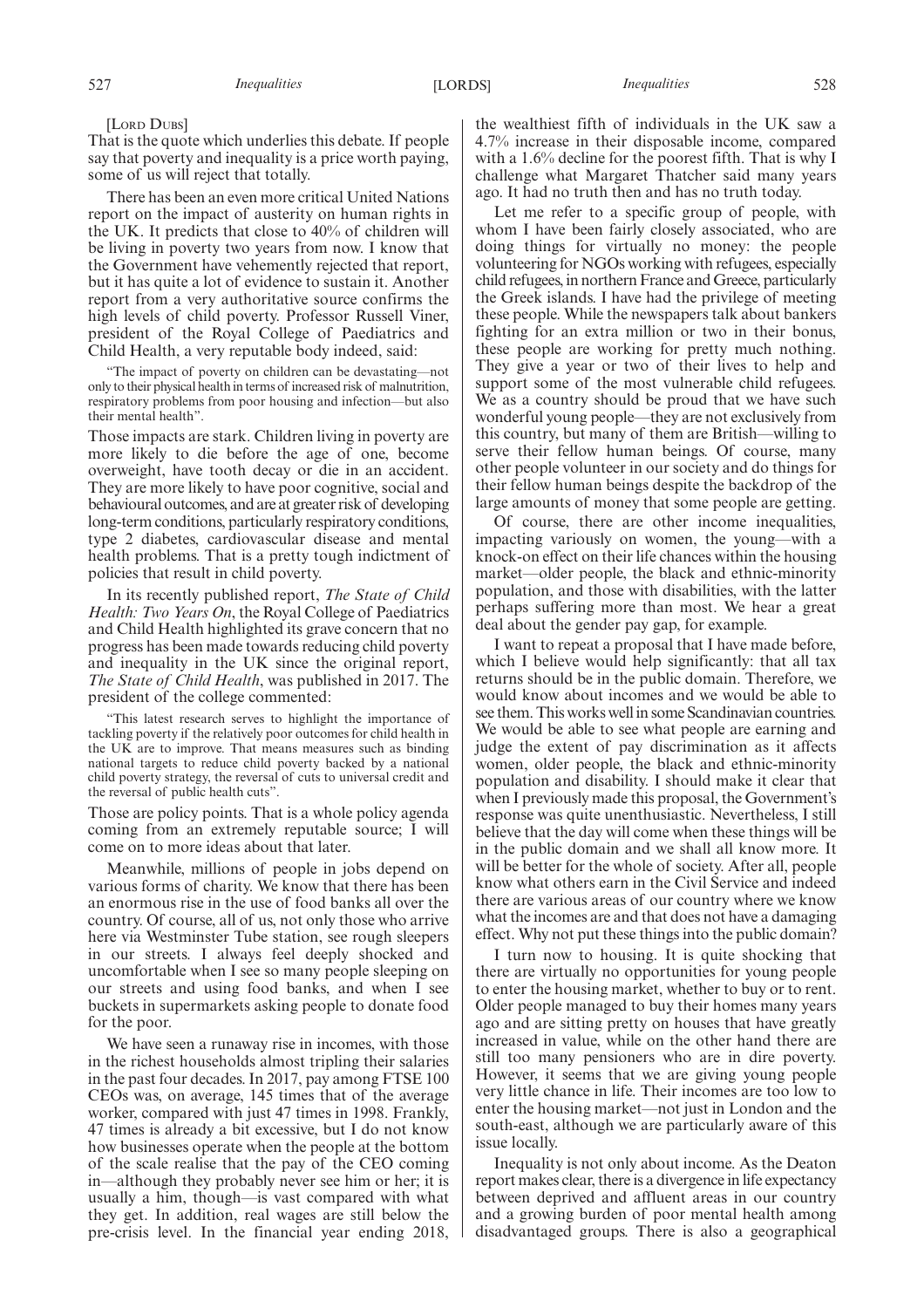divergence between our successful cities and our former industrial towns and coastal areas, a problem which successive Governments have not done enough to tackle.

Danny Dorling, a professor of geography at the University of Oxford, has linked the fall in life expectancy to government policy:

"'Something began having an influence shortly after 2010', he said. 'Older age mortality rose as services for the elderly were massively cut, social services in particular that were aimed to help those living on their own'".

Let us take one topical example. A male child born in Kensington in Liverpool can now expect to live 18 years less than a child born in Kensington and Chelsea in London. That is a shocking difference and it is not acceptable. How can we live in a country where this goes on?

I know that some people on the other side of the Chamber do not like trade unions, but when we are talking about achieving more equality, trade unions have a significant part to play. The Deaton report said that stronger trade unions can tip power towards employees. In the Nordic countries, between 52% and 86% of all employees belong to a trade union compared to the UK figure of a little over 25%. Having workers on company boards, which is mandatory in Germany, can have a similar effect, curbing inequalities within firms, if not between firms. If workers are given a say in how companies are run, they might help resist downward pressure on wages, press for better working conditions and rein in executive pay at the top.

Inequality cannot be reduced to one dimension, stemming as it does from many forms of privilege and disadvantage. The real question is whether the immorality of increased inequalities in our country is sustainable or whether they should be condemned. I am very much of the latter view, and it is good to see my party bringing forward imaginative and costed solutions which I shall mention very briefly. They include a national transformation fund aimed at rebalancing the economy and a national investment bank with regional arms. I also welcome plans for tackling tax avoidance and evasion, increased corporation tax and a hike in the living wage, with the latter including a more equitable system that benefits younger workers.

As it stands, we on this side of the House are not yet the party of government and a general election may happen later this year, but it could be as far off as the early summer of 2022. I hope, therefore, that the Minister responding to this debate will give some indication of what her party plans to do to reverse the current depressing trends. They are a challenge to us all and to the Government. We have to tackle these problems and I hope that we will do it quickly.

**Baroness Goldie (Con):** My Lords, we are very tight for time in this important debate, so when the clock shows five minutes I expect the Member to sit down, otherwise I may have to stand up.

#### *11.54 am*

**Lord Wallace of Saltire (LD):** My Lords, I half agree with the Deaton review's opening declaration that:

"Discussion of inequalities increasingly defines economic and political debate".

That ought to be one of the central issues of British politics rather than the endless preoccupation with Brexit, sovereignty and making Britain great again, let alone cutting taxes for the rich and cutting services and benefits for the poor, as Boris Johnson is proposing to the apparent delight of Conservative Party members. I noted the article in the *Telegraph* last week by Daniel Hannan MEP, one of the Conservative Party's leading ideologues. It dismissed the idea of poverty in Britain as being in reality about only inequality, and furthermore argued that inequality is not rising very much and, in any case, does not matter.

Successive analysts of open and democratic societies have argued for centuries that too great a gap between the rich and the poor is incompatible with a peaceful and mutually tolerant national community. The whole idea of a democratic national community requires a shared sense of commitment; a social contract shared by all citizens and between citizens and the state. Too wide a gap between the privileged and the underprivileged, between the very rich and the very poor, undermines this common citizenship. Liberals in the late 19th century and early 20th century invested public finances in state education, pensions and welfare in order to bring the poorest Britons into our national community.

The wildest Chicago School economists have denied the necessity of concessions to democracy in their pursuit of the free market, as we saw in their support for Pinochet's economic experiments and political repression in Chile. Illiberal democracy offers citizens grievances against foreigners and myths about national history as a distraction, while oligarchs and billionaires use their money to buy influence and distort the political debate. We see illiberal democracy, or populism, played out by rich and privileged men pretending to be men of the people, spreading across the democratic world and now across the Conservative Party in Britain.

I regret that the sometimes intemperate language of Philip Alston's UN human rights report has allowed the UK Government to dismiss the argument that he makes. It would have been more powerful as a restrained analysis than as the case for the prosecution he has made it. The detailed studies on which it is based, from universities, reputable think tanks and government agencies, are powerful enough on their own. Like the Deaton review, it emphasises the multiple dimensions of poverty and inequality, and the interaction of disadvantages in child care and early years support, education, housing, access to jobs and public transport with low wages and benefits. I welcome the accumulation of data-based studies, including those from the Resolution Foundation and the Social Metrics Commission.

I see inequality and deprivation on the ground in Bradford and West Yorkshire. The most deprived wards in Bradford, whether predominantly ethnic white or Asian, also have the highest rates of crime and violence, the largest number of children growing up in single-parent households, the least access to playing fields and open spaces, and the lowest ranking schools. Last summer, I was driven round a former council estate by one of our local councillors. We saw no representatives of authority—police numbers had been cut and community police teams disbanded—and we saw social housing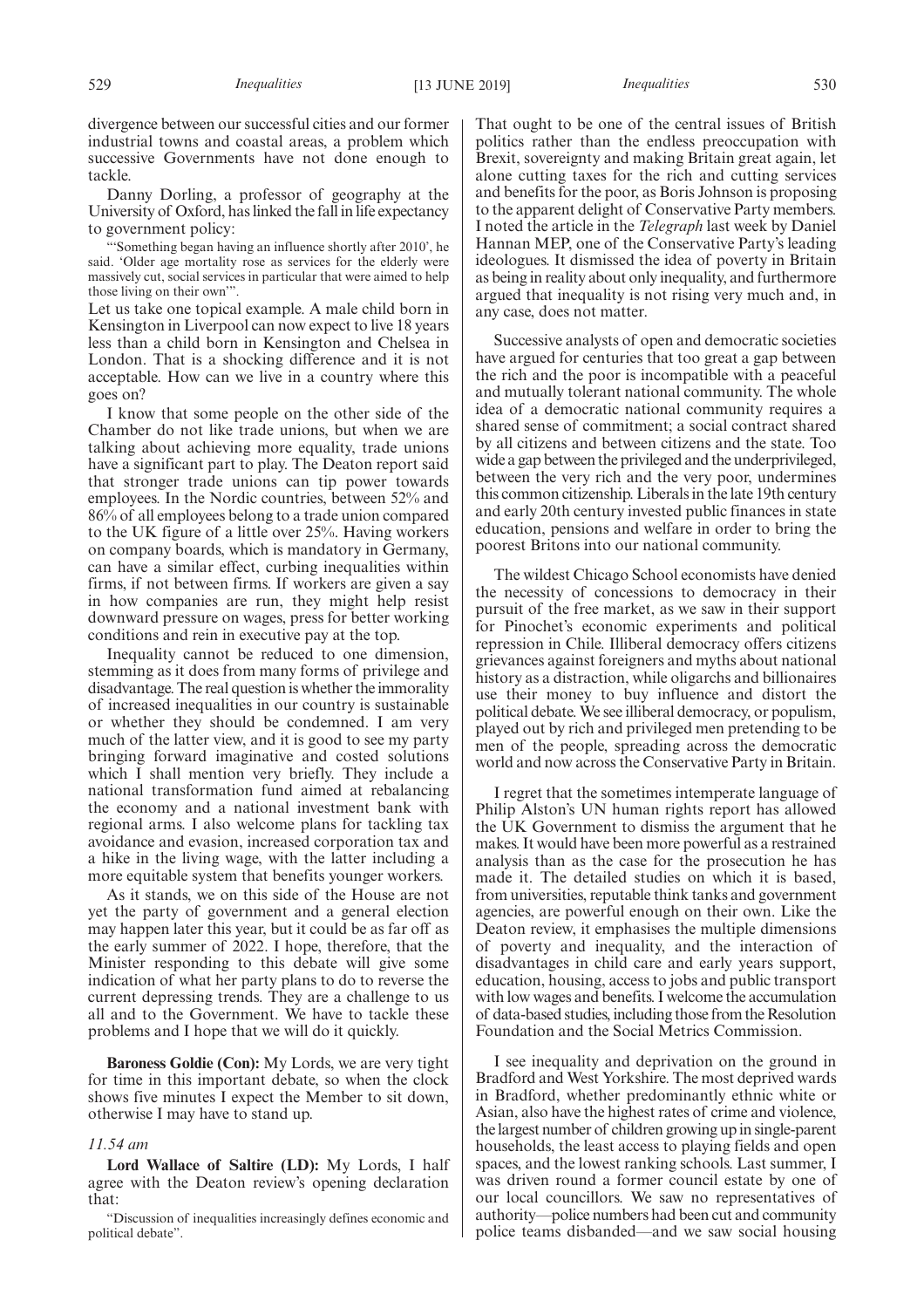#### [LORD WALLACE OF SALTAIRE]

that had been sold off now rented out for multiple occupancy by private landlords. We saw children who should have been at school playing in the street, and teenagers who looked as if they were dealing drugs. The prospects for social cohesion, let alone social mobility, in such circumstances are dire.

We should also note the regional dimension of inequality in England and welcome the first report of the UK2070 Commission, chaired by the noble Lord, Lord Kerslake. It notes,

"the historic concentration of public investment in London and the wider south-east",

under successive Governments—Labour, coalition and Conservative—and its link to the concentration of political power in London.

Let us admit that all parties have contributed, over two decades and more, to the problems we now face. However, the Conservative's determination to shrink public spending to 35% of national income, against the 40% which was the agreed coalition target, is making economic inequality and social alienation much worse. We could do a great deal to solve such problems with 3% to 5% of our national income, instead of demanding more and more tax cuts for those already well off.

I heard a member of the Cabinet yesterday refer to our "broken social contract". He is right to use such stark language. If not fixed, a broken social contract will threaten to break our liberal and democratic national community.

## *Noon*

**Baroness Stroud (Con):** My Lords, I thank my friend, the noble Lord, Lord Dubs, for tabling this important debate. I have huge respect for his work, particularly in the area of refugees.

Whenever the subjects of poverty and inequality are debated in this House, emotions rightly run high. It is for this reason that I founded the Social Metrics Commission—to create robust measurements of poverty to help inform policymakers and provide clear and accurate metrics that all of us, regardless of our political persuasion, can use with confidence to drive improved outcomes for those in poverty. I wanted to bring to an end the battle that has characterised the measurement of poverty and move the debate on to what can be done. I was therefore delighted when the UN special rapporteur chose to use the Social Metrics Commission measure in his final report, and I thank Philip Alston for his recommendation that the metrics be adopted as the UK's official measure of poverty. Further, I thank the Government for their commitment to taking these new measures forward as experimental stats and look forward to working with them towards them becoming official statistics.

My first point in response to the report is that we need to work together for the sake of building an effective strategy that will change lives. If the work of the Social Metrics Commission taught commissioners anything, it was to believe the best of one another. We had a guiding principle that, wherever we came from politically, we would believe that we all cared about the outcomes for those in poverty. So, while I am delighted that the UN special rapporteur chose to use

the data of the Social Metrics Commission in his report, the tone and accuracy of the report does not match the consensus and accuracy that underpins all that the commission is trying to achieve. If we are to make real progress, we need to believe that we are all committed to the task ahead and that we all want to see that progress.

The second lesson of the commission was to be really careful about what the data is actually saying. The argument that poverty has dramatically increased since the financial crisis cannot be argued from the statistics the UN special rapporteur has chosen to use. It is incorrect to argue from the SMC data that the number of people in poverty has risen since 2008. Despite headlines, in reality the poverty level today is broadly similar to what it was prior to the financial crisis and before austerity policies. What is more, where the HBAI measure showed poverty falling throughout the financial crisis, which always felt counterintuitive, and rising since, the SMC shows that the rate of poverty rose, as one would expect, over the financial crisis, and has remained stable at its pre-financial crisis level. If we want to focus on the real tragedy of the past 20 years, it is that poverty levels have largely been stubbornly consistent, standing between 21% and 24% throughout this period. In fact, the SMC report shows that since 2001, under successive Governments —Labour, the Conservative/Lib Dem coalition and Conservative—while the composition of who is poor may have changed, the number of people in poverty has remained tragically consistent. It is too easy for us in this Chamber and in the other place in debate to say that 200,000 people have moved from one side of the poverty line to the other. However, there are 7.7 million people in persistent poverty who have been so generationally. If we are honest, none of us has really seen the sort of breakthrough here that we long for, and we cannot allow this to be the reality of this generation.

The good news that could have been highlighted is that there are fewer pensioners living in poverty than previously thought. This is a tribute to the hard work done to improve the lives of pensioners over the past two decades by Governments of all colours and shows that concerted policy action can really make a difference. The real value for the UN rapporteur in using the SMC measure would have been to better identify who is in poverty, with a full measurement framework that captures depth, persistence and the lived experience. Much of the inequality that the IFS will focus on in its five-year review is in this space, such as the inequality of mental health outcomes, education outcomes and employment opportunities for those in poverty compared with those who are not, among others. These are among the lived-experience indicators of the SMC measure, and the Deaton review is right to focus here. The UN rapporteur had an opportunity to highlight what has been left out of historical approaches to poverty measurement, particularly disability and fulltime work.

#### *12.05 pm*

**Lord Browne of Ladyton (Lab):** My Lords, my noble friend Lord Dubs said in his opening remarks that it was a privilege to open this debate; I am sure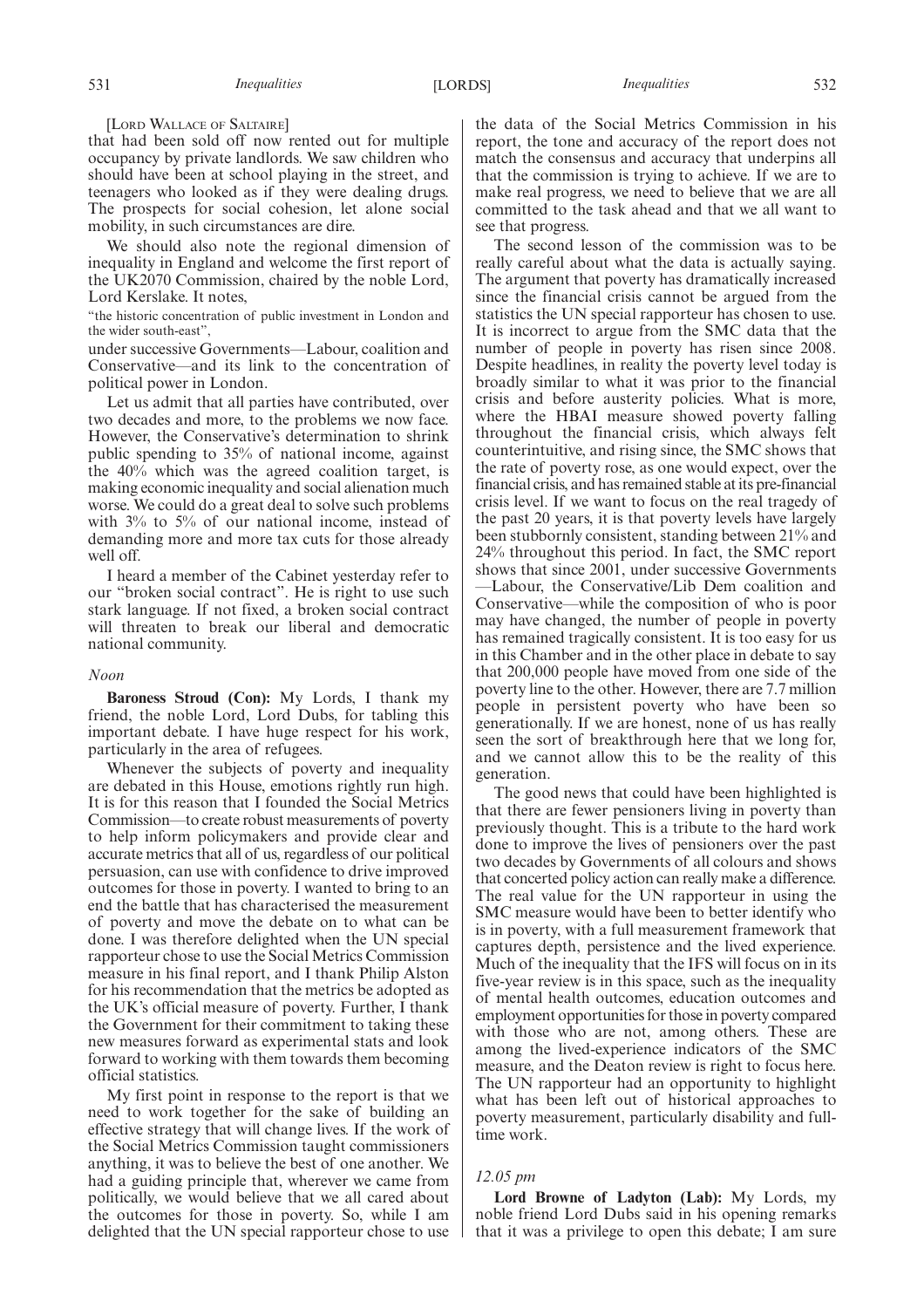the House will agree that it is always a privilege to listen to him. I pay tribute to him for securing this important debate and for the way in which he introduced it.

I intend to address my remarks to the issue of inequality. The levels of inequality in this country are shameful. The detailed evidence of that is to be found not only in the Deaton review and the research that underpins the special rapporteur's report but, interestingly, in the speech made by the Prime Minister when she took over at No. 10 on 13 July 2016. People can read the detail for themselves, but she made a speech of about 650 words, of which she devoted more than half to describing the challenges she was inheriting from her predecessor, David Cameron; she described him as a "great modern Prime Minister", whose "true legacy" was "about social justice". In contradiction to that description, the country she described in half of her speech was one of burning injustices and inequality, and she restricted herself then to only nine examples; there are many more. I am certain that other noble Lords will deal—and have dealt to a degree—with the evidence in detail. But, in my limited time, I intend to assume that their contributions will comprehensively prove the case for urgent action, as the previous speaker did.

To add to our shame, we know how to deal with these inequalities. I have picked a few solutions at random. On life expectancy, where the disparity between rich and poor is growing, access to healthcare services and education is crucial. Spending on public health has fallen since 2016 and education spending is flatlining. Deprivation is the driver of inequality more broadly, but benefit cuts have continued to be rolled out, and food bank use and homelessness have continued to rise since the summer of 2016. We now have an audit of race disparity in the criminal justice system but, as the deputy director of the race equality think tank the Runnymede Trust said:

"Highlighting the gaps doesn't address the gaps".

We need action, and we have known that we need action for a long time. Social mobility has been virtually stagnant for four years and requires the implementation of at least some of the recommendations of the Social Mobility Commission. On the gender pay gap, women on average still earn 18% less than men; progress is far too slow.

In 2010, we had in place much of the necessary infrastructure to support the programmes needed to address many of these challenges. These public programmes are being pared down, bit by bit. Institutions that protected vulnerable people are being closed, social care services are at breaking point and local government and devolved institutions are stretched far too thinly as more and more responsibility for this is given to them by central government. The social safety net that once provided a guarantee of security against the most extreme level of poverty and deprivation has systematically been eroded to focus austerity on the poorest while giving tax cuts to the privileged few.

In responding to this debate, I hope, as my noble friend Lord Dubs does, that the Minister will engage with these and other solutions, and confirm that a Government still led by a Prime Minister who promised to make a country that works,

"not for a privileged few, but for every one of us",

will increase investment in them. Why is it that the Chancellor's £26 billion reserve, taken from the poor by austerity, is being referred to as a "Brexit war chest"? I have to say to the Minister that I fear disappointment, but I caution her to avoid the responses her colleagues have deployed against the increasing evidence of inequality. She should avoid the Chancellor's inclination to deny the existence of the scale of poverty and inequality; apparently, he does not see it, yet, as my noble friend and the noble Lord, Lord Wallace of Saltaire, pointed out, the evidence on the streets of the communities that we live in is there for us all to see.

Secondly, I welcome the increase in employment, but it is not a panacea for poverty. A shocking 2.8 million people are in poverty who are in families where all the adults are working, and one in six food bank users is working. In particular, will the Minister avoid the response deployed by the Prime Minister at PMQs on 22 May? When faced with the evidence of inequality set against the obscenity that the wealth of the 1,000 richest people had increased by £50 billion in the preceding 12 months, she stated that in every year under the Conservatives the richest had paid more tax. Does she not realise that this response provides evidence of growing inequality, not the opposite? Is she proud of the fact that the richest have increasingly monopolised both the wealth and the income of this country?

## *12.10 pm*

**Lord Farmer (Con):** My Lords, I too congratulate the noble Lord, Lord Dubs, on securing this important debate, which gives us the opportunity to welcome among other things the Deaton review of inequalities.

Sir Angus promises that he and his expert panel will think about inequalities broadly, determine the right mix of policies to tackle them and not be confined to traditional economic measures of income and wealth. Unusually for this country, the review will also explore how family structures drive inequalities. I suspect that this is due largely to the fact that Deaton's academic career was forged in the United States, where academics and respected commentators are able to study and discuss family structure in a way that problematises family breakdown instead of simply accepting it.

Rightly, the IFS introduction to the review describes family as one of the most important aspects of life. Yet the UK Government and academic research community seem remarkably unconcerned that about one in six children—a significant proportion—is born into a household with no father present. This is a considerably higher proportion than in most of Europe and is heavily concentrated among those with less income and education. At least four in five of these children will live in a poor household while they are very young. Almost one-third of their mothers have no educational qualifications.

The Deaton review has promised to determine how living in fractured family settings affects economic, social, emotional and health outcomes for the children and adults involved, and the long-term ramifications. The panel has much existing work to draw from: since 2006 the Centre for Social Justice has been calling out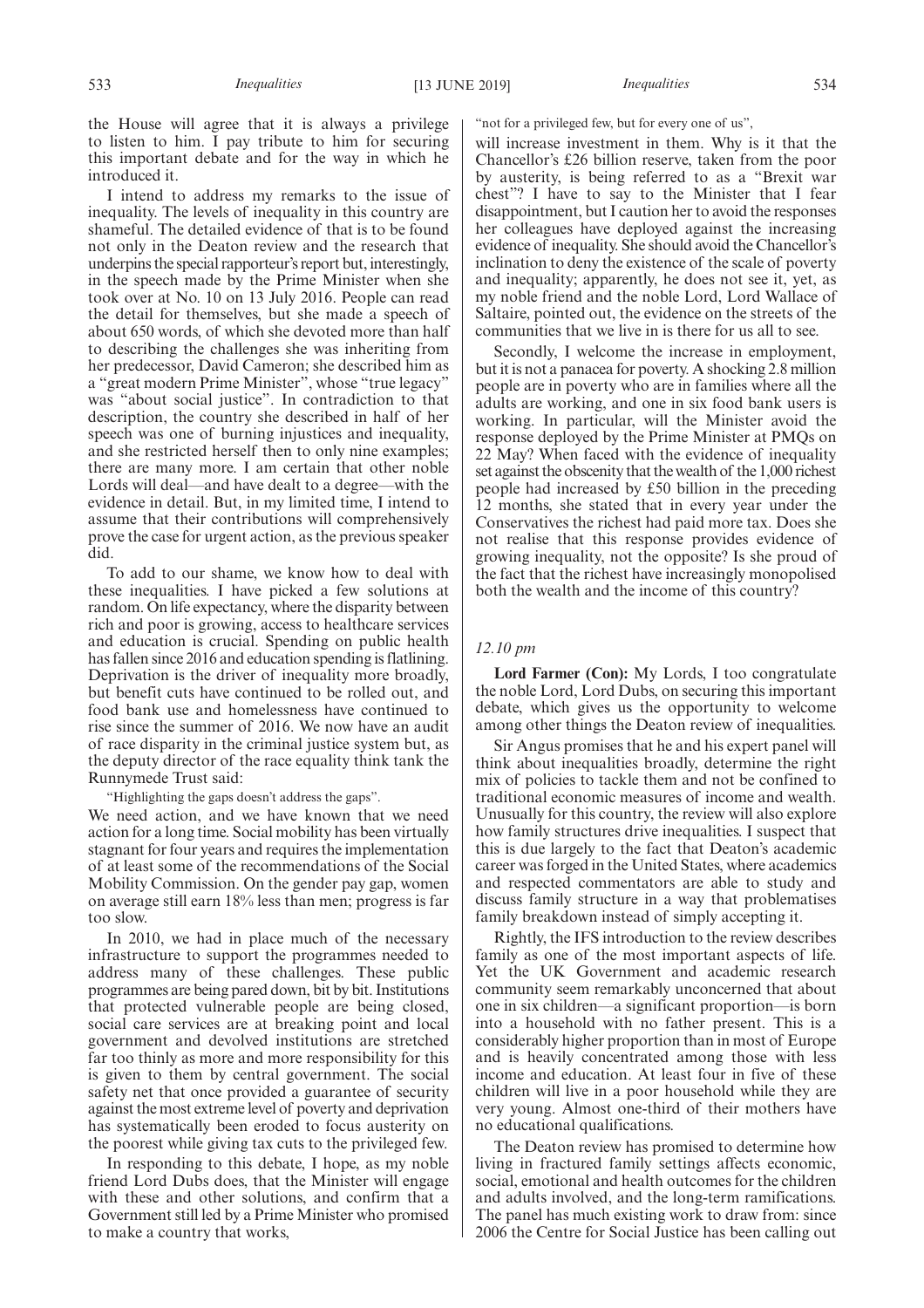the relationship between family breakdown and poverty and has had the courage to say that we can and must do something to try to prevent family breakdown.

The centre's most recent research, which controlled for factors such as socioeconomic grade and ethnicity, found that those who experience family breakdown in their childhood or youth are more than twice as likely to experience homelessness, to be in trouble with the police or to spend time in prison. They are almost twice as likely to experience educational underachievement and not raise their own children with the other parent—in other words, repeating the cycle that their own parents went through. They are close to twice as likely to experience alcoholism, teen pregnancy and mental health issues, and 1.6 times as likely to be in debt and on benefits.

This is not rocket science. Indeed, it is blatantly obvious to more than 80% of British adults, who say that stronger families are important in addressing Britain's social problems—as do an almost identical percentage of divorced people. Does the Minister agree that politicians do not need an unblemished track record in their own family matters to recognise this urgent issue and to do something about it? I am not, of course, thinking about anyone in particular who has—shall we say?—a particularly colourful family life.

Deaton and his team have promised to look at whether growing rates of parental separation and single parenthood are due to changes in either cultural or social norms or to a cluster of disadvantages such as a decline in good working-class jobs and secure incomes—or to some combination of the two. His open-mindedness in the area of underlying causes is to be applauded, as is his willingness to open up the subject of family structure to much-needed scrutiny in the UK policy and research context. I trust that Professor Deaton will follow through and give this neglected driver of inequality the urgent attention it deserves.

## *12.14 pm*

**Baroness Thomas of Winchester (LD):** My Lords, the noble Lord, Lord Dubs, has helpfully defined what particular inequalities he is focusing on: income, wealth and living standards. It is well known that families with a disabled person are among the poorest in the UK. I am glad that the Government have now accepted the Social Metrics Commission's definition, with its figure of 6.9 million people who are in families where a person has a disability. That person is more likely to be unemployed or in insecure employment and to have been hardest hit by austerity measures. The Equality and Human Rights Commission published a report last year which criticised how the benefits system operates for disabled people, particularly vulnerable claimants who have experienced difficulties with UC, PIP assessments and the benefits sanctions regime, which, it says, have had no tangible positive effect on moving disabled people closer to paid work.

As we have heard, the Government have dismissed the highly critical report of the UN special rapporteur by saying, roughly, "How dare he?" Yet disabled people told him repeatedly about benefit assessments that were,

"superficial, dismissive, and contradicted the advice of their doctor".

#### The report goes on to say, tellingly:

"Those with disabilities are also highly vulnerable to cuts in local government services, particularly within social care, which has left them shouldering more of the costs of their care. This has driven many families with a person with a disability to breaking point".

The Deaton report must surely look at problems faced by disabled people and their families, because the figures are stark. The charity Scope says that disabled people face extra costs of between £583 and £1,000 a month. A particularly large amount goes on energy costs.

In the limited time available, I want to turn to what the Government could do to help disabled people in the benefits system, which is an absolute lifeline for them. First, the implementation of universal credit is sadly and unnecessarily turning into a nightmare for many people. There are reports from all over the country of how it is not helping vulnerable claimants. Even in relatively prosperous places such as Winchester, I hear from Citizens Advice about a lack of care and flexibility in how such claimants are dealt with. This apparent heartlessness would not be imposed by the staff unless it was built into the whole system.

MPs' postbags and CAB caseloads are full most of all with problems with PIP. Here is a typical example. A constituent of my MP colleague has heavy callipers on her legs due to a congenital hip condition and has had a Motability car for some years. However, on reassessment, she was told that, as she is able to drive, she must be able to walk, so she was refused enough points for the car. When the MP intervened, the car was restored, but just for two years,

"in case your legs get better".

This level of ignorance is unforgivable, but it is not unique.

Citizens Advice in Mole Valley, Surrey, is particularly concerned about mandatory reconsideration, meaning that decision-makers have to examine a claim before a possible appeal. This is still far too much of a rubberstamping exercise. At the end of January 2019, 81 % of new claims and 76% of reassessment decisions reviewed at MR were overturned on appeal. Clearly, therefore, it is not working. It causes delays, stress to claimants and is confusing and poorly understood. Some 73% of cases are overturned by tribunals. We clearly need an assessment of the cumulative impact of welfare policies on disabled people and a levelling of the playing field.

#### *12.19 pm*

**Lord Ravensdale (CB) (Maiden Speech):** My Lords, it is a great honour to address your Lordships' House for the first time, after some weeks of observing and learning. In one of my first, very hesitant forays into the Chamber, I was told by one of the doorkeepers, "You are a Peer of the realm, my Lord. You should bowl in there like you own the place". I hope I am now entering somewhat more confidently—if not quite "bowling in" yet—but what hits me still as I enter this amazing place are the echoes of history and the many great things that have been achieved and accomplished within these walls.

I thank noble Lords from across the House and all the officials and staff for the very warm welcome that I have received. In particular, I thank the noble Earl,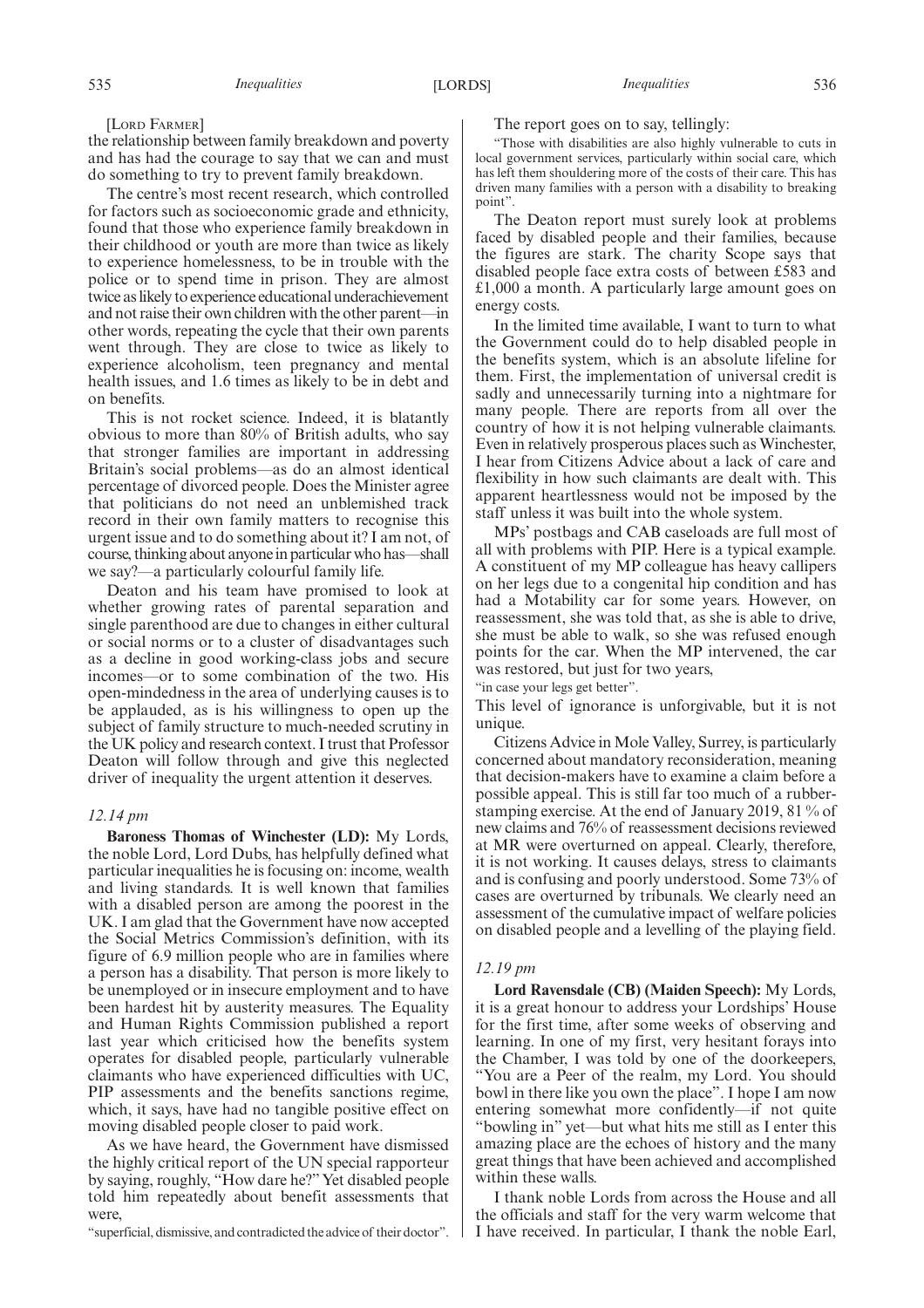Lord Cork and Orrery, and the noble Lord, Lord Vaux of Harrowden, for all the help that they have given me in settling into the House. It has been a rather daunting but incredible experience.

I will tell noble Lords a bit about myself. I am a chartered engineer; I work for an engineering consultancy firm in Derby with a particular focus on nuclear energy. I am a project director and technical lead, leading teams to deliver aspects of the nuclear steamraising plant for the Royal Navy fleet and deterrent submarines. I am very proud to work on these critical national programmes. I look forward to bringing my experience in engineering, defence and energy to the work of the House.

Turning to the subject before us, I thank the noble Lord, Lord Dubs, for initiating this vital debate on a matter that I am passionate about. Arguably, there is no more pressing issue in our society today than the inequalities that exist and the means of addressing them. When we look at all the upheavals in western society over the past decade—Brexit, the gilet jaunes, Trump—all of these can be traced back to the tear that is emerging in our societies between the haves and the have-nots. In the spirit of maiden speeches remaining relatively uncontroversial, I will keep my remarks much more general and measured than they might otherwise have been and avoid, I hope, provoking too much outrage.

Today, I will focus specifically on the effects that globalisation has had on inequality in the UK and the regions. In this, we must not lose sight of one central fact: when viewed at a global level, income inequality has continually reduced over the past three decades, principally brought about by the lifting of millions—if not billions—out of poverty in India and China. More than anything else, this shows the immense power of capitalism and globalisation to transform lives for the better and transform the world for the better.

There are, however, dark sides to this. One is the effect that globalisation has had on many workers in the West, including in many sectors of the UK. Too often, globalisation is presented by politicians and economists as an unalloyed good, when in fact it has caused huge disruption, many job losses and wage reductions in many sectors of western economies, including that of the UK. It is those at the lower end of the income scale who have suffered most from this. What, therefore, should be done? We should not abandon free trade, raise tariff barriers or protect failing national industries. What we really need is a globalisation that works for all in the economy. I will raise several points here.

First, public discussion must be much more open, as there are costs as well as benefits to globalisation. Secondly, training and reskilling the workforce is going to become ever more important as changing global markets continue to affect old industries. Thirdly, there needs to be much more of a focus on areas outside the metropolis. The Deaton report makes it clear that London has experienced much higher growth than other regions—as mentioned by the noble Lord, Lord Wallace—such as the Midlands, where I am from, and the north. This is partly due to the hollowing out of old industries. Much more must be done to encourage clusters of new industries to be set up outside the capital and to renew the infrastructure in those places. That is why initiatives such as the northern powerhouse and the Midlands engine are so important. They must get the focus they deserve.

I finish with a question for the Minister: can she assure us that renewed focus will be given to revitalising areas outside the capital and, importantly, that the Midlands will not be excluded from these initiatives? With interest rates at record lows, the Government should seize the opportunity.

#### *12.25 pm*

**The Earl of Listowel (CB):** My Lords, it is a signal honour to follow my noble friend Lord Ravensdale's excellent maiden speech. He lives in the Midlands and his wife is a secondary school teacher in, I think, an inner-city school. He is an engineer and an expert in nuclear physics. His experience and expertise will clearly be invaluable to your Lordships' House. I am sure your Lordships will join me in hoping that we might have many future occasions to hear him take part in our debates and discussions.

I also join in thanking the noble Lord, Lord Dubs, for calling this important and timely debate. I am reminded of the work that the Labour Government did in introducing Sure Start and Every Child Matters very important measures to improve the life chances of our vulnerable children. The noble Lord referred to the Royal College of Paediatrics and Child Health's briefing, which is very important. It highlights that two years ago the rates of child infant mortality began to rise in this country. For a second successive year, the rates of childhood mortality have been rising after 100 years of decline.

I will speak briefly about housing. I pay tribute to the Prime Minister for her statement of commitment to "just managing" families, particularly her bravery in speaking to her party about the need for social housing. I especially welcome the lifting of the restriction on local authorities borrowing to build social housing. Some 130,000 children in this country, many of them young children, are living with their parents in bed-andbreakfast and hostel accommodation, and in houses in multiple occupation, as has been described—the highest level since 2003. I hope that, whatever changes take place in the next months, the Prime Minister's commitment to social housing will be carried through. I turn to the Government's Back Benches for support in doing that.

On inequality, the royal college highlights that, compared with similar nations, we have higher rates of infant mortality, lower rates of breastfeeding and higher rates of child obesity. Information from the charity Best Beginnings highlights that if you are from a black or minority ethnic community you are 80% more likely to die in infancy than if you are not. Much of this, as the briefing highlights, arises from poverty.

I join in the call from the noble Lord, Lord Dubs, to think again about the cuts in welfare. I especially emphasise the introduction of the cuts to benefits for people who have more than two children. This results in a cut in their incomes for each additional child of I think £2,850 per year. This is most harmful. I cannot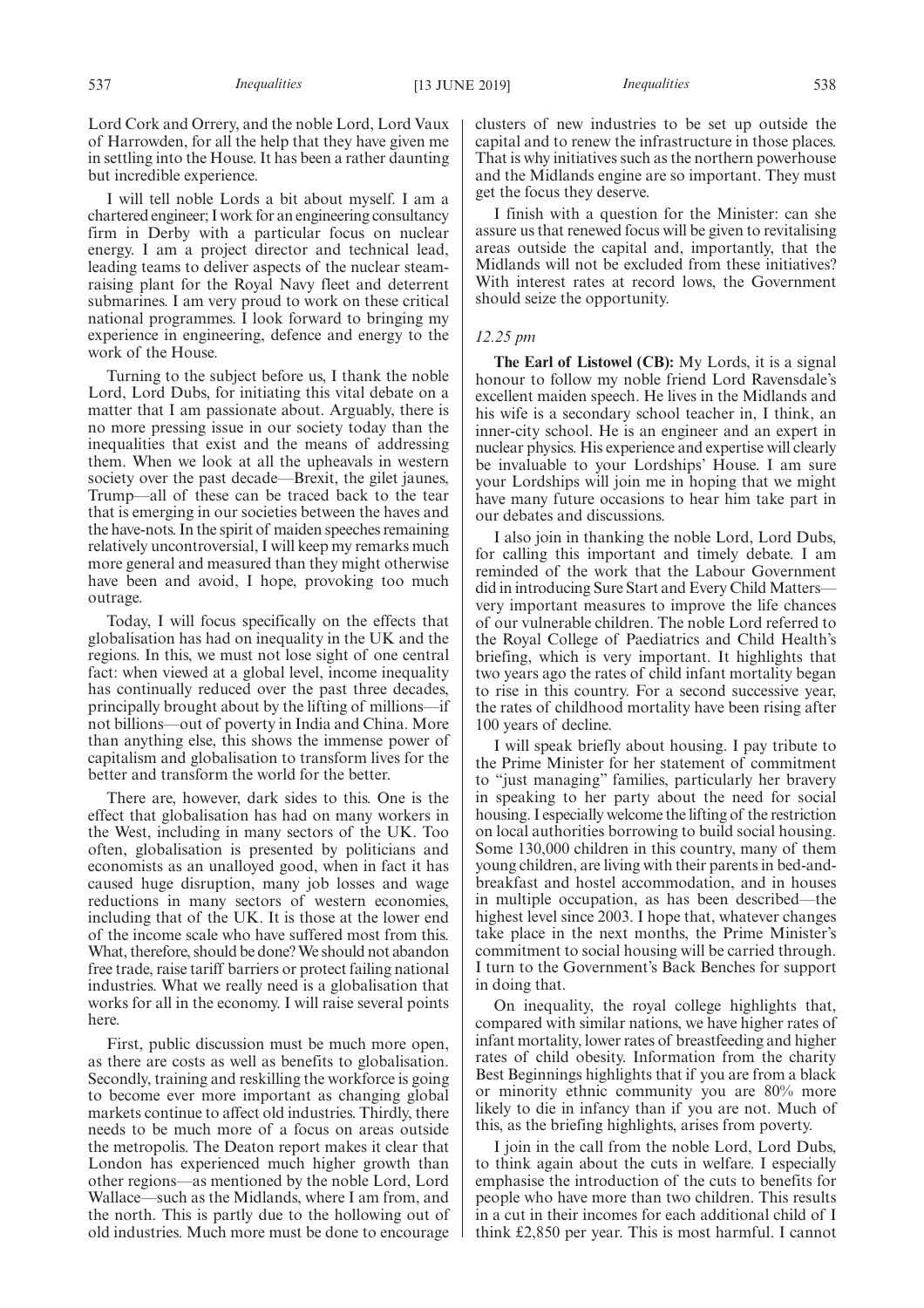[THE EARL OF LISTOWEL]

think of any other country that does this—maybe a few states in the United States do. This really needs to be rolled back.

I emphasise the need to care better for our caring professionals. As a parliamentary officer of the children's group, I have seen that the cuts have resulted in the wholesale reduction of early intervention to support families. There are great initiatives such as the Government's troubled families programme, but underlying all this are huge cuts to the early intervention that stops children and families falling into disrepair. Professionals—particularly social workers, but also those working in schools—are having to field families and children who are more and more troubled and disturbed.

We need to recommit, particularly to health visitors. a crucial group of professionals. I have visited with health visitors on several occasions over the last 20 years and have seen that they can get into houses when a child is very young, giving excellent advice to parents and helping those children and families get to children's centres and other settings. However, one in four health visitors has been lost recently. In some areas, only 10% of health visitors can make their early visits at eight weeks. In others, that figure is 90%.

I visited a Leatherhead clinic recently. Speaking to health visitors, I hear the pressure they are under, but all professionals in this area need additional support. I ask the Minister if she can look at what can be done to support health visitors. I look forward to hearing from her; perhaps she might write to me on what will be done about this very important matter. I join in lamenting the situation we are currently in. It will require work from all sides to make good the harm that has come to our most vulnerable families in recent years.

#### *12.30 pm*

**Lord Hain (Lab):** My Lords, I strongly agree with the excellent points made by the noble Lord, Lord Ravensdale, on globalisation. I share his passion for engineering. In fact, I started studying engineering and then switched to political science and economics. It has been downhill for me ever since.

The report by the UN special rapporteur and the launch of the Deaton review should have been warning shots across the bow of the ship of state, demanding a radical change of course. The new annual report into living standards, poverty and inequality from the Institute for Fiscal Studies will, I am sure, be another volley in the same vein. However, so far, the only response from the Government has been to sound "steady as she goes" and plough on.

Ministers are in denial. They refuse to admit the stark reality of deprivation in Britain today, and they reject any responsibility for making it worse through their austerity policy. Two facts stand out: one charting the startling spread of dire need, the other showing how years of austerity have forced local authorities to take desperate measures to the detriment of their communities.

First, consider the number of food banks in the UK run by the Trussell Trust. There were 80 in 2011 and 400 in 2013. Today, there are more than 1,200—that is just those run by the Trussell Trust. Seven years ago, a third of a million people received at least three days' emergency food from the Trussell Trust food banks. Last year, that figure reached a record level of 1.6 million. This is incontrovertible evidence of a land haunted by hunger, yet the Chancellor denies that vast numbers of people face dire poverty in Britain today. It is obvious that, sadly, he and his Cabinet colleagues have not got a clue about the misery experienced by millions of families and individuals, many of whom are in work.

My second fact speaks for itself. Since 2010, more than 700 council football pitches have been lost due to council funding being slashed. This is in addition to the sell-off of school playing fields. We keep hearing that exercise is the nearest thing to a magic bullet for promoting health and improved opportunity, but government cuts are undermining the very ground on which we stand, walk and run. In a sane world, Tory leadership candidates would now be unveiling plans for reducing poverty and inequality, but Brexit fever has them in its grasp, so poverty and inequality have played no part.

The Chancellor claims that the UK has started its journey out of austerity, but the fiscal squeeze that George Osborne used to boast about is set to continue remorselessly. The Office for Budget Responsibility has confirmed that the 10-year Tory budget cuts remain in place, a fiscal squeeze that will have taken over £150 billion of spending out of the economy in tax rises and public spending cuts by 2020. This squeeze has led the economy to grow more slowly than in the previous year for four consecutive years, with no improvement in prospect, entrenching massive inequality. The gap between rich and poor is now greater than ever before, in modern times at least.

To my astonishment, I recently read in the *Times* and the *Financial Times* that a Tory think tank called Onward had called for the next Tory leader to spend nearly £200 billion more over the next four years, by bringing national debt down more slowly. The author, Tory MP Neil O'Brien, a former adviser to George Osborne, said,

"it's time to turn on all the taps and make sure that poorer families and poorer areas really feel the benefit of a growing economy".

Those words deserve to be taken seriously but they are being lost in the Tory leadership contest, where everything, including poverty and inequality, plays second fiddle to Brexit or to unaffordable, opportunistic tax cuts for the well-off. Those will simply widen inequality, all the time deepening the Government's scandalous indifference to the shocking crisis in elderly care and affordable housing.

## *12.35 pm*

**Baroness Finn (Con):** My Lords, I congratulate the noble Lord, Lord Dubs, on securing this hugely important debate and for his commitment and hard work over very many years, especially on behalf of refugees. I also congratulate the noble Lord, Lord Ravensdale, on his excellent and insightful maiden speech.

This is an enormously broad debate and we have only a few minutes, so I will limit my remarks to the review that Sir Angus Deaton is undertaking for the IFS.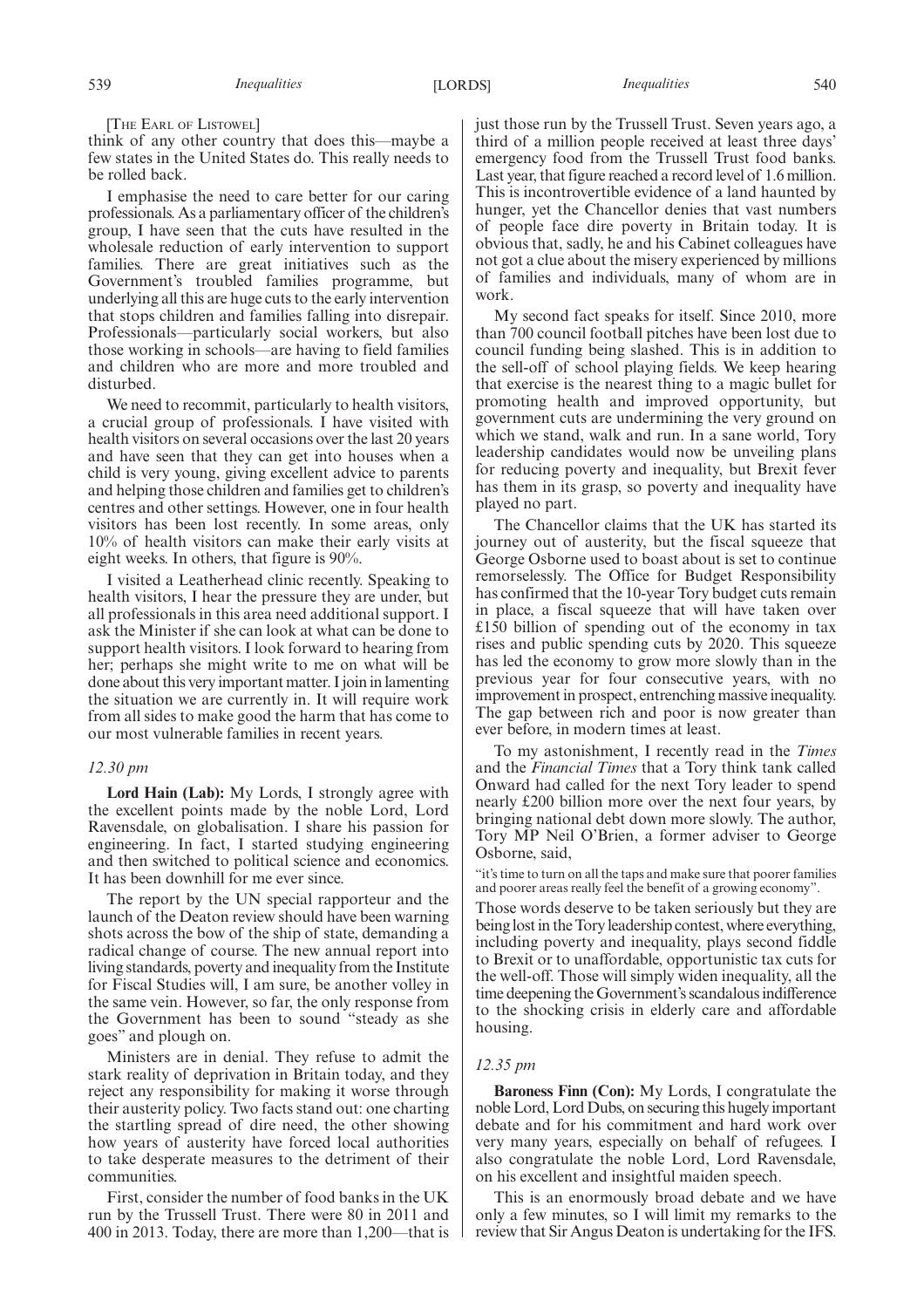This helpful and serious review will enable us to examine exactly where we face challenges of inequality and what might be done to ensure that everyone has the same opportunity. Inequality, perhaps even more than poverty, is a very politically charged topic. The idea of people being left behind—whether that is the poorest being left behind by the wealthy, the older generation left behind by the younger, women left behind men or people left behind due to a lack of education—is, understandably and rightly, of huge concern to us as a nation. The idea that inequality may be increasing, and that people may be slipping further and further behind, has rightly been the subject of debate in this place and further afield.

However, there are some facts within the Angus Deaton review that it is helpful to highlight in this debate. First, inequality as measured by the Gini coefficient has remained broadly unchanged since the early 1990s. Despite the conversations happening around inequality, in reality the Gini coefficient, which is most usually used to measure inequality, has remained broadly unchanged since the early 1990s. If we look at a 90:10 ratio, measuring the people at the top of the income field next to those at the bottom, inequality has actually fallen from the early 1990s. Household incomes are more evenly distributed across society than they were in the 1990s. Far from the story of dramatic increases, inequality has actually stayed flat.

Secondly, according to the IFS, overall income inequality has remained stable, as incomes have been topped up by the Government. If we hone in on just incomes, the story is interesting. It is true that there has been a rise in incomes in the top households, with the average high-earning household earning around 40% more than it did in the 1990s, compared to stagnation in the lowest-earning households and smaller uplifts in the middle. The salaries of FTSE 100 CEOs are now a staggering 145 times the salary of an average worker, compared with 47 times higher in 1998. However, due to government policy, for example by expanding tax credits in the 1990s, overall income inequality has remained stable, as incomes have been topped up by the Government. After taxes and benefits, household incomes across the distribution have kept pace, and the poverty rate has remained stable since the late 1990s. However, we all know that money earned from work comes with dignity and security, and that people care about where that money comes from. This is why providing a true living wage to ensure that work really provides for families is key.

It is worth shining a light on other areas where inequality is playing a role in people's lives. One such example is where those on lower incomes experience higher levels of family breakdown. Some 16% of children in the UK are born into households with no father; we know that this has significant impacts on poverty, with single families experiencing a much higher rate of poverty than two-parent households, and on the stability of children's lives, which can trap people in a cycle of generational poverty. Policies which support families and ensure that this support is at the heart of government thinking will potentially make a huge difference to how the next generation grows up.

The Deaton review will provide a fascinating insight into the nature of inequality in today's society. In terms of income inequality and the structure of society, the picture has remained very flat. However, it is vital to understand and unpack fully the social issues related to inequality and the lived experience of poverty and inequality. Only by doing so properly can we ensure policy interventions are able to target most effectively the places where they can make a real difference.

## *12.39 pm*

**Baroness Young of Old Scone (Lab):** My Lords, I first congratulate the noble Lord, Lord Ravensdale, on his maiden speech. Although I cannot support the electoral method by which he has arrived with us in the Lords, I am pleased he is here, because he is young and we are all too old. We need to hear more younger voices in this House.

It is futile to argue about the conflicting statistics on whether inequality and poverty are getting worse or better. The reality is that more than 20% of people in this country suffer grinding poverty every day. They suffer anxiety about money and work, and endure real impacts on their health and that of their children. The burden falls most on children and the disabled, and those in regions where real unemployment is highest or the available jobs are low paid.

Most of us can have no concept of what it is to deal with daily grinding poverty. I lived and was brought up in a basic working-class Scottish rural household, and we did not have much money. But in my teens I read Walter Greenwood's novel *Love on the Dole*, which absolutely makes real the degrading effects of poverty on individuals, families and communities. It had a profound impact on me, opening my eyes to the horrors of real poverty. So I was very pleased to see the debate in the name of my noble friend Lord Dubs, as it gives us the opportunity to explore something that, for the last couple of years, I simply could not understand: why, when we allegedly have the lowest levels of unemployment for 45 years, is the Trussell Trust reporting that food bank use has increased by 75% over the last five years, and has reached 1.6 million visits annually to March 2019? Other noble Lords have highlighted this. I could not get these conflicting statistics to compute.

The growth of food bank use in this country is frankly unacceptable for an advanced economy, but the employment statistics also need to be challenged. They ignore the 750,000 people on zero-hours contracts, which count as work but, in many cases, do not provide an adequate income and lack job security. They may suit some people, but only some. A Sheffield Hallam University report has also identified that an additional 1 million people do not appear in the unemployment figures, as they are hidden in the weakest economies or parked on incapacity benefits, and that the real rate of unemployment could be higher than at any time since 1997. Please can the Government stop telling us that the unemployment figures show us that we have never had it so good? Can we have more transparency about what actually constitutes employment and whether it really brings people out of poverty? The Resolution Foundation has reported that,

"the majority of people in poverty now live in a household in which someone works".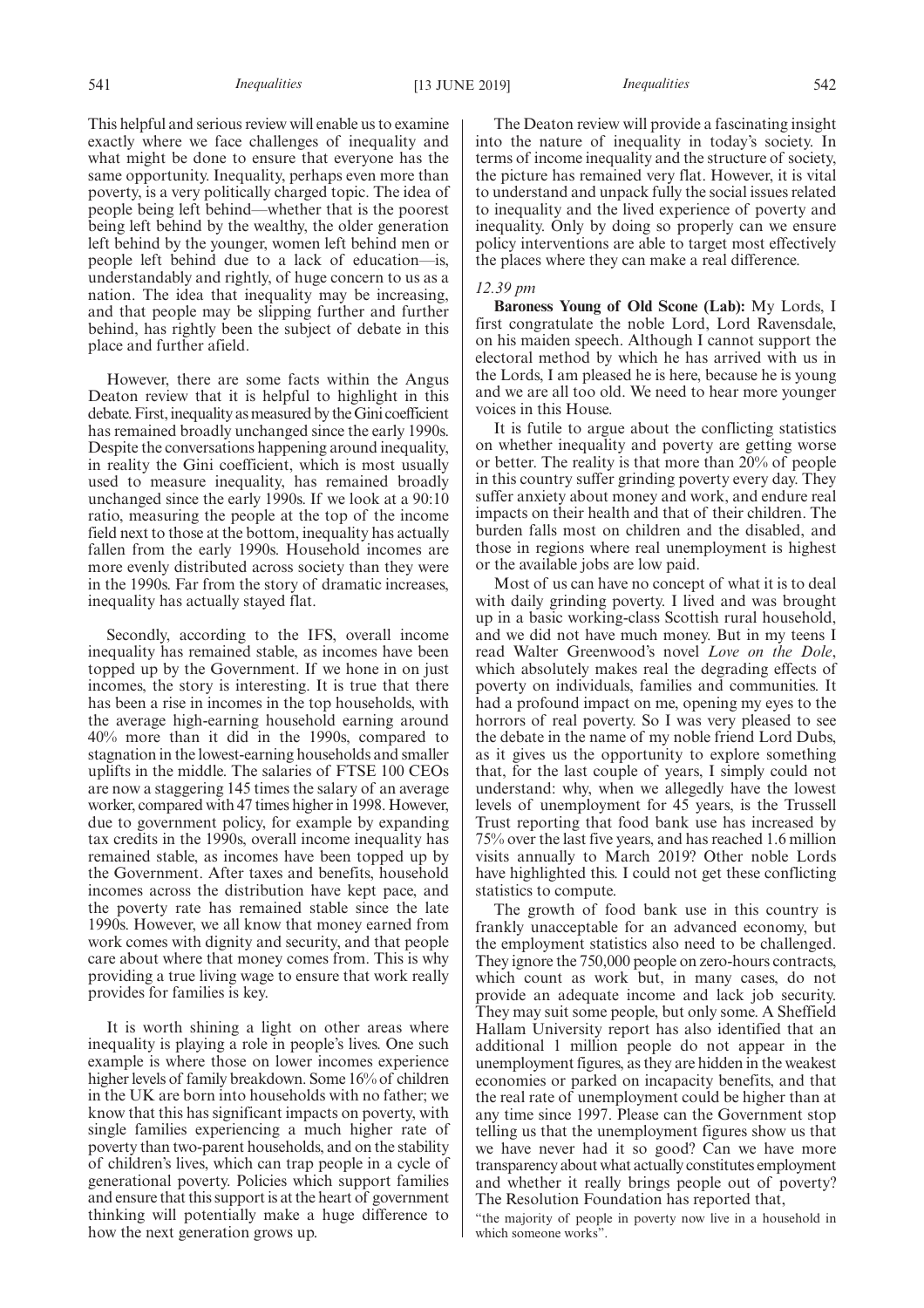#### [BARONESS YOUNG OF OLD SCONE]

Can the Minister assure us that the Government accept that poverty and inequality are not being adequately addressed? We do not want a response that is a war of competing statistics; we want a recognition that long-term poverty exists and needs tackling. Can the Minister assure us that benefit payments need to reflect the true cost of living and that the flaws in universal credit, such as the five-week wait, the two-child limit, the freeze on child payments and the advance loan system need to be fixed? Will the Minister assure us that work needs to be secure and genuinely reflect a living wage; that genuinely affordable housing—not the Mickey Mouse definition, which is far from affordable for people on low income—would help; and that the programme of work on regional disparities needs to be addressed with more vigour? I hope the Minister can satisfy the House on these issues.

I hope the Minister will also take this opportunity to dissociate herself from the appalling announcements by candidates for the Tory party leadership. I looked at the work of the Resolution Foundation—not exactly a left-wing, Trotskyist organisation—which has calculated that 83% of Boris's tax reductions for people earning over £50,000 a year would accrue to the richest 10%, particularly to richer pensioners such as me. I do not want this tax cut; I want it to go to people living in genuine poverty. The announcements that are part of this campaign do not give confidence that the Conservative Party is intent on tackling the crying shame of poverty and inequality in this country. I hope the Minister can reverse that impression.

## *12.45 pm*

**Lord Adonis (Lab):** My Lords, a bedrock of modern civic equalities is good-quality public services. The recent development doing most to sap the bonds that tie us together as a national community is the declining quality of our public services, which have been reducing in quality for the first time in a generation. Reversing that, in practical terms, service by service, should be the work of Ministers and Governments over the period ahead. I hope the Minister can give the House some practical, concrete instances of what the Government will do to turn back the impact of austerity policies since 2010. It is no good willing the ends without willing the means. Looked at public service by public service, there have been sustained and serious cuts in quality.

One thing I am proudest of the previous Labour Government for doing is substantially increasing spending on state education, including real-terms, year-on-year, per-pupil increases and a significant increase in school capital spending. Unless pupils have decent quality buildings to be educated in, they will not get a decent education. The noble Earl, Lord Listowel, rightly referred to Sure Start, nurseries and centres for under-fives. These have been systematically closed and cut back since 2010 and that simply needs to be reversed. It is not warm words that we need from Ministers, but concrete policies to bring back Sure Start centres, open under-fives centres that have been closed, reverse the cuts in the school capital programme and have year-on-year increases in per-student funding. Average

fees at the school which the next Prime Minister may well come from are £39,000 a year, while we have seen year-on-year cuts in the real-terms funding for students attending state schools.

The figures speak for themselves. Total spending per pupil in English state schools, at this year's prices, has been reduced by £500 in the last eight years from £6,378 to £5,872. The school capital programme, which 10 years ago was driving the Building Schools for the Future programme, aiming to rebuild or modernise every secondary school in the country and all primary schools that were short of places, has fallen from £8.8 billion in the last year of the Labour Government to £5.2 billion this year—a 41% drop. As the noble Earl said, the number of Sure Start centres has been dramatically slashed. Large parts of the country have no under-fives service whatever. One of the greatest cross-party achievements over the past 25 years was regarding services for under-fives as every bit as much a part of the education system as conventional schools.

Closures of GP surgeries are reaching an alarming level. The number of GPs per 100,000 people shrank last year, for the first time since the 1960s, after 40 years of sustained increases. Last year, 138 doctors' surgeries closed—a record number in recent decades. The inequity in life chances and opportunities between students who go to university at the age of 18 and those who go into apprenticeships has been a long-running problem in our society. That, too, has got worse over the past 10 years. Funding for universities has been protected, albeit through increases in fees, while the number of apprenticeships has dramatically fallen. Last year, the number of apprenticeship starts, at 375,000, was 26% lower than three years before. Despite the introduction of an apprenticeship levy, the actual number of apprenticeships has fallen dramatically.

Public transport in local communities, so vital to the life chances of poorer people in particular, has suffered really serious cuts in the last 10 years, particularly to bus networks. For young people seeking to establish themselves in local communities up and down the country, bus services matter more than anything. Local bus fares have increased in real terms by 36% over the last 13 years and many services have got worse. They have worsened everywhere except London, which started with the best services and has managed to maintain them.

Libraries are dear to the hearts of many noble Lords. The level of library closures has been scandalous: 737 have closed since 2010 and over 500 more are kept open only by volunteers. Warm words are not enough. Unless we systematically reverse these cuts in public services—with a real-terms increase in education spending, an end to cuts in GP surgeries, a cap on bus fares outside London and guarantees, which I think must come through new regulations, that services will not be cut—inequality will get steadily worse in our society.

#### *12.50 pm*

**Lord Freeman (Con):** My Lords I am very pleased to follow the noble Lord, Lord Adonis, particularly his remarks about transport. He and I have a lot in common in our support, and the relevance of transport to this debate is well accepted. I congratulate the noble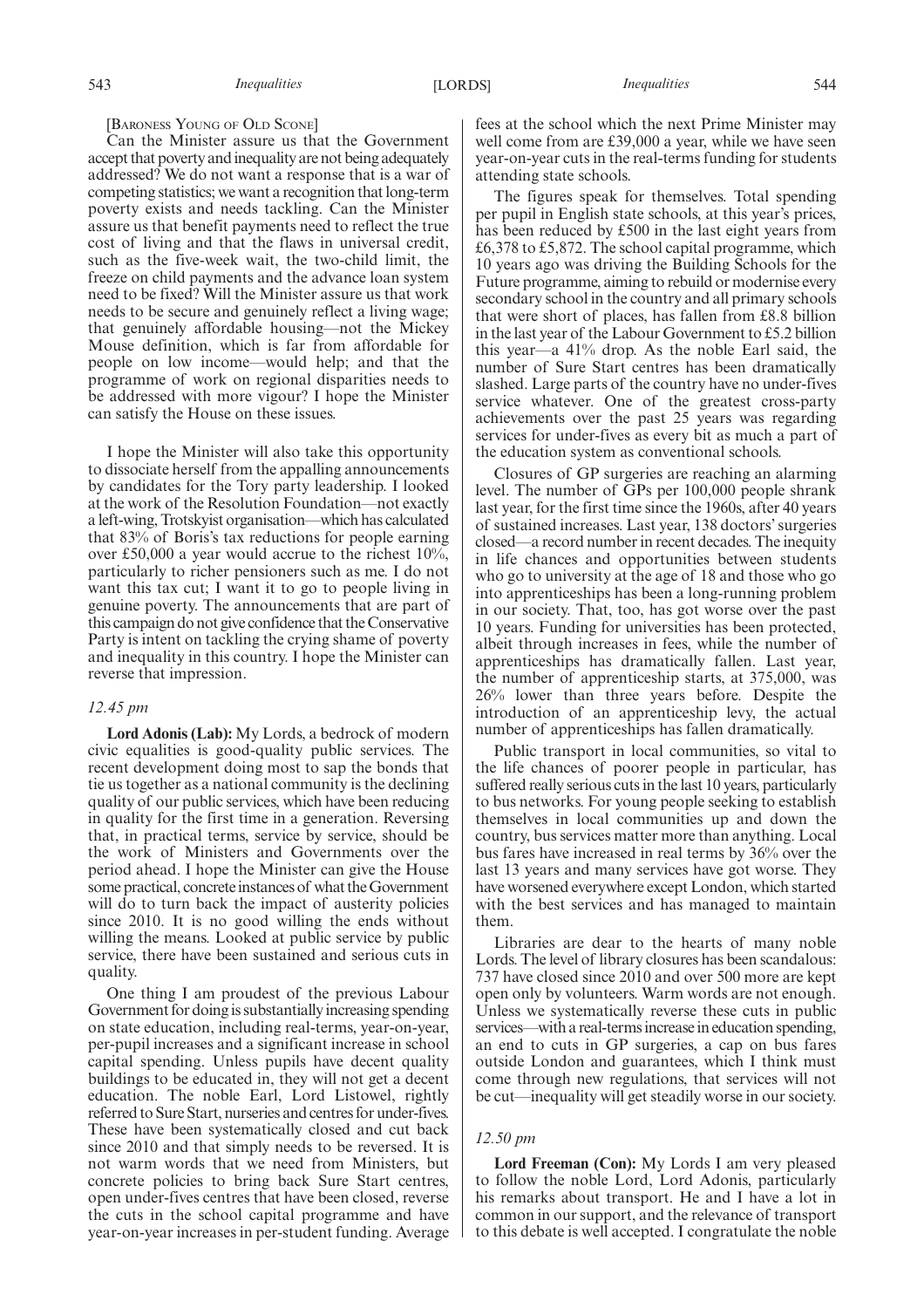Lord, Lord Dubs, on initiating this debate. It has been very important so far, and the quality of the debate and the quality of advice have been much appreciated.

I want to comment briefly on inequities in the United Kingdom, which are often inherited. It is the duty of any politician—anyone speaking in public—to address that inequality. We should be encouraging our young people, in particular, to aim for the stars and not be put off or offended by what they see as the difficulty of making progress in their careers or in their education. The first concern is: are families discharging their duties properly, encouraging their children to go for proper qualifications, whether at school, university or in experience in public life, so that they can make a real contribution to society and ensure that their contribution is listened to properly? Families have a real responsibility in making sure that inherited disabilities, in terms of promotion, property and education, are diminished.

Secondly, schoolteachers have a specific responsibility. We must encourage teachers to identify which of the children under their guidance are likely to be discouraged simply because of inherited perceived disadvantage. Thirdly, individuals like us sometimes do not applaud enough the achievements made by our children, our grandchildren and others we know, to ensure that discrimination in terms of promotion and achievement in life are nullified. We as individuals have a real responsibility to encourage ambition and make sure that there are few roadblocks to a successful career.

Role models have a real responsibility, certainly on television. They must lead in guidance and example to children, those in education and those in employment so they are determined to make a success of themselves and provide leading models to society.

Finally, we parliamentarians have an especially great responsibility. I am glad that in your Lordships' House we see schoolchildren regularly enjoying visits to Parliament. That is one way of making sure that we can do something about inherited inequities—we do not want schoolchildren in particular to think that your Lordships' House and those in authority somehow have an unnecessary advantage and domination over their lives. I very much welcome those in the Galleries, not only in your Lordships' House but also in the other place, listening to this debate. I hope they will gain something from it and be reassured that we as a House are absolutely determined to make sure that inherited disadvantages are put behind us.

## *12.55 pm*

**Baroness Bryan of Partick (Lab):**My Lords, I sincerely thank my noble friend Lord Dubs for enabling this debate, which tackles a burning issue that is not getting enough attention due to the current political climate. As he said, there is so much to say on this issue that it is necessary to concentrate on just one thing.

The Deaton review refers to the gap in life expectancy between affluent and deprived areas. This gap has widened significantly over the last 15 years. In 2001, women born in the most affluent areas lived on average 6.1 years longer than women born in the most deprived areas. In 2016, this gap had grown to 7.9 years.

My own home city of Glasgow has the unenviable reputation of having the lowest life expectancy for men in the UK, but it is not just cities versus suburbs. In East Dunbartonshire, an affluent suburb, women have the longest life expectancy in Scotland. Right next door in West Dunbartonshire, which includes areas of deprivation, they have the lowest. Until recently, we could at least say that, while there was still a gap, most people of all backgrounds were living longer, but these improvements have stalled and for the first time in 35 years we are seeing some reverse.

This information on the differences in life expectancy is not new. The issue of socially and economically determined health inequalities has been on the agendas of different Governments for decades. Resources have been put into tackling smoking, poor diet and lack of exercise, but the gap continues to widen.

The Deaton review also refers to deaths relating to drugs, suicide and alcohol. He uses the term "deaths of despair". This type of death has been rising in the UK and affecting people in middle age. While deaths from cancer and heart disease fell among men and women aged between 45 and 55, deaths from despair increased. Add to that the incidents of mental illness. The joint strategic needs assessment publication in August 2017 pointed out that:

"Stable and rewarding employment is a protective factor for mental health and can be a vital element of recovery from mental health problems. Unemployment and unstable employment are risk factors for mental health problems".

The trade union leader Jimmy Reid, who is still held in great esteem in Scotland, used his inaugural speech as rector of Glasgow University to describe:

"The feeling of despair and hopelessness that pervades people who feel with justification that they have no real say in shaping … their own destinies".

The lack of skilled, well-paid and permanent jobs and the nightmare of surviving on disability or jobseeker's allowance have contributed to deaths of despair.

Does the Minister accept that austerity has contributed to increasing the gap in life expectancy, and does she agree that it is misleading for the Government to claim success in job creation if someone is going into a job that is precarious, low-paid and lacking dignity and could ultimately end in a death of despair?

## *1 pm*

**Lord Liddle (Lab):** My Lords, I congratulate my noble friend Lady Bryan on her speech. Although we come from different Labour traditions, on this issue we share common aims and values. I also thank my noble friend Lord Dubs for introducing this debate. He is one of my heroes: not only do I aspire to his longevity, I aspire to remain as committed to politics and helping to improve people's lives as he continues to do in the second half of his 80s. I also congratulate the Cross-Bench contributions of the noble Lord, Lord Ravensdale, in an excellent maiden speech, and the noble Earl, Lord Listowel, who always makes a moving contribution in this House.

We have had a lot of analysis and a lot of numbers. I should like to focus on some things that ought to be done, rather like my noble friend Lord Adonis, who talked about public services.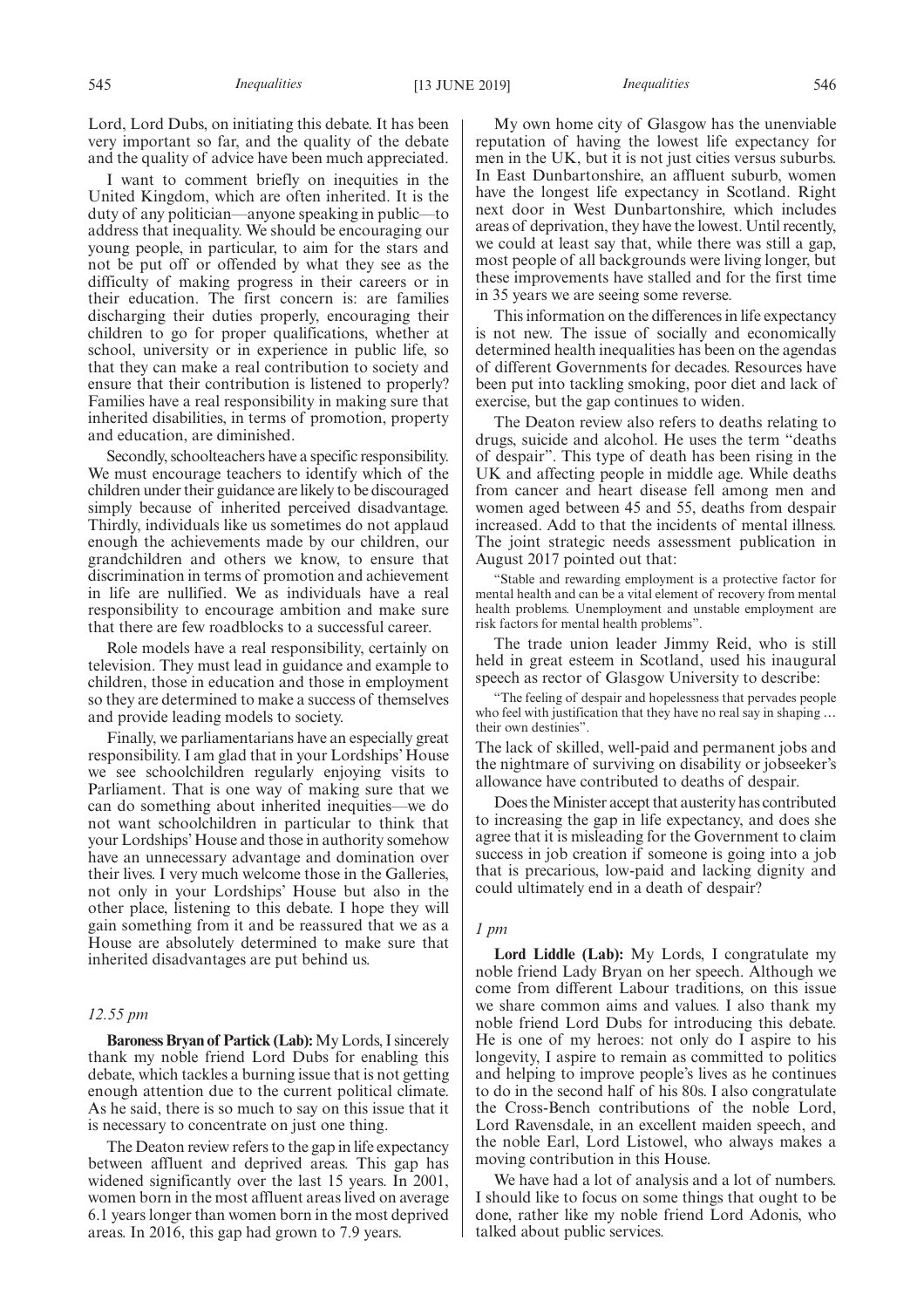[LORD LIDDLE]

First, the Government must reverse the cuts to benefits for children and disability payments which have occurred under universal credit. There is nothing wrong in principle with the idea of universal credit, but the fact that for working-age people benefits have been held below inflation, while my benefits as a pensioner have continued to rise above inflation, is a scandal and must be reversed. This should be a top priority for any Government of any colour. Secondly, we must look at our system of taxation of property and wealth. Council tax is unfair. It does not tax property in an egalitarian way and we need to look at the taxation of wealth as a whole because of the enormous inflation in wealth that has occurred, partly as a result of quantitative easing. We must have new systems of tax to pay for the improvements in public services of which my noble friend Lord Adonis spoke. Thirdly, we must tackle the scandal of executive remuneration. There is a lot of talk about this. Business says that it wants to act, but we need radical corporate governance reform to deal with this problem, about which there has been far too much talk and far too little action.

Most importantly, we must recognise that the noble Lord, Lord Kerslake, who is not in his place today, chaired the UK2070 Commission, which has done an excellent analysis of the flaws in the economic model in the United Kingdom and what is contributing to poverty and inequality in our country. The driving force of this, in my view, is the problem of regional inequality and the disparities that it causes. In the past 10 years, the rate of growth in London has been 3%; the rate of growth in the north has been 1%. If this continues, we will have a very divided country indeed. It results in impossible pressures. Young people who are on lower wages than they were in London are forced to pay very high rents to live and do their jobs here. Their incomes after housing costs present a real problem. Obviously there must be radical reform of the housing market.

In terms of action on the north and the regions, part of the answer is infrastructure investment, which has been mentioned, and part is trying to move out of London some of the sources of energy in our economy in culture, research, enterprise and innovation. A crucial point is that made by my noble friend Lord Adonis about education. Now, 60% of children in London have a chance of going to university. In my county, it is 30% to 35%. We must establish a political consensus that those problems need tackling, and I fear that I do not see that happening in the Conservative Party at the moment.

#### *1.05 pm*

**Lord Davies of Stamford (Lab):** My Lords, I add my congratulations to my noble friend Lord Dubs. He always thinks very carefully before he takes any initiative in this Chamber and regularly brings to our attention some of the moral issues which lie behind the decisions we take and the work that the Government do. That is an extremely valuable contribution, as was his speech today. I agree with an awful lot of what he said, not least what is in my view the moral obloquy of cutting taxes at a time when we are reducing spending on vital public services such as social care, the NHS and, as my noble friend Lord Adonis just explained, education.

It is important to be rigorous in a debate such as this, and we must distinguish clearly between the two subjects of inequality and poverty, which too easily get mixed up. They are in fact very different concepts and can well contradict each other, or there can be trade-offs between them. A policy designed to cut inequality may well produce more poverty. For example, tax rises may have that effect. On the other hand, a policy designed to reduce poverty—for example, tax cuts—may actually increase inequality. One must be careful what one is doing here.

The second proposition I put to the House is that there is no way in which you can intervene directly on inequality. It would be a nice idea if you could, but actually you cannot. You cannot have the state laying down people's income or how much capital they should be allowed to possess. I do not think anyone is seriously suggesting such a thing. You could of course introduce something like a Cuban revolution, or a Chinese revolution, when people appeared to become more equal but at the expense of starvation. I do not think anyone is likely to be tempted by that approach.

Equally, you cannot increase levels of taxation unreasonably, because people will just go abroad—they will disappear and take their businesses with them. My eldest son, who is the only member of my family who pays tax at a 50% marginal rate, tells me that there is something very psychological about that rate. His employers are very keen for him to relocate to the United States and he would gain considerably from doing that. He does not want to do that, but he feels—and he speaks for a lot of people, because he has contemporaries who are similarly fortunate in their incomes—that people have a psychological barrier about 50% and if you go beyond that, you get some very counter-productive effects. One must be very careful about not making that sort of elementary mistake.

The fact that you cannot really deal with inequality directly is perhaps not so tragic, because I do not think that inequality is anything like as important as poverty. Some people will immediately think that that is just my personal normative preference. I hope that I can persuade the House that it is rather more than that; that it is rather more objective.

The fact is that if most human beings were as concerned—let alone more concerned—about where they stood in a relative table of income and wealth as they are about the absolute purchasing power and wealth they enjoy, they would logically be as satisfied with the thought that some wealth or income had been taken away from somebody else as they would be by knowing that they were themselves going to be made richer in absolute terms. That is such an absolute absurdity that I do not think anyone would seriously contemplate the idea. It would also be a threat to the whole concept of human rationality, so I do not think that we need fear saying that it is poverty, or the reciprocal of poverty—wealth, the purchasing power of individuals—that concerns people most. Nobody cares very much if someone else has a Lamborghini,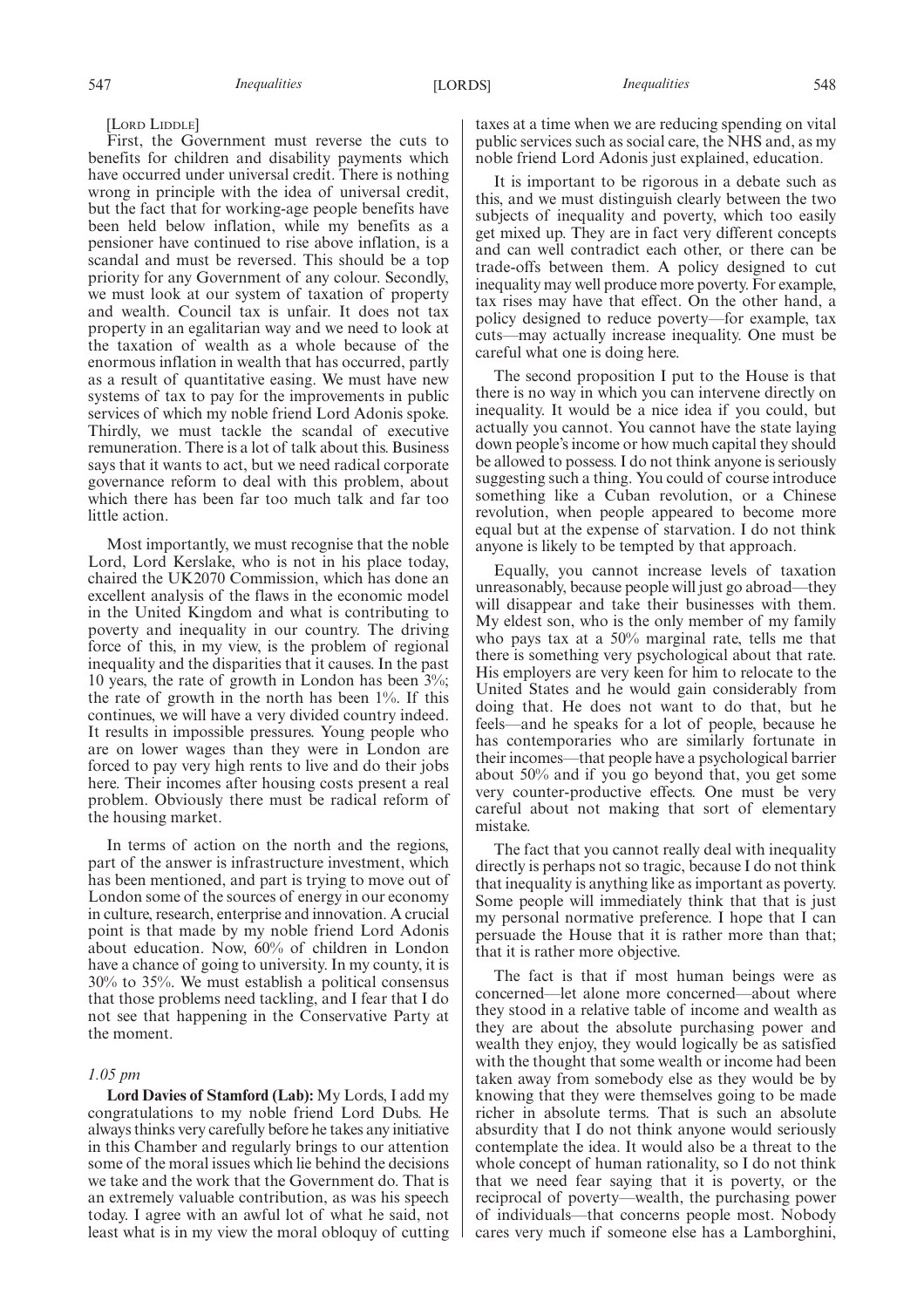but I do not think I speak only for myself when I say that I would be very upset if someone took away my modest motor car. I have absolutely no desire whatever to have a Lamborghini; I would not know what to do with it if I did.

Pursuing that view, we must maximise growth and therefore be more able in future to deal with the demands of both our public services and our private aspirations. If we do that, we will almost certainly increase inequality. That has always been the case. There is a sound economic reason for that: growth requires investment, which requires taking risks—some of which are very high—but no one will take those risks unless commensurate rewards, which can be very high, are available. So, in a period of successful growth, people become disproportionately rich. That has been the case throughout the economic history of the world. Of course, it is equally true in India or China as it is here or in the United States. We just have to live with that.

In those circumstances, the best policies that we can pursue are the indirect ones. I agree totally with my noble friend Lord Dubs about transparency, workers' directives and publishing individuals' income and tax statements. I believe very much in workers' directives being on the remuneration committee agenda in public companies. Private companies and private equity firms should take the same responsibility for disclosing their profit and loss account, cash flow and balance sheet. Moreover, we should continue in line with the Labour Party's glorious record—such as on education—especially in passing the Equality Act, which made life so much easier for people. Last week's news that 60% of Oxford and Cambridge entrants now come from state schools is a return on the investment we made 10 years ago.

## *1.11 pm*

**Baroness Verma (Con):** My Lords, I start by thanking the noble Lord, Lord Dubs, for securing this incredibly important debate. As he and other noble Lords have said, this issue is incredibly complex. Inequalities come in all shapes and sizes.

I want to focus on something that brought this issue home to me. During the recent mayoral elections in Leicester, I came across a large part of my city's population that cannot read and write in English or speak it. For that very reason, they are unable to engage some of the services that may be available to them. I saw this predominantly among communities where women, in particular, were at home and did not know what social care or healthcare they could access. It was really worrying. Today, in the 21st century, every single person in this country should be able to communicate for themselves if they require something so that they can engage socially or communicate if they fear something. Coming across a large population of such people in my home city worried me.

Next Saturday, my mother will celebrate her 80th birthday. She has been in this country for nearly 60 years; she came here when I was a baby of nine months, so work that one out. She was determined to be part of the society that she had come to because it offered her so many options for liberal living. When I was campaigning in Leicester, I was concerned at the

huge population not taking advantage of that liberal living. They did not have the ability to go out and access jobs or engage with their children's school lives because they could not communicate. These are all barriers to equality and opportunity; I know that we have also spoken a lot about austerity today.

**Lord Davies of Stamford:** I agree with every word the noble Baroness says. Is not part of the solution that FE colleges in cities should be obliged to provide teaching of English as a foreign language?

**Baroness Verma:** If you are a citizen of this country, you should have access to learning English. If you do not come into this country with English skills, you should be able to access them.

I am deeply worried that cultural discrimination already exists in some communities; I put my south Asian community at the forefront of this issue. We reinforce it by not enabling people to break out; they do not know where to go or how to fight the inequalities that they face both internally and, no doubt, externally. I mentioned my mother because my dad was a typical conservative Sikh; he did not want my mum to learn to drive or go out on her own to night school. When he passed away very suddenly 12 years ago, my mother had to cope. Thank God, she did exactly what good mothers should do: ignore what their husband says. She went out, learned to drive, learned English and was able to communicate. Today, 12 years on, my mother can toddle off and do what she wants when and how she wants, and nobody can stop her. However, I fear that isolation and inability will stop too many people across the country, particularly from my community, when they find themselves having to learn to cope. I fear for my community.

To finish, I hope that my noble friend the Minister will encourage colleagues across government to ensure that the discussion around the need for English to be learned in this country is made relevant.

#### *1.17 pm*

**Lord Lea of Crondall (Lab):** My Lords, in the time available, I want to give the IFS a very big tick for the quality of its scoping study. I very much look forward to the four-year cycle coming to a conclusion.

In the 1970s, I was a member of the Royal Commission on the Distribution of Income and Wealth, chaired by Lord Diamond, who some people may remember from Harold Wilson's Government. We were very keen to make sure that people understood that we needed a parallel data system for wealth, alongside that for income. Wealth is characterised by land, one of the three factors of production; the others are labour and capital. Indeed, in macroeconomic terms and in terms of Treasury public accounts, getting more from land is one way to do a lot of the things that Members here have said should be done without putting up everyone's rates of income tax and other taxes.

I remind colleagues of the brilliant exposé on land ownership in Britain published in the *Guardian* only three or four weeks ago. Now, land creeps into the nature of our economy in a different way. A lot of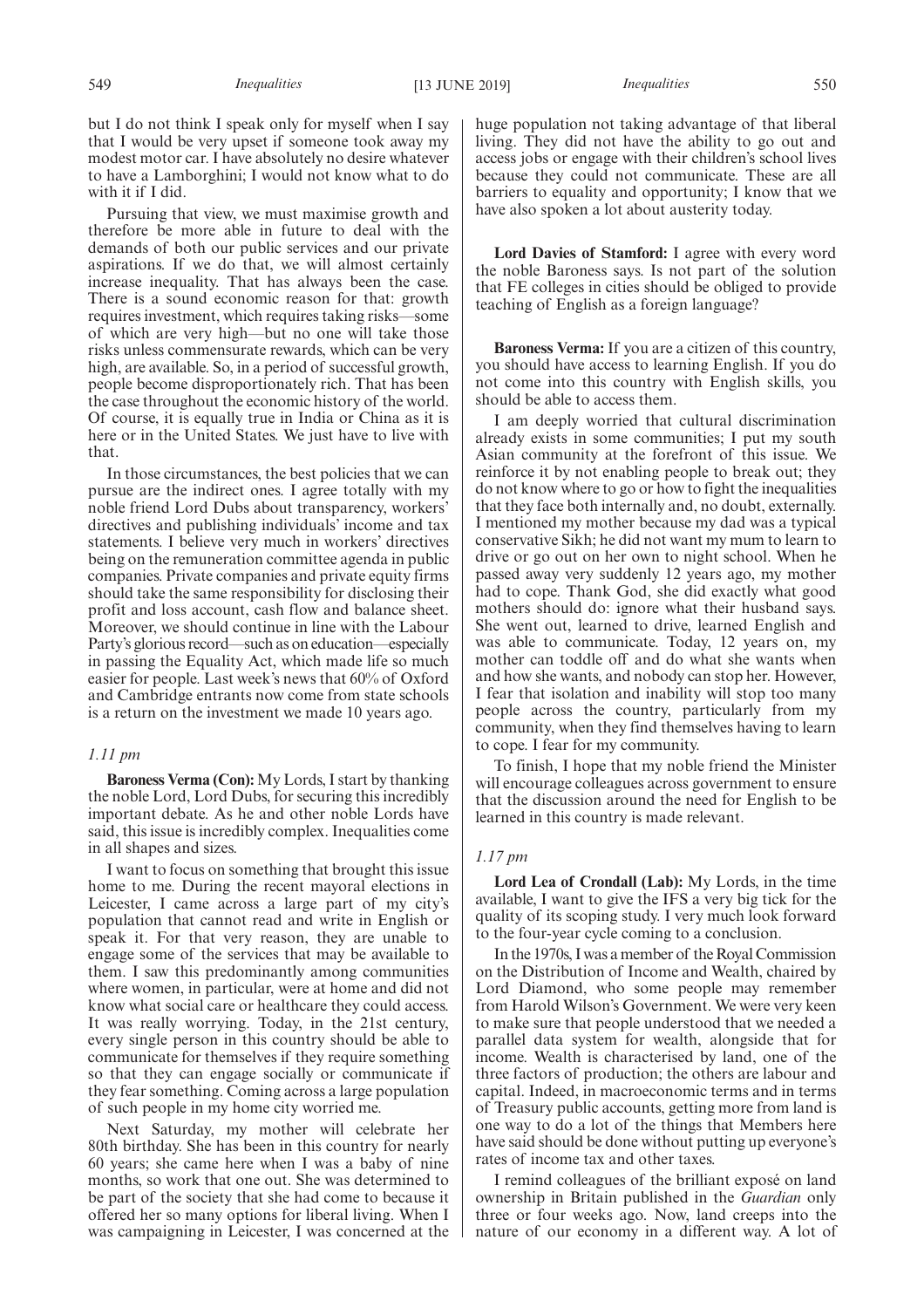#### [LORD LEA OF CRONDALL]

companies used to borrow money from the banks for investment; now, more than 50% of banks go into land-related lending. We can see this characteristic in Britain where we are reinforcing inequality. The *Guardian* piece shows that little has changed over the past 1,000 years. Many members of the aristocracy and the landed gentry are descendants of the Norman barons. You had to be a friend of someone in the family of the Duke of Normandy—this was the Norman conquest—to own a lot of land in Britain, and that is true today. It is the same people. Some 17% of English land is not registered with the Land Registry while more than 50% is inherited and has never been bought or sold. Half of England is owned by less than 1% of the population. The home owners' share adds up to just 5%, so a few thousand dukes, baronets and country squires own far more land than all of Middle England put together. I thought that this House might be the place to put that on the record because I have not noticed any of the hereditary Peers making that point.

The scope of the IFS review is important in another way. It talks about trade unions and collective bargaining, and of course I declare an interest. People have to acknowledge that you need a balance in the labour market and the capital market, which can come about only if you recognise that initiatives such as workers' representatives on remuneration committees would do a lot to change the tone of the virtue signalling in boards of directors, so that it is not just about short-term share prices. The IFS mentioned this in its synopsis. The country may be going to the dogs, but one thing which must be done to avoid that is to look carefully at the imbalance of incentives in how our economy works.

I turn to education. Yes, I am of the school of thought which says that if you say Eton costs £40,000 a year—I do not know whether that is right—you are investing £200,000 and you get a return on that capital. There is no doubt about that—they are not in the business of philanthropy. They are taking away other people's playing fields. They want a return on capital to protect their difference. That is what investment in public schools is all about.

I am very pleased that most of these points are covered by the IFS review and I look forward to realising the ambition of the synopsis. We are not reaching any conclusions today; we are just saying that extra things can be added to it. We will see what it concludes at the end of the next four years.

#### *1.22 pm*

**Baroness Prashar (CB):** My Lords, I thank the noble Lord, Lord Dubs, for securing this very important debate and I congratulate the noble Lord, Lord Ravensdale, on his insightful maiden speech.

The fact that the IFS Deaton review was set up to understand inequalities and identify the right mix of policies to tackle them is a powerful indication of how dire the situation is. It rightly says that we need a coherent approach to respond to inequalities and not one that is fragmented and piecemeal. The United Nations report paints a very bleak picture of life for many of our citizens. The report also shows that the costs of austerity have fallen disproportionately on the poor, women, racial and ethnic minorities, children, single parents and people with disabilities. It is a grim picture for a country that is the world's fifth-largest economy.

We have to ask ourselves: are we comfortable with the kind of society we are becoming—a society where we are witnessing extreme hardship, the normalisation of food banks, homelessness and child poverty, and growing divisions in health, wealth, life chances, family environment, regions, political influence and so on? Austerity measures, cuts in public expenditure, particularly at the local level, and changes to the benefits system are causing extreme hardship and destroying the very fabric and cohesion of our society. Libraries, youth clubs and other public spaces, some of which are the glue for social cohesion, have either shrunk or gone. The consequences are evident for all to see.

Universal credit is a case in point. The UN report notes that the Government are taking an experimental "test and learn" approach to universal credit. This has led to the devolved Administrations and local authorities having to set up contingency measures to protect claimants and off-set the worst consequences of its features. The UN rapporteur said that he was struck by how much of their mobilisation resembled the sort of activity one might expect for an impending natural disaster or health epidemic. Now that the benefits are all rolled into one, it leaves claimants who are trying to keep a roof over their heads and make ends meet vulnerable to high costs.

Delays in paying benefits are turning people to desperate measures. The knock-on effects of these are manifold on family life, working life, health and so on. The strange phenomenon of poverty is that it increases costs. The poverty premium effect means that people on low incomes pay more for the things they need as they are unable to pay up front or use a direct debit. Saving costs and improving or streamlining systems are laudable objectives, but if they end up having a detrimental effect on those they are trying to help and causing more hardship for the most vulnerable, we need to take stock. Can the Minister tell the House what steps are being taking to improve the universal credit system and to remedy the shortcomings highlighted by many, including in the UN report? Furthermore, the prevalence of inequalities and division is all too evident. Rather than denying or repudiating the facts, should we not be channelling our energies into developing a deliverable agenda to tackle these divisions and inequalities?

#### *1.27 pm*

**Lord Morris of Handsworth (Lab):** My Lords, this is a timely debate because the Government regularly deny claims of poverty on the grounds that employment is rising. In his statement on poverty in the UK, Professor Philip Alston, the UN special rapporteur on extreme poverty and human rights, described that response from Ministers as an "endlessly repeated" mantra. He said that they have overlooked the fact that 14 million people, a fifth of the population, are living in poverty and that the levels of child poverty are,

"not just a disgrace, but a social calamity and an economic disaster".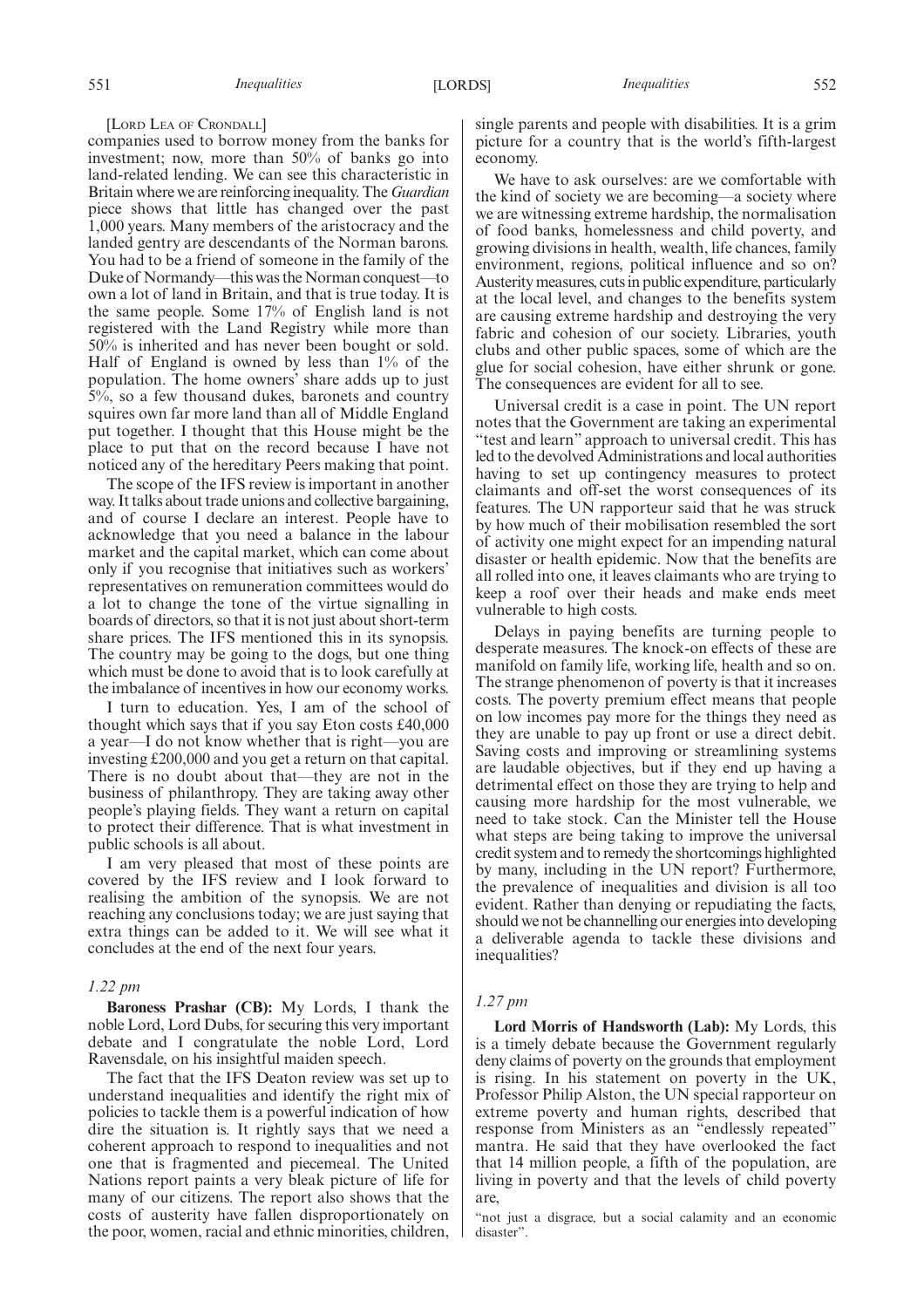Ministers have described the report as "barely believable". The Secretary of State for Work and Pensions has said that she would lodge a formal complaint with the UN. The denial is based on rising employment figures, but last year the Joseph Rowntree Foundation reported that the number of people with a job but living below the poverty line has risen faster than employment.

Another concern set out in the report is the Government's embrace of technology and automation. The digital-by-default feature of universal credit excludes people without internet access or, indeed, the basic skills. Professor Alston said:

"We are witnessing the gradual disappearance of the postwar British welfare state behind a webpage and an algorithm".

Applicants for universal credit are referred to libraries if they do not have any technology of their own, but first you must find your library. Statistics from the Chartered Institute of Public Finance and Accountancy show that since 2010 at least 478 libraries have closed, 8,000 librarians have lost their jobs and council spending on libraries fell by £66 million last year. Yet libraries provide access to computer resources for those who have none, schoolchildren living in crowded conditions find peace to do their homework, and rough sleepers and elderly people can read a newspaper to keep in touch and—for some—keep warm. They provide a community resource for meetings. Libraries are as much a social service as a source of knowledge or to serve a love of reading.

During his visit to British cities, Professor Alston coined the expression—which he took back to the United States—that food banks, which Ministers have often dismissed as nothing to do with austerity measures, represent a new turn in poverty. The Trussell Trust reports that in the year ending March 2019, 1.6 million three-day emergency food parcels were given to people in crisis, an 18.8% increase on the previous year. Professor Alston reminded us that the UK is the fifth-largest economy in the world, yet the Joseph Rowntree Foundation reports that 14 million people—a fifth of the population—live in poverty, while 1.5 million are destitute and unable to afford basic essentials.

We have now moved to a point where we are beginning to have a debate on and a real appreciation of the issues. I cannot begin to understand how this Government can ignore Professor Alston's report. We read and hear daily examples of what he reports and we witness them every day, not least, as we were told earlier, as we walk from the Underground into this building and pass people who are homeless and destitute. This is not fake news—it is the reality for millions of our citizens and we can take no pride in it.

## *1.32 pm*

**Viscount Hanworth (Lab):**My Lords, a stark appraisal of the state of the nation was provided in November 2018 by the report of the Australian economist Philip Alston, in his role as the United Nations special rapporteur on extreme poverty and human rights. His critique was met with surprise and disbelief by leading Conservative politicians, who were unable to recognise the truth of his assertion that our inequalities are dividing Britain as never before and that current social policies are causing widespread misery and distress. Given that the measure of average per capita real income has been increasing throughout most post-war years, it was unimaginable to these politicians that the hiatus in the growth of the economy that we have been witnessing since the financial crisis could have driven so many into poverty.

The dismissal of Alston's findings was all the more startling for coming from the politicians responsible for years of unnecessary austerity, who have made savage cuts to the welfare budget in the process of imposing the so-called regime of universal credit. However, among European nations, Britain has one of the highest levels of inequality. As measured by its Gini coefficient, its inequality is exceeded only by that of Romania, Bulgaria and Lithuania, all countries with high levels of rural poverty.

As has been mentioned, it has been revealed that 14 million people, a fifth of the population, live in poverty. Four million of these are more than 50% below the official poverty line and 1.5 million are destitute and unable to afford basic essentials. Local authorities, which have traditionally played a major role in providing housing and sustaining the welfare of our citizens, have been starved of resources by destructive government policies.

The social divisiveness that characterises contemporary British society is the antithesis of the solidarity that characterised the wartime years and the early post-war years, which is still in the memory of many of us. That solidarity was gradually eroded over a quarter of a century, partly in consequence of perpetual industrial strife. When Margaret Thatcher came to power at the end of the 1970s, she was able to declare war on the unions that had been a major factor in maintaining the incomes of working people. It was during this period that the inequalities in income that we see today began to emerge. The large reduction in taxes of high-income earners that were a feature of the Lawson budgets of 1986, 1987 and 1988 were factors in a rapidly increasing inequality which occurred at a time when the wages of working people were stagnant.

The defeat of the unions was assisted by the process of deindustrialisation that proceeded throughout the Conservatives' period in office. It was hastened by the insistence on maintaining a high value of the pound, which made it unprofitable to export manufactured goods and made imported goods cheaper and more attractive. The deregulation of Britain's financial markets in 1986 at the end of the second Thatcher Administration began the process of a rapid divestment of Britain's ownership of its commercial and industrial assets, from which our financial sector continues to profit. This process was responsible for elevating the value of the pound, which was further to the detriment of British industry. It also sowed the seeds of the financial crisis of 2008, the dire effects of which still dominate our economy and society.

British workers have been denied gainful employment while the richest members of society, who reside mainly in the financial sector, have seen runaway growth in their incomes. The present-day Conservatives have adopted the social and economic nostrums that prevailed during the Thatcher Administration. They have continued to place public services in private hands and sought to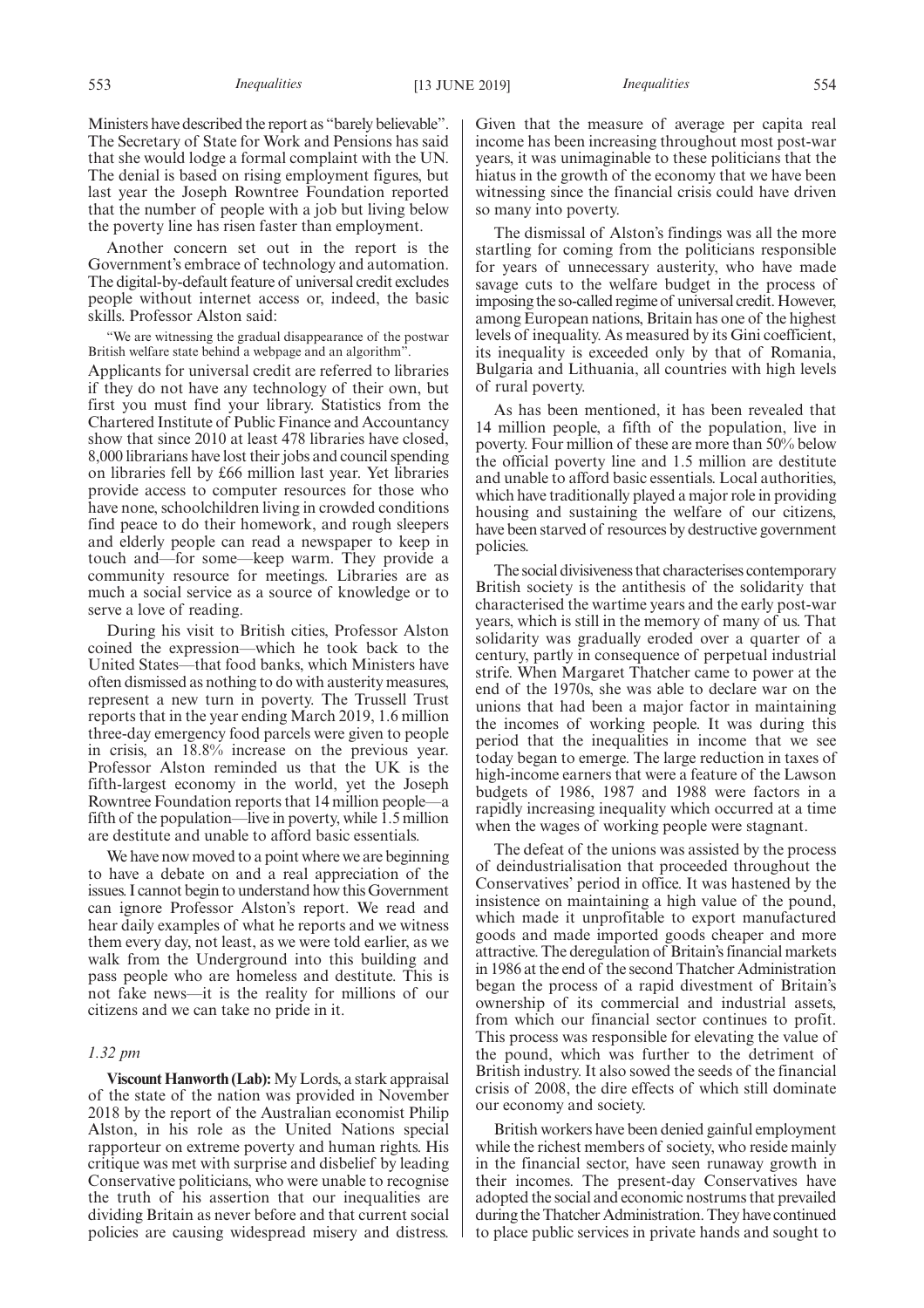[VISCOUNT HANWORTH]

address the crisis in housing with help-to-buy measures that serve only to raise house prices and enrich construction companies. The help has been aimed at young, middle-class families of a kind who might comprise the sons and daughters of Conservative politicians. At the other end of the income spectrum, they have imposed the so-called bedroom tax, aimed at increasing occupancy of the wholly inadequate supply of social housing.

At present we do not have the high levels of unemployment that beset the middle years of the Thatcher Administration. Instead, large numbers are employed in the low paid, insecure and demeaning jobs of the trickle-down economy, also described as the gig economy.

The absurdities of Brexit pose a further threat to the livelihoods of working people. If a hard Brexit materialises, the foreign owners of British industry will curtail their investments, if they do not cease their operations altogether. The effect will be a further impoverishment of a large proportion of our population and an increase in inequality in Britain to an extent not seen since the early years of the 20th century.

#### *1.38 pm*

**Baroness Osamor (Lab):** My Lords, I welcome the noble Lord, Lord Ravensdale, and congratulate him on his maiden speech.

This debate is timely given the recent promises by a Tory leadership candidate to cut taxes for the richest in our society and for large corporations. He clearly had not read the Deaton report and/or had not recognised, as the IFS and Professor Deaton have highlighted, that we are at a moment of crisis for democratic capitalism.

I am from Tottenham in Haringey. Once upon a time in Tottenham it was the minorities and the working classes who were marginalised, but today it feels as though everybody is cut off, due to government cuts, apart from the very few with access to unearned income through sizeable property or shareholdings.

Given that we have only a short time to speak in this debate, I would like to highlight three key issues for the Government to respond to. The first concerns the regulating of international markets. Most expert commentators agree that the US is the least equal country in the world. The Deaton review refers specifically to a healthcare system that creates monopolies and delivers huge profits to private health providers while also creating significant public health issues, such as the tragic levels of opiate addiction across poorer communities in the USA.

Why, then, have the Government in recent weeks been trumpeting the idea of a trade deal with the US, a deal which many commentators are saying would simply entrench the monopoly position of superstar businesses and place an even greater premium on shareholder value? Will the Minister explain what consideration, if any, has gone into the questions posed by the Deaton report about the need to ensure that the private sector is not just taking without making? I am talking specifically about new taxes on unearned income, new incentives for longer term investment and

new regulations to control private sector monopolies. Should not any policy-maker who is interested in tackling inequality be focused instead on continuing to support the good work of our colleagues in Brussels to develop incentives for longer term investment and to tame private sector monopolies?

My second issue is income disparity. Most of us in this Chamber will be aware of the Prime Minister's high-profile commitment to tackling race and intergenerational income disparities. This is an issue that the IFS Deaton report will be picking up over the next five years, and which I raised on 11 March at the UK Voluntary National Review parliamentary event concerning the UK's annual sustainable development goals report to the UN. I am particularly keen to ensure that we in this Chamber are updated on what the Government are doing to understand and address the extreme variations in attainment when broken down by ethnicity and region; what effect, if any, the Equality Act 2010 has had on reducing race income disparities in the workplace; and the current status of the SDG report.

My third issue is reforms to the social contract. Last November, Professor Philip Alston commented:

"British compassion for those who are suffering has been replaced by a punitive, mean-spirited, and often callous approach … elevating the goal of enforcing blind compliance over a genuine concern to improve the well-being of those at the lowest levels of British society".

At the time, the Government rejected Professor Alston's findings and said that they would lodge a complaint with the UN. Will the Minister update us on the status of that complaint and the ongoing discussions between the Government and the UN in relation to Professor Alston's report?

I shall close on a positive note. The Deaton report reminds us that 200 years ago, democratic capitalism faced a similar crisis. Salaries, life expectancy and living standards were falling for everyone other than the landowning classes and the large industrialists. By the end of the 19th century, Parliament had passed a series of reforms to ensure greater democracy, improve the rights of workers and place restrictions on wealthy landowners and industrialists. These reforms also paved the way for the establishment of the welfare state under the Attlee Government. Let me be clear: our challenges now are quite different from those of the 19th century. Never before have we had a system which enables such vast wealth to be accumulated so quickly by so few people, and never before have we had a system that threatens the very existence of humans through global environmental destruction. I hope that this Chamber will pick up the baton from those previous incumbents of the two Houses. I implore us to establish a working group to work with Professor Alston and Professor Deaton so that we can take urgent action to initiate debate and legislation as their research develops.

### *1.44 pm*

**Lord Sawyer (Lab):** My Lords, I congratulate my noble friend Lord Dubs on initiating this very important debate at a crucial time in our nation's development. I congratulate the noble Lord, Lord Ravensdale, on his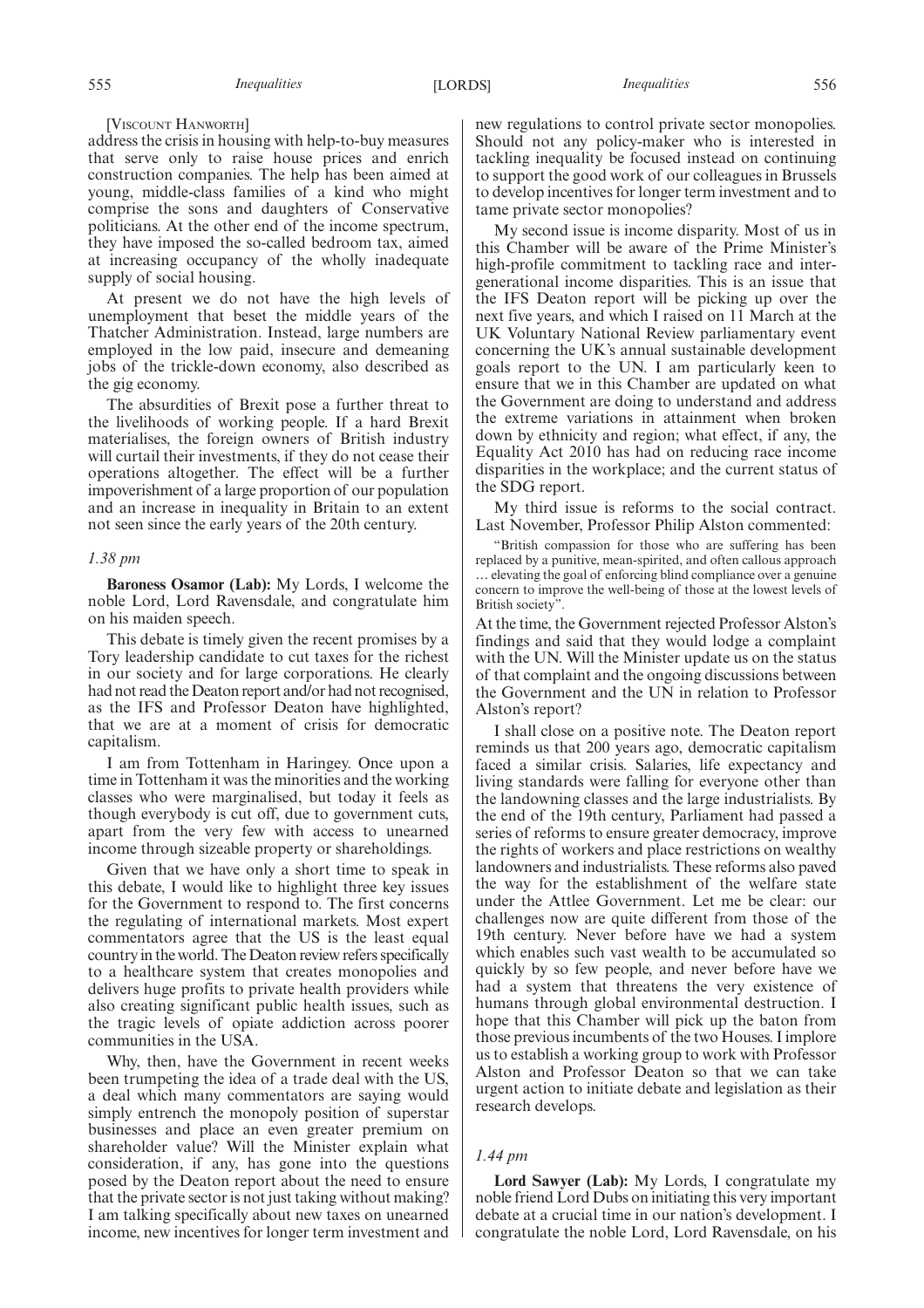excellent maiden speech. I am sure we will hear a lot more from him in future. I am pleased to see my noble friend Lord Brookman in his place. He has spent a lifetime fighting poverty, but he does not speak a lot.

I have read some of the important papers that are being discussed today and have listened carefully to the debate in the House. There have been some very powerful, riveting speeches by Members on this side including my noble friends Lord Hain, Lord Adonis, Lord Morris of Handsworth and many more. They made a powerful case against the Government's policies. I think it will be almost impossible for the Minister to give an adequate reply, but I know she will have a good try.

From my perspective, it is interesting that on the other side of the House, there has been no real acceptance of the unequal society that we on this side see. The response has been very muted and not much has been said. There have been a few contributions about the family, which is understandable from that side of the House, but it has not responded in the way that we have to the terrible dilemma we are in. The divisions around this policy are deep and, in a sense, they reflect the divisions in society. We are fractured and broken in many ways. This debate shows exactly where we are.

I always seem to get stuck at the end of these debates when all the good points have been made, so I try to think about whether I can say anything of interest or whether I should sit down—I do not really mean that. We ought to look at the situation more carefully. Members opposite should look more carefully at the other side as well.

We should look more carefully at the Scandinavian countries—which are not all Labour; there are conservatives as well—and the way they approach this kind of problem. In the Netherlands and in Scandinavian countries, deliberate action is being taken by central government to intervene against poverty and inequality. In Finland, there is a much more articulate response to the well-being of the whole population, with strong interventions, particularly in education and housing. Finland tops the World Happiness Report—surely, there is something that politicians on the other side can learn from that. Similarly, the New Zealand Government are focusing on their well-being agenda. Interestingly, it seeks to change people's mindset regarding the importance of well-being and of GDP. Governments here could look at that carefully. Closer to home, we have the Welsh Government's Well-Being of Future Generations (Wales) Act 2015, which many people, including me, have spoken about in this House. It is already making big advances for the people of Wales. We need public bodies to take into account the social impact of their decisions, not just the economic impact. It is very important that we try to change that pattern. Perhaps the Minister will say something about that.

The language around this debate is often very angry and polarised. That is completely understandable, but I take a different angle. We need to find a shared language and shared goals, as they have been able to do in the Nordic countries. We could start to look at them. I know we are not heading there—we are just debating the Conservative Party. I wanted to say this because it needs to be said. We could start to see the

elimination of power, not just as a set of policy proposals but as a central value in society around which other things can be built.

## *1.49 pm*

**Lord Judd (Lab):** My Lords, we all want to put on record our appreciation of the noble Lord, Lord Dubs, for once more having challenged us with this important debate, and for the effective and sensitive way in which he introduced it. He of course mentioned refugees and asylum seekers, and we must never forget that they are a real priority in this area. There is another group about whom we do not talk often enough in this House and who have special needs, and that is the Gypsy, Roma and Traveller community. We perhaps need a debate on that issue.

What have we learned from this debate as we near its conclusion? There are too many depressing realities: close to 40% of children predicted to be living in poverty in two years' time; too many people over 65 living in relative poverty; millions of people who are in work dependent upon various forms of charity to survive, and much of the work in which they are involved degrading and dehumanising every day. We have heard about food banks, rough sleeping, falling life expectancy for some, decimation of legal aid, denial of benefits to severely disabled people, and difficulties for others in accessing benefits. We have heard about the whole issue of loneliness and failing transport, which particularly affects the rural poor, and the impoverishment of single mothers and those with mental health problems. I am glad that we have also heard about the impact on poverty of shrinking library services.

Surely these realities raise the fundamental question of what kind of society we want to be. Surely we should get back to the ideal that every single child, wherever and of whomever they are born, should have the right and opportunity to discover his or her talents and develop them to the full. This is not only about preparing them to fit into the economic machine but helping them to live, for example through education as distinct from just training. Training is of course crucial, but so is education. Why should everyone not be able to appreciate Mozart or Beethoven, rather than this being reserved as a right only for some?

We clearly need to see a reassertion of the importance of dignity and self-respect in employment; here I believe the reassertion of the role of trade unions is vital. We need a multidimensional approach, covering education, health services, mental health support, quality of employment, youth and community services, and decent, attractive environments. People need space around them in their immediate living situations in which to play and recreate. Surely we want a society based upon solidarity and inclusiveness rather than the one we have, which is too often based upon selfassertiveness, acquisitive selfishness and greed.

#### *1.55 pm*

**Baroness Janke (LD):** My Lords, I too thank the noble Lord, Lord Dubs, for securing this debate, and for highlighting the very unequal treatment of refugees and asylum seekers, particularly children.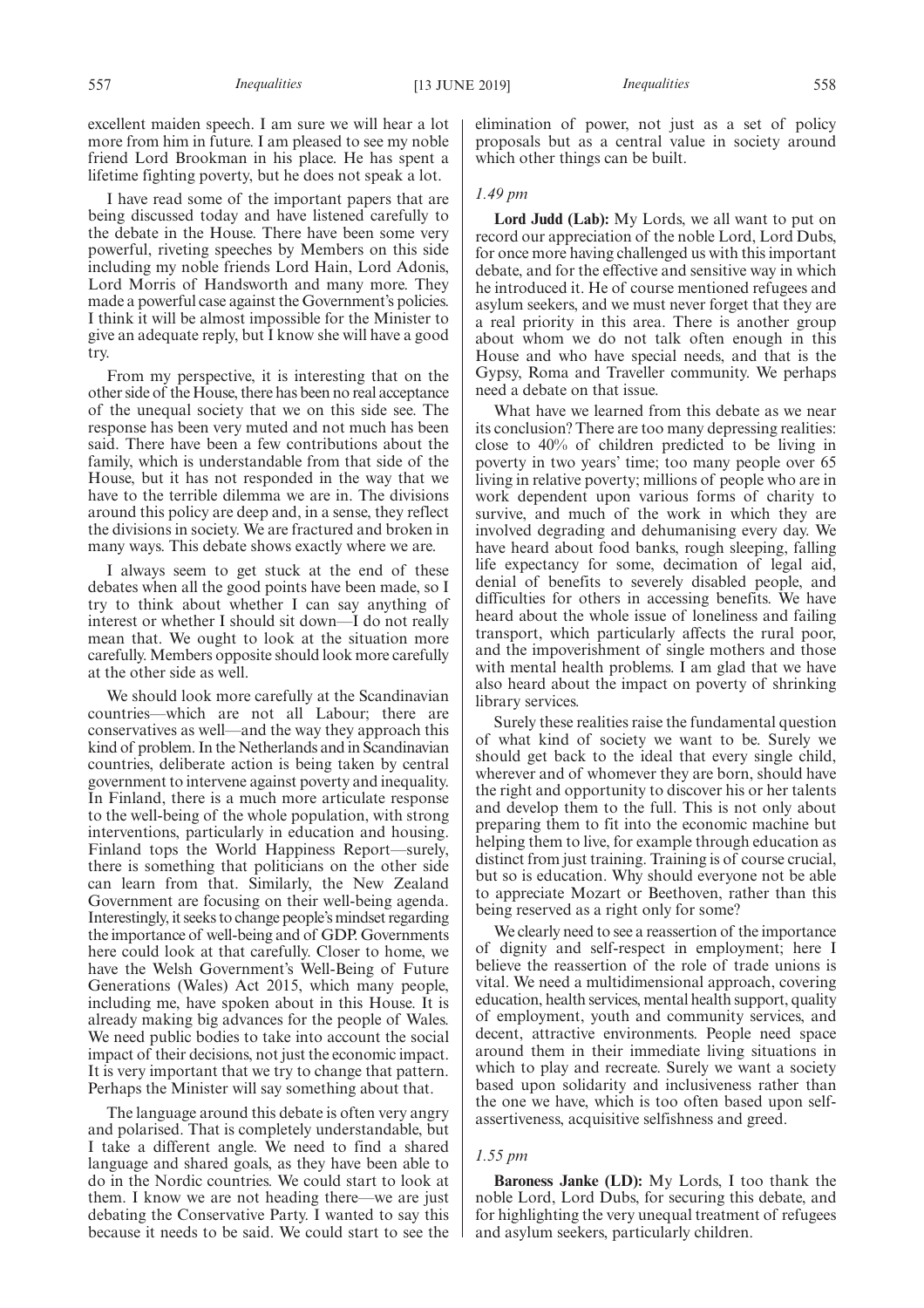[BARONESS JANKE]

It is shocking to many British people that, in the 21st century, we should have 14 million people in poverty. The fact is that, as the fifth largest economy in the world and a leading centre of global finance with record low levels of employment, one-fifth of the UK population is in poverty, and 4 million people are more than 50% below the poverty line.

Historically, the UK has had a proud record regarding its strong social security safety net, yet this has been systematically eroded. My noble friend Lord Wallace spoke about the social contract between the state and the citizen, where people in former times found a resource base to support them when they were afflicted by one of life's major catastrophes, as many of us have been, or will be, in our lives. Now, people find that there is little more than the support of volunteers and charities with limited resources to provide for their basic needs. How can a country such as ours not be shamed by such a state of affairs, with our benefits service likened to the 19th-century workhouse made infamous by Dickens? As the noble Lord, Lord Morris, said, there is no pride in it at all.

I very much value the work done by the noble Baroness, Lady Stroud, particularly her cross-party work on the Social Metrics Commission, and, as she said, I hope we will work together to take action. The noble Baroness said that poverty is persistent. That is right; it is very difficult to get rid of poverty altogether. However, it is clear from many reports that recent policies have undermined the poorest, the most underprivileged and indeed the most vulnerable people. Not only the reports mentioned here but reports by Human Rights Watch, the Joseph Rowntree Trust, the Resolution Foundation and the Child Poverty Action Group all testify to this.

The noble Baroness, Lady Bryan, highlighted the vulnerability of women, who have been put at particular risk by many of these recent policies. Women earn on average 17.9% less per hour than men and make up 60% of workers receiving low pay. Single-parent families, of whom 90% are women, are more than twice as likely to experience poverty as any other group. Half of the total number of children in one-parent families are in poverty. The noble Lord, Lord Farmer, talked about family structure and repeating cycles, which are very much a feature of poverty unless help can be provided to enable people to escape that harsh situation.

Policies such as the benefit cap and freeze, the two-child limit and the introduction of full job-seeking requirements for single parents of children as young as three have had a stark impact according to the Alston report. In August 2018, two-thirds of those who had benefits capped were single parents; single parents in the bottom 20% of income will have lost 25% of their 2010 income by 2021-22.

As my noble friend Lady Thomas has said, disabled people are disproportionately affected. Nearly half of those in poverty—6.9 million—are from families in which someone has a disability. They have also been some of the hardest hit by austerity measures. Changes to benefits and taxes mean that some families are projected to lose £11,000 by 2021-22—more than 30% of their income.

I very much appreciated the thoughtful contribution of the noble Baroness, Lady Young of Old Scone, on people in work and the transparency of employment statistics. It is incomprehensible to me that, with a low unemployment rate, 4 million workers live in poverty, and that 60% of people in poverty live in a household where at least one parent works. Some 2.8 million people live in poverty in a household where both adults work. So I join the noble Baroness in calling for more transparency and analysis of what is going on with low pay, insecure employment, tech industries and zero-hours contracts,

The noble Baroness, Lady Prashar, and the noble Lord, Lord Adonis, drew attention to the fact that local services have been dramatically cut. I believe that this has contributed greatly to the misery of the poor in our communities. Support services that used to be the lifeline for those in poverty have been almost completely removed, including youth and community services, social care and debt counselling. Libraries have been closed in record numbers, as the noble Lord, Lord Judd, mentioned.

Children, too, are disproportionately affected. The noble Earl, Lord Listowel, mentioned that cuts to public health, early intervention and early education are putting many children at a severe disadvantage. Equally, schools often have to fill a gap by providing food for hungry children. Often clothes, toiletries and even basic equipment are provided by teachers out of their own pockets.

The number of food banks, as many noble Lords said—the noble Lord, Lord Hain, in particular drew attention to this—has massively increased. Reasons given for this include incomes not covering the costs of essentials, benefit delays and benefit changes.

I am particularly concerned that we in this Chamber take these matters very seriously, and I urge the Government to take action, particularly with revitalisations outside London, as the noble Lord, Lord Ravensdale, said in his maiden speech. The noble Lords, Lord Wallace and Lord Liddle, contrasted the differences in the welfare of people in different parts of the country.

I also believe that it is essential that the forthcoming comprehensive spending review takes full account of the desperate situation for so many of our citizens and recognises that urgent action is needed. The priorities must be to rebuild an effective social safety net and to restore services in the community so that needs can be assessed locally and support provided to people where and when it is needed. We must also make work pay by ensuring that working people are paid enough to be independent and self-sufficient and not suffer the humiliation and desperation of grinding poverty.

## *2.03 pm*

**Lord Davies of Oldham (Lab):** My Lords, this has been an excellent debate, led by a superb opening speech from my noble friend Lord Dubs, whom I congratulate on securing this important debate on such a significant subject. Of course, we all enjoyed the maiden speech of the noble Lord, Lord Ravensdale. He will know that there is a limited number of engineers in the House and we are very pleased to see him supplement their number. There is no doubt that he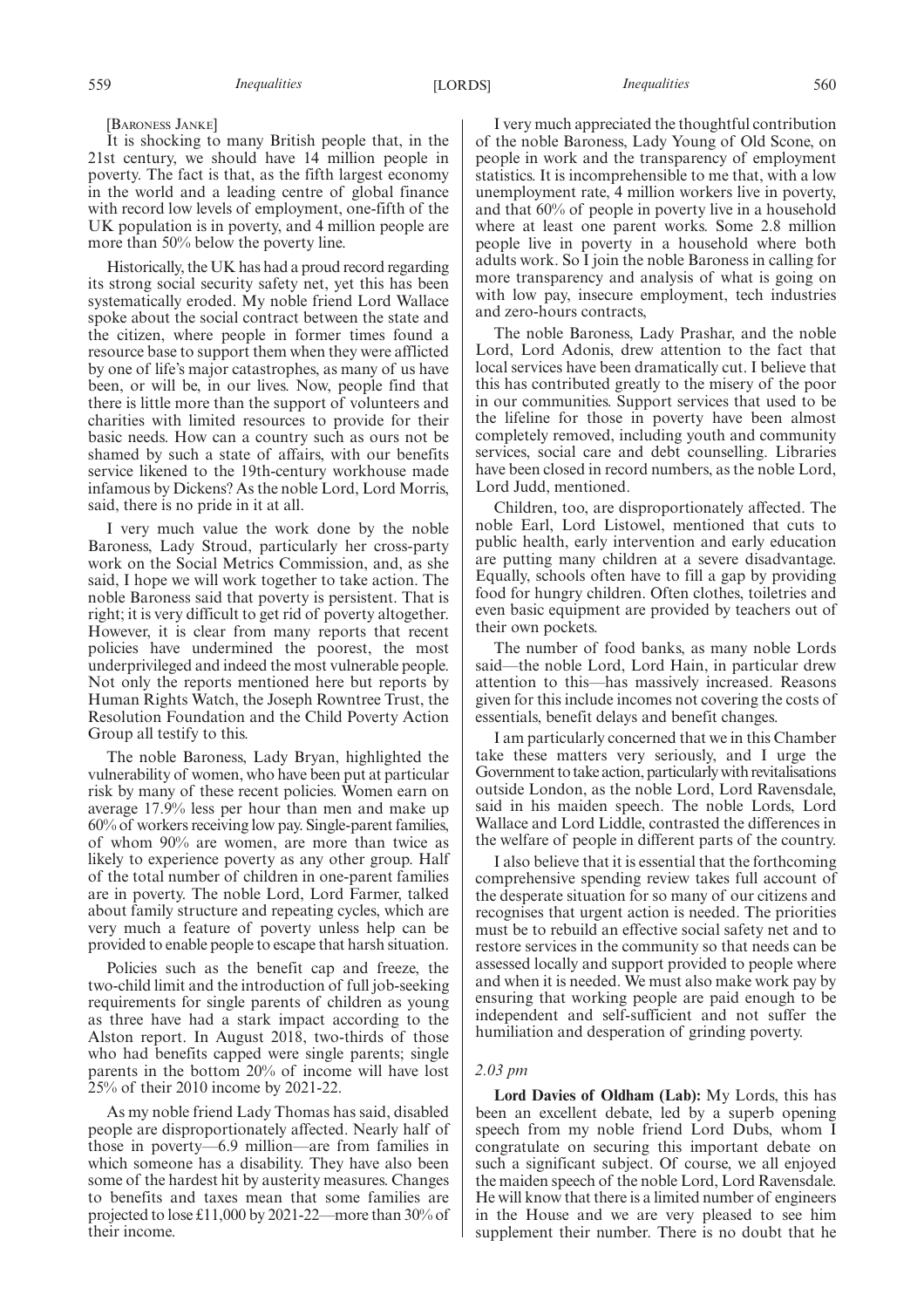will get a warm welcome from them, and from all of us who recognise that a great need of the British economy, if it is to improve, is to see engineers in positions where they play a more significant part in companies than many of them do now.

We should also recognise the significance to this debate of the work of the IFS—not only what it is promising to do in the long term but its reports thus far, which have identified that among the wealthier nations the United Kingdom is second only to the United States in economic inequality. One would think that it would be a priority for a Government to address that, yet we have to recognise that over the past decade, far from making it a priority, the Government have exacerbated the situation. My noble friend Lord Hain emphasised how much the policy of austerity was born not just of seeking to create a more secure economy but of the ideology of a Conservative Government: the belief in a smaller state.

Just at a time when the Government need to make a contribution to the welfare of society, we have had a decade of massive reduction in the power of public authorities. Even the Conservative authority of Northamptonshire has been brought almost to bankruptcy. There could not be a clearer case of not recognising the crucial role that local authorities are destined to play in our welfare.

Of course, there have been a number of contributions in this debate on health and education matters, in particular the collapse of Sure Start, and on services that local authorities can no longer provide. This, of course, has increased the pressure on less well-off families.

That is against a background where less well-off families are facing two big problems. One is that there has been an effective wage freeze for more than a decade, so that while it is true, as noble Lords have pointed out in great abundance in this debate, that the chief executives of the top FTSE companies have seen a massive increase in their resources, wages have effectively been frozen. Is it surprising, therefore, that there is enormous anxiety and concern among so many people?

In addition, there has been a sustained onslaught on benefits. My noble friend Lord Liddle identified universal credit as something that has caused great concern. My goodness, the Government have been seeking for several years to introduce fully universal credit, and they are still struggling with the fact that the premise on which it is founded has crucial weaknesses. The cost is borne by people with limited resources, so is it surprising that people find it extraordinary that the Government think that they can take a five-week delay in the payment of necessary benefits and not be in considerable distress? We know that the Government are rethinking aspects of that most important benefit, which has contributed significantly to the demoralisation of so many people.

Even the Government's proudest boast, which is that unemployment is at a historically very low level, masks the fact that a large percentage of people in employment are in the gig economy, where their jobs are not permanent and the number of hours they can work in a week—and therefore their earning power—is limited. But they have the great merit of depressing the unemployment figures, so the Government can congratulate themselves on that. However, it has little to do with the welfare of society.

As for Brexit, we already know that the Government have committed considerable resources to a no-deal outcome. They had to, because it was easy to identify some of the immediate consequences of leaving Europe without a deal. It looks increasingly likely that that is the future for this country, and the Government will have to think again about substantial additional resources to cope with the many problems that are bound to occur if we leave Europe without a deal. We must all hope that proves not to be the case, because all our leading politicians express that hope, but they do not give us great encouragement that the hope will be translated into reality.

Our society is broken in that respect. There is a lack of trust between the people and those whom they elect; there is a lack of trust, too, between the people and those who sit in all kinds of positions of authority over them in circumstances where failure stalks the stage.

I am grateful that this debate has ranged widely. A number of contributions have been thoughtful and have not concentrated too much on government policy. However, from this Dispatch Box, I can discharge my duty as spokesperson for Her Majesty's loyal Opposition only by identifying the last decade, for which this Government bear responsibility for, as having created the circumstances that are causing so much anxiety, distress and unhappiness among the British people.

#### *2.12 pm*

**Baroness Barran (Con):** My Lords, I thank the noble Lord, Lord Dubs, and echo noble Lords' gratitude to him for introducing this debate, which has undoubtedly stimulated an interesting and important discussion in your Lordships' House. I shall do my best in the time available to me, which I appreciate is a great deal longer than that available to your Lordships, to respond to as many of the points raised as possible. I hope noble Lords will forgive me if I have to write on some of them. I also thank the team from the UN for taking the time to visit our country last November and for speaking to individuals who face very difficult situations. I thank, too, the Nuffield Foundation and the researchers at the Institute for Fiscal Studies for the ambitious and important research agenda they are undertaking. We look forward to receiving the Deaton review and hope it yields findings that will enable us to continue our progress in this area.

I also join other noble Lords in welcoming to his place the noble Lord, Lord Ravensdale, and congratulating him on his maiden speech, which brought an elegant combination of expertise and humility. It was doubly impressive as there were apparently no notes—a great skill.

As we have heard from several noble Lords, the UN special rapporteur's report was highly critical of both levels of poverty and the policy intentions of this Government. I must refute the impression given in the report that there has ever been an intention to impose policies that damage the prospects of the poorest of our citizens. This Government introduced the national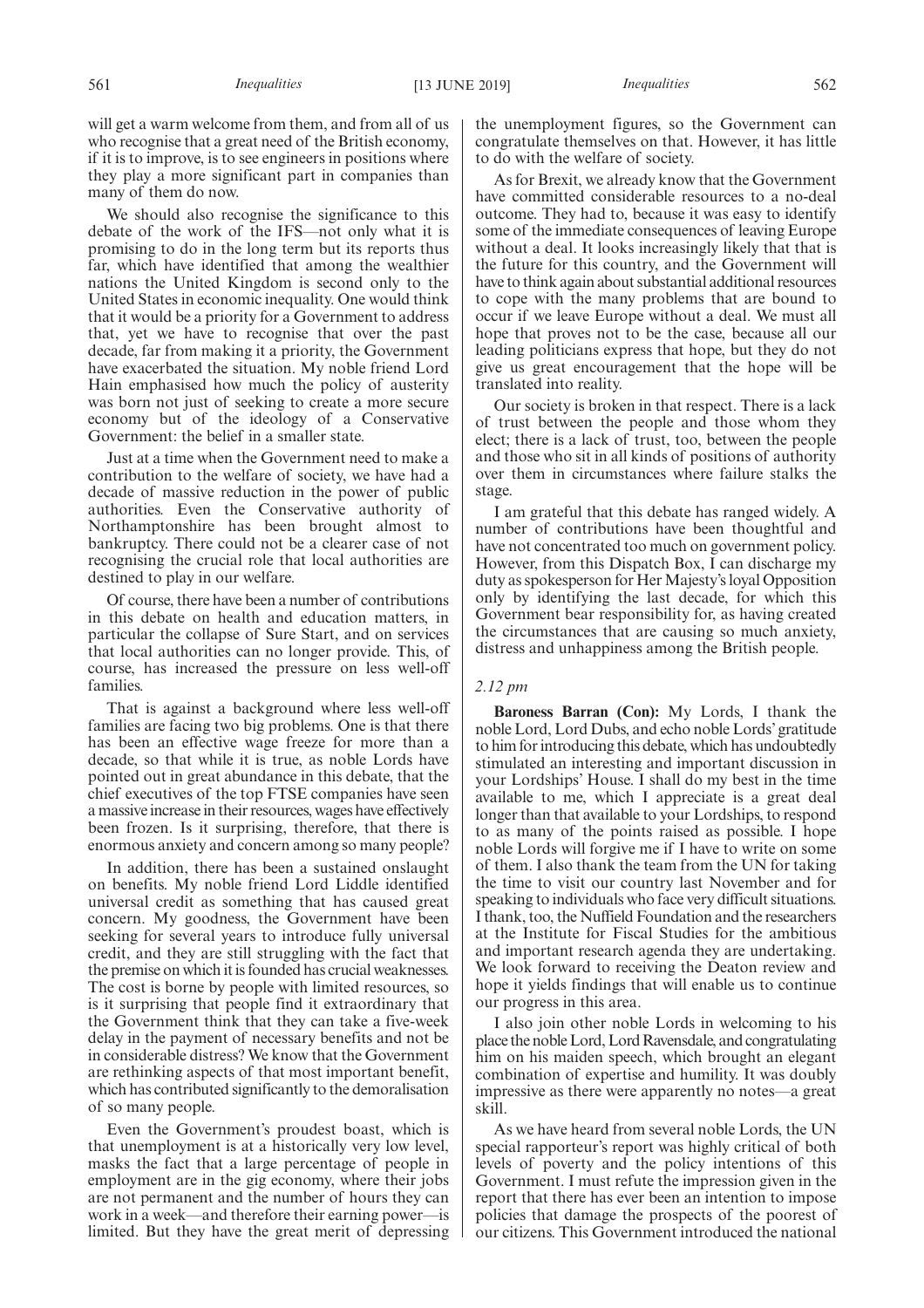#### [BARONESS BARRAN]

living wage, supporting the wages of the lowest-paid to grow by 8% above inflation between April 2015 and April 2018. The percentage of jobs that are currently low paid, just below 18%, represents the lowest level for 20 years.

We take poverty and inequality very seriously and are committed to improving the living standards of all in our society. However, as my noble friends Lady Stroud and Lady Finn and other noble Lords explained, when we look at the data it is striking how little overall inequality, be it absolute, relative or among children, has changed during the past 20 years. I thank in particular my noble friend Lady Stroud and her colleagues on the Social Metrics Commission for introducing metrics that reflect the way we live: we have income; we have assets; and we have expenditure. For disabled people in particular, as the noble Baroness, Lady Thomas, pointed out, we need to recognise that there are fixed costs that go with disability. That is an important and helpful way forward, as is the commission's focus on persistent poverty—the noble Lord, Lord Davies of Stamford, would probably agree with that.

That poverty and inequality are stuck is in spite of the efforts of Governments of every hue to change it. I share the view expressed by the noble Lord, Lord Dubs, and the noble Baroness, Lady Prashar, about the unacceptability of the levels of inequality; I just wanted to note that it is very hard to shift.

In common with other EU countries, we recognise that we face major challenges. The noble Lord, Lord Davies of Oldham, referred to real wages. While they have grown every month for the past 13 months, we all know that they remain at a similar level to 10 years ago. Whatever the overall statistics on inequality may or may not tell us, there are clearly groups in our society struggling to make ends meet, including some single parents and many with a disability.

Equally, we should not ignore the findings of the world happiness survey, which puts the UK at 15th in the world. As noble Lords pointed out, that is somewhat behind Finland but it is very helpful to refer to the concept of well-being.

A number of noble Lords, including the noble Lords, Lord Ravensdale and Lord Wallace of Saltaire, and my noble friend Lord Freeman, talked about the importance of strengthening the social contract, having a sense of aspiration and believing that we and our children have opportunities. The noble Lord, Lord Dubs, referred to his experience and that of refugees. As the daughter of a refugee, I can certainly vouch for the importance of being brought up to believe that anything is possible.

As noble Lords know, this Government believe that the best way out of poverty is through work and we are rightly proud of our record since 2010, with 3.6 million more people in work and a seven percentage point increase in the employment rate for the poorest 20% of the workforce. We have supported this increase in employment by increasing minimum wages and the personal allowance. That means that a person working 35 hours a week on the minimum wage takes home £13,700, an increase of £4,500 on 2010.

I shall now try to answer some of the questions raised by noble Lords and finally set out some of the important actions initiated by government that we hope will help to address some of the structural issues that contribute to both inequality and poverty. I want first to defend the Government's stance in seeing employment as a critical component in resolving these issues, because it goes not just to the financial rewards that employment can bring but to a sense of social glue, connection, well-being and aspiration, which I think all your Lordships agree are critical.

The employment rate today is at a record high. The female employment rate is also at a record high of 72%. Since 2010, the employment rate of lone parents has increased by more than 10 percentage points and is now at 69.5%. Over the same period, youth unemployment has almost halved and a number of your Lordships, including the noble Baronesses, Lady Young of Old Scone and Lady Bryan of Partick—she and I were introduced on the same day, so it is a delight to be in a debate with her—talked about zero-hours contracts. Some 2.6% of all people in employment were employed on zero-hours contracts as their main job between October and December 2018.

As I touched on already, real wage growth has been flat over the past 10 years. The noble Lord, Lord Ravensdale, referred to the impact of globalisation. My noble friend Lady Verma is, I point out—if I have done the maths right—almost a perfect age; it sounds very similar to my own. She talked about barriers to accessing employment for people from black and minority-ethnic communities and those without English as a first language. We fully fund all adults to take English and maths to level 2 and from 2020 we will fund them for basic physical skills which, I know she will agree, are a critical factor. There has also been a disproportionate increase, compared to history, in employment of people from black and minority-ethnic communities, particularly in the high-skilled roles. I am sure your Lordships will share my pleasure in that.

The noble Lords, Lord Hain, Lord Browne and Lord Adonis, talked about cuts in public spending. I will cover this in more detail, but I just remind your Lordships that this Government inherited a uniquely difficult fiscal situation in 2010. However, the Chancellor has reaffirmed the five-year public spending plan, which has resource budgets growing at an average of 1.2% above inflation from 2019-20 compared with real cuts of 3% a year in the 2010 spending review.

Several noble Lords—the noble Baronesses, Lady Thomas, Lady Prashar and Lady Janke, the noble Lords, Lord Liddle and Lord Judd, and the noble Viscount, Lord Hanworth—talked about universal credit. We continue to spend more than £220 billion on the benefit system, and we are spending an additional £1.7 billion a year on universal credit, increasing by £1,000 the amount that 2.4 million households can earn each year before their UC begins to be withdrawn. The noble Baroness, Lady Prashar, asked for examples in which we are changing, reviewing or improving on the system. I will highlight two things: we are starting to test the system of more frequent payments following feedback from claimants and then will roll out more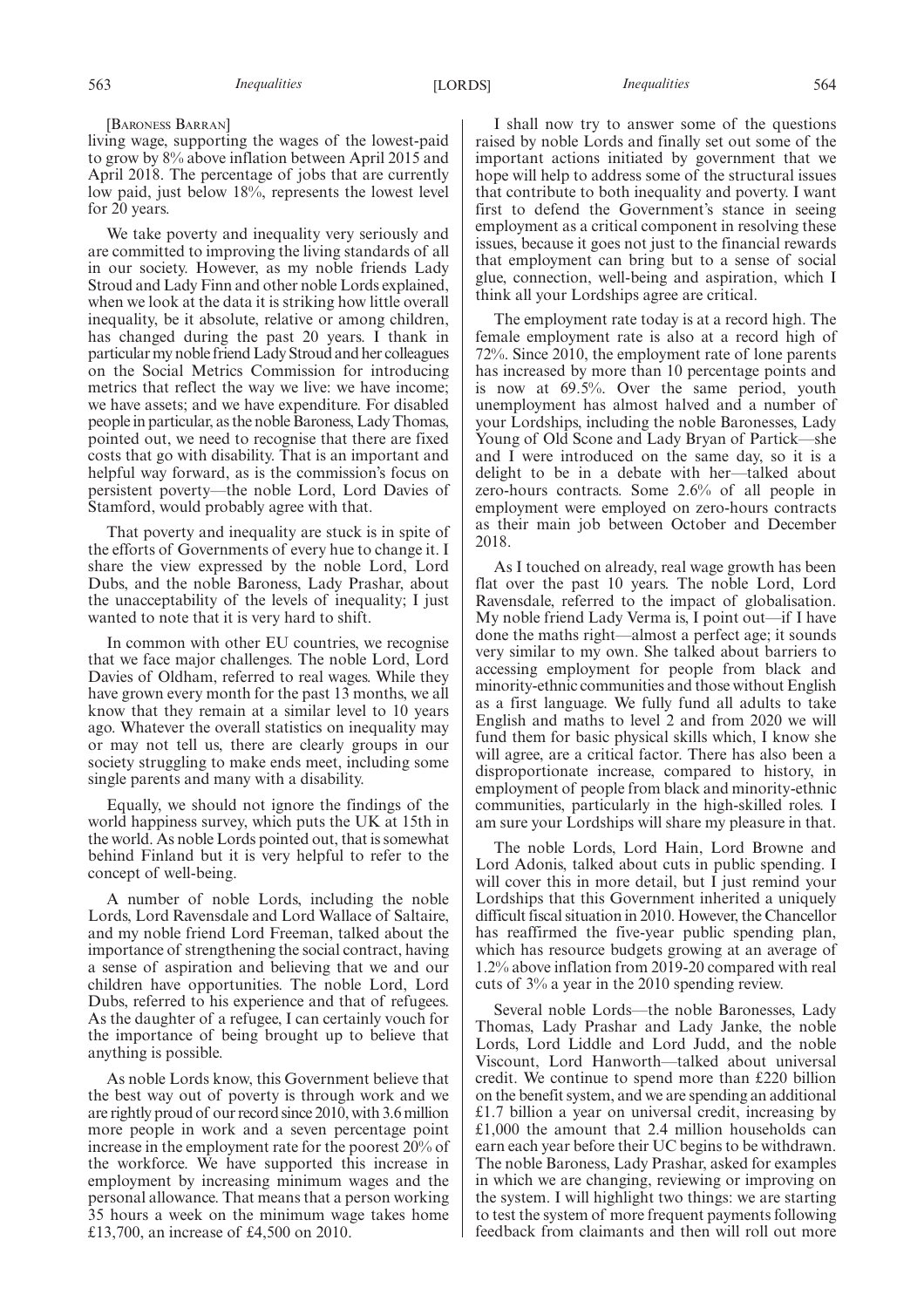widely what works. I stress the really critical role of the work coaches, who are now receiving training on how to spot people who might be particularly vulnerable and do everything they can to make sure that they get the support that they need.

The noble Lords, Lord Hain and Lord Morris, and several others talked about the usage of food banks. Noble Lords will be aware that my right honourable friend the Secretary of State for Work and Pensions has acknowledged that there were problems early on with the rollout of UC but now more than 85% of payments are made on time, which compares very favourably with the legacy system. We believe that there is need for more robust data on trends in food insecurity and we are working with experts at the Office for National Statistics and the Scottish Government to introduce a new set of food security questions in the family resources survey from April this year. Obviously, we in this House look forward to the report next year from the ad hoc committee that has just been established on food poverty.

I turn to child poverty, a subject raised by several of your Lordships, including the noble Lord, Lord Dubs, the noble Earl, Lord Listowel, and the noble Baroness, Lady Janke. A child is five times less likely to be in poverty in a household where all adults are working. Today there are 665,000 fewer children living in workless households. In 2018, the Government announced an extra £1.7 billion for work allowances, which directly helps children living in the poorest households. We are also making investments, as your Lordships know, in the NHS, childcare and other areas which—if time permits—I will touch on.

My noble friend Lady Verma and the noble Baronesses, Lady Bryan and Lady Janke, talked about women and the gender pay gap as well as the role of women in the workforce. We should recognise that the gender pay gap brings visibility to the problem that we are facing: it shows unacceptable growth in the pay gap over time, but currently, at 8.6%, the gender pay gap is the lowest that it has ever been and we are determined to see it come down further.

My noble friends Lord Farmer and Lady Finn stressed the importance of family life and focused particularly on the importance of both parents playing a positive role in a child's life. As he knows better than I do, there is so much research now on the impact of sustained stress on the development of a child's brain and what that does to their life chances, particularly in the first 1,000 days. This is absolutely critical. We know that children living in single-parent households are almost twice as likely to be in poverty as those in couple households. There is not a sudden increase in this rate, but we are doing a number of things both directly and financially, as I have already touched on. More broadly, we published the domestic abuse Bill, which we hope will help address the experience of not only victims of domestic abuse but of their children. Our commitment to increasing mental health expenditure, our work on drug and alcohol and our support for free childcare are also crucial.

I am running rapidly out of time, but I want to touch on the concerns raised by the noble Baroness, Lady Thomas, about the PIP awards for disabled people. I hear the concerns that she raises, but I note that a greater proportion of people are receiving the highest level of PIP awards today compared to its predecessor, the disability living allowance. I am not able to do justice to all the other areas that have been mentioned, so I will make my closing remarks and then write to your Lordships with the rest of the answers to the important points that have been raised.

As many noble Lords pointed out, reducing inequality and poverty is about not just supporting living standards today but building and investing for the future. I wondered whether the noble Lord, Lord Adonis, had caught sight of my speech when he made a similar point. We want to build an economy that enables individuals to reach their potential tomorrow.

I will touch briefly on three areas where our investment today will help to build a more equal society. As I just mentioned, the data show that where a child is growing up with one parent or just one parent working they are more likely to be in poverty. That is why we have introduced 15 hours of free childcare for disadvantaged two year-olds and doubled the hours of free childcare for working parents of three and four year-olds. In 2019-20 we spent almost £6 billion on childcare support, which is a record amount, and more than 700,000 disadvantaged two year-olds have benefited from the free education places we introduced in 2013.

The noble Lord, Lord Adonis, and others criticised our record on education. We have committed to spending an additional £900 million in our schools in 2019-20 and have protected the pupil premium. The crucial thing is that the investment is starting to pay off. The gap between disadvantaged pupils and others has closed by about 13% at key stage 2 and nearly 10% at GCSE since 2011. We know that higher qualifications translate into higher-paid work—not a quick win, but an important one.

A number of noble Lords raised secure and affordable housing, which is at the root of a sustainable standard of living. The Government have committed more than £9 billion in this spending review period to the affordable homes programme to deliver 250,000 new affordable homes of a wide range of tenure, including social rent. The Prime Minister has also announced a further £2 billion of new funding in the affordable homes programme.

Finally, the NHS has always been the country's most beloved public service, there to provide outstanding care whenever it is needed. The Government have introduced a long-term plan backed by the biggest cash boost in the history of the NHS, providing it with the certainty to plan for the next decade. These reforms might not show up in the inequality and poverty statistics today, but they are laying the foundation for an economy and society that delivers a higher standard of living for everyone—an aspiration that I know every single noble Lord who has spoken in the debate shares with me.

#### *2.32 pm*

**Lord Dubs:** My Lords, I am grateful to all noble Lords who played a part in this debate. I am bound to say that I found their contributions interesting and thoughtful. I will reflect even more on the subject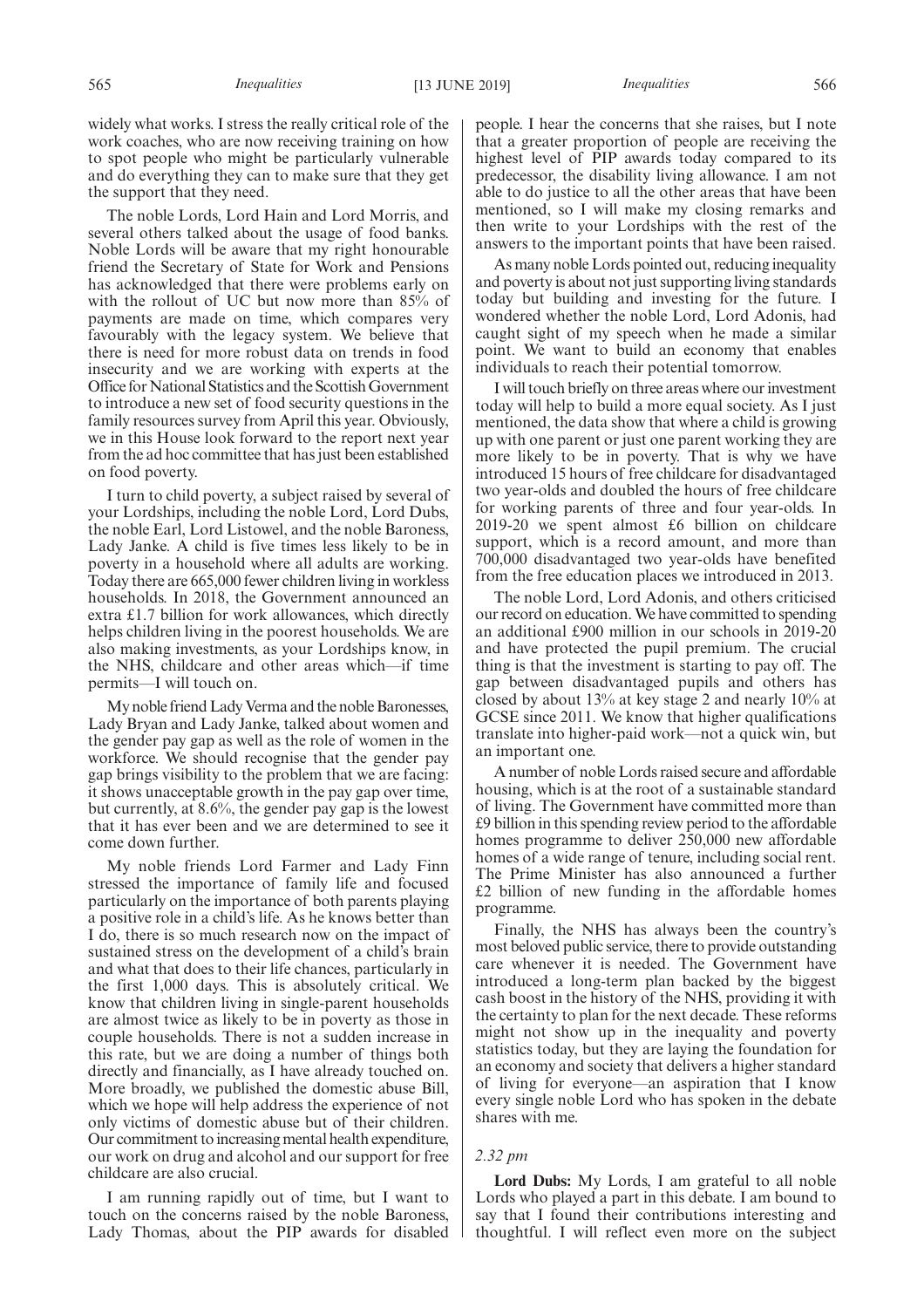the United Kingdom until it was called. There was no alternative policy to put if the referendum was lost, which it was. Although I thought that we would vote remain and I did myself, I was not surprised that it was lost, because the Brexiteers' strapline of "Take back control" is very powerful. I do not take the view that people who voted leave did so because they had not thought it through, because the arguments were weak or dishonest or because of immigration. It was much more basic: that strapline went to the heart of what many British people felt about being able to make their own laws and to sack their own Governments.

One can argue the toss about that, but one thing we cannot argue about is the fact that the Brexit referendum, three years ago now, has done enormous damage to this country, both in the United Kingdom and overseas. It has damaged us politically and economically. I noticed that the retiring Foreign Office official in Singapore made that point today about the damage it has done to us. The problem is that, even if it was discussed well—people will argue the toss about that—it is a very complex issue to decide in a referendum. Although you can argue that it was a simple question, it was on a very complex argument that had many different strands to it, which made it very difficult for people to decide. My view is, as I have said already, that if MPs are able to debate widely and come to a conclusion, the public make their views known if they do not like the outcome that MPs have come to, just as they have made their views very well known about the House of Commons and its behaviour over the last three years.

The other point that is very important in the context of the Brexit debate is that the two main referendums on this issue, in 1974 under the Harold Wilson Government about membership of the European Community and the more recent one on the European Union, were called not because there was a great demand for it in the country—there was a demand, but not a great one—but because the political parties in government were divided and could not deliver an outcome themselves. What the second one did, which the first did not, was aggravate the division, so the divisions in the country now run not just between political parties, organisations and companies but within families. You get arguments in families, particularly younger people tending to argue that we should stay in and the older generation tending to argue that we should come out. There are many variations of that and I am not claiming that it is a hard and fast rule, but it is an important point.

One of the things this indicates is that there is no sure-fire answer to the question, "Will we hold another one?" I have tended to the view that we should not, but I am driven to the position that, because of the mess we are in, we might have to hold one to get us out of it. But I would add this caution: I am by no means convinced that the answer you will get if you hold another referendum in the reasonably near future will be very different. It might come to the same conclusion, or conclude that we should stay in, or go back in, perhaps by an equally small margin. If that happens, the split in the United Kingdom stays.

[LORD DUBS]

when I have had a chance to read them again in *Hansard*. I thank the Minister for the way she responded to the debate, even if I did not agree with her about everything.

I feel that there was a broad measure of agreement that the situation is not good regarding inequality and poverty. Nobody dissented from that, but the prescriptions for dealing with it are where we differ. All I say is this: the test of the debate lies not in the quality of the speeches, good though they were, but in whether it will have made a difference. I hope it will. It is up to the Government to do something about it.

*Motion agreed.*

## **Referendums** *Question for Short Debate*

*2.33 pm*

### *Asked by Lord Soley*

To ask Her Majesty's Government what assessment they have made of the impact of the increased use of referendums on the functioning of representative democracy in the United Kingdom.

**The Earl of Courtown (Con):** My Lords, before the start of the short debate, I remind noble Lords that Back-Bench speeches are limited to three minutes, so when three minutes is shown on the Clock you have gone on too long.

**Lord Soley (Lab):** My Lords, I seek to put this Question before the House on the use of referendums in the British constitution because it is a very important issue. I know that we are time-limited, as we have just been reminded. I will try to keep my remarks very tight.

I have been increasingly concerned over the use of referendums in the United Kingdom. I do not like referendums. I think we do much better under Edmund Burke's representative democracy, where MPs and Governments can be thrown out if the electorate do not like them. Perhaps it is easy for me to say that because I was never thrown out, although the Minister did try on one or two occasions in my neighbouring area to organise that, just as I tried to organise his. It was a joint project.

By and large, referendums do more harm than good. There are, of course, exceptions. If you have a position where maybe you want to reinforce a constitutional change that has been widely discussed and then largely agreed it can make sense, but it is always worth reminding people, as many have, that dictators often use referendums to reinforce their position. Fortunately, we have not been in that position and I do not think we will be.

We know that the other problem with referendums, which really lies underneath my debate, is that they can be incredibly divisive. The mess we are in on Brexit is because a referendum was called on an issue that, frankly, had not been one of the top political issues in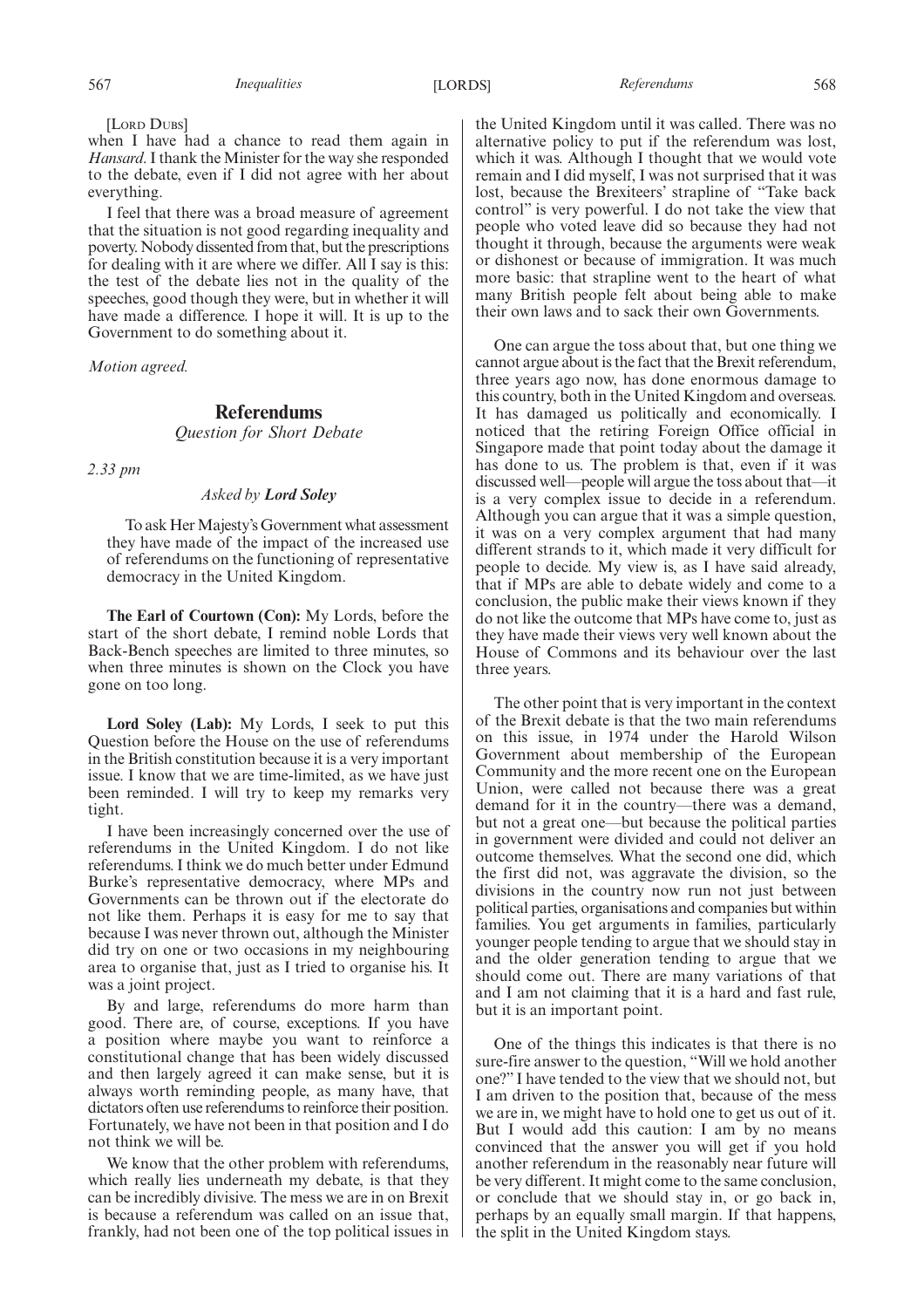569 *Referendums* [13 JUNE 2019] *Referendums* 570

Moving that argument forward to one that has concerned me deeply from the beginning of this, what happens in Scotland? The Scottish referendum was really well debated and there was a great deal of information. Everybody agreed that the debate was really good and the case for an independent Scotland was lost with a big majority. Did that mean that the argument went away? No, it did not. It has come right back and the same argument will happen again. With referendums such as this, in the way they have been called, the danger is that we go on having referendums without having a solution to the problems that led to them.

Again, I argue very strongly that we should not use referendums when we can use the representative democracy system, which is better. Without going into it, I would simply say that in the case of the United Kingdom, if you think that coming out of the European Union has been a problem, think of how much more difficult it will be if Scotland chooses to come out of the United Kingdom, to which about 80% of its exports go. Imagine if that was somehow decided on a narrow majority either way. It would be a disastrous situation for Scotland and the rest of the United Kingdom, so we should not think of going there. I will not go into it now, but there is a much stronger case for the United Kingdom to develop a more federal structure. In a way, we had that with the Acts of Union, but it was limited to courts, religion and one or two other issues. We could develop a modern federal system which might solve the problem rather better than referendums, which deliver an outcome which might be on a knife edge either way.

I commend the very good Library paper on this debate to Members. It pinpoints a number of the arguments raised by the Select Committees of both Houses and the independent review of referendums carried out in July last year. Those arguments are very strong. I do not wish to lay them out; they are in the excellent Library paper and I would rather draw people's attention to that, so that people can look at it and decide what to do. The Political Parties, Elections and Referendums Act 2000 lays down a number of conditions in which a referendum could take place, for example, on constitutional issues. One of the points made on a number of occasions was that it ought to be a clear issue where the argument would be very clear either way. That was one of the conclusions of the independent review of referendums.

What troubles me is that there has not been a significant discussion in all of this about whether there should always, or in most cases, have to be a certain percentage of the vote cast in order to make it a legitimate referendum. Think what happens if you have a referendum on an issue such as Scottish independence or Brexit and the numbers turning out are only 20% or 30% of the electorate. Think also what happens—this troubles me greatly—if there is not a clear majority. If there had been a clear majority with the EU referendum in 2016—by that, I mean a majority of 3 million or more, with 55% or 60% of the electorate voting either way—we would have far fewer problems than we have now. I hope the Constitution Committee will want to look at this again. If they do, I hope they will look at those questions of a minimum turnout and whether there should be a maximum.

This debate is very important. I am sorry about the time limits; I have attempted to be as brief as I can. We cannot leave this matter for long. We will have to return to it, so I make a plea for the British system to be used, with representative democracy and MPs and others being thrown out if they get it wrong. That seems to be a tried-and-tested procedure.

## *2.44 pm*

**Lord Norton of Louth (Con):**My Lords, I congratulate the noble Lord, Lord Soley, on raising this important issue. I wish to raise two problems with referendums.

The noble Lord raised the issue in the context of representative democracy. In a representative democracy, electors choose those who will govern on their behalf and can then hold them to account for their actions. The problem with a referendum is that there is no accountability. Electors cannot hold themselves to account for the outcome of a referendum. A referendum is thus, strictly speaking, an irresponsible act.

Once a decision is taken, it is left to others to implement. This leads to the second problem. We know how people vote in a referendum, as there is a formal, recorded outcome. We do not know definitively why they voted as they did. Politicians may think they know. The EU referendum is a case in point. We hear politicians claim that people did not vote for a hard or a soft Brexit, when what they mean is that they think electors voted in a way that aligns with their preference. They cannot prove it.

The result is that it leaves those who are responsible for acting on the outcome in a difficult, if not impossible, situation. I have previously likened the UK's membership of the European Union to a marriage, a marriage of convenience, arranged late when the previous preferred relationship was not proving fruitful. Now electors have voted for a divorce. That is the starting point. How do you divide the assets? Who gets custody of the children? Those responsible for negotiating the terms of the divorce know definitively only that a divorce has been agreed.

I have previously expressed opposition to referendums on grounds of principle, but we are now faced with referendums as a part of our constitutional architecture. We cannot undo their use, but we need to think through how we handle them in future, as the noble Lord, Lord Soley, indicated. We need to learn from not just the EU referendum but earlier ones as well. Will the Minister tell us what thought has been given to a generic referendums Bill? We need such a measure before we embark on another referendum.

## *2.46 pm*

**Lord Adonis (Lab):** My Lords, unlike the noble Lord, Lord Norton, I am not against referendums in principle. If you look at different systems of democracy around the world, some are excellent with referendums, and some are excellent without them. Arguably, two of the best-governed countries in Europe are Germany and Switzerland. Germany has a ban on referendums in its federal constitution, while Switzerland has referendums as a part of its everyday democracy.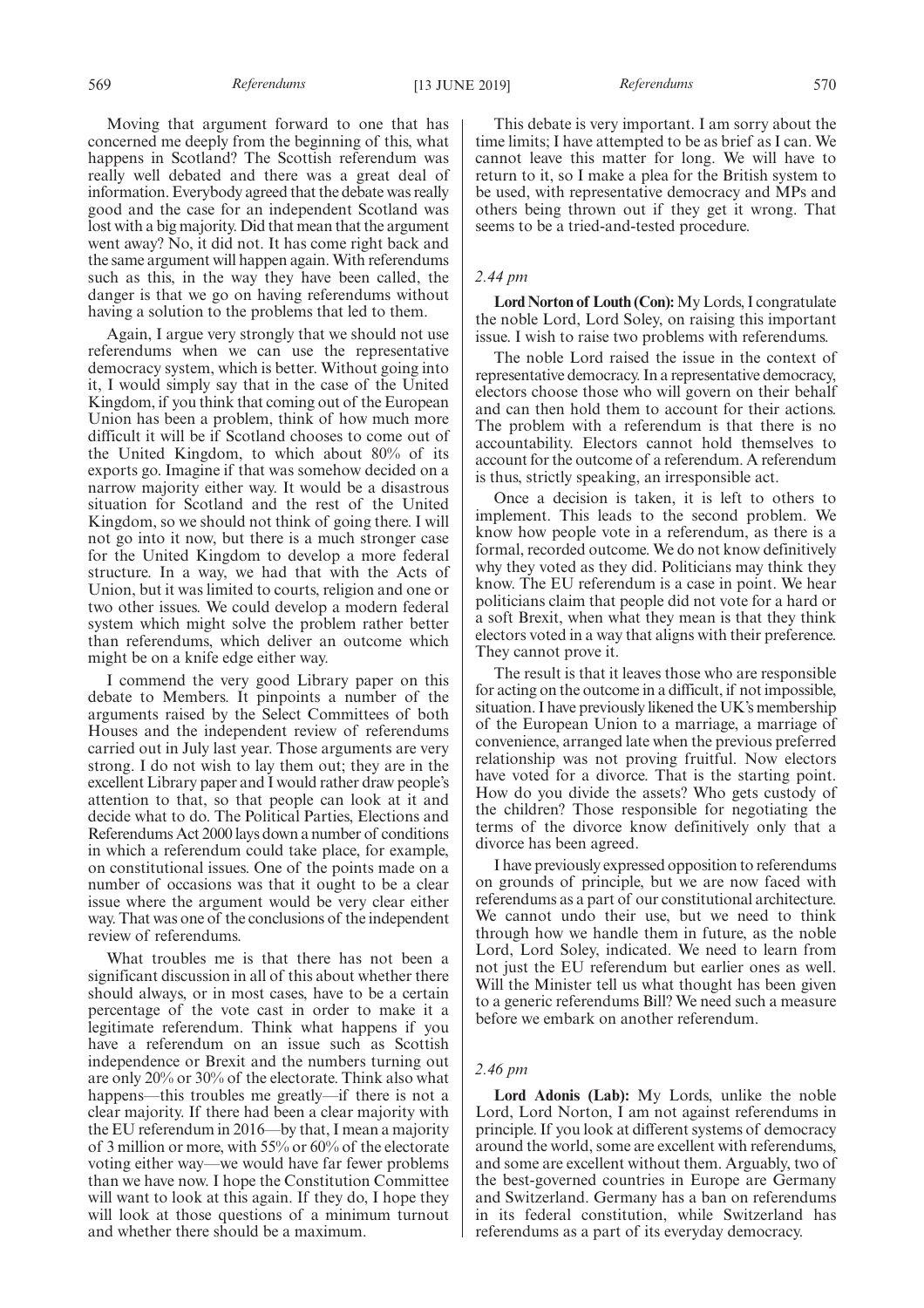[LORD ADONIS]

Switzerland is arguably the most successful of all European countries in terms of peace and prosperity. It has had 306 referendums over the 170 years and that has not been a problem. Reconciling the Government and the governed, and direct and representative democracy, is a constant issue in democracy and Switzerland wrestles with those issues. However, it has managed to do so successfully.

Therefore, in my view, the issue is not one of principle. As a country, we are moving towards a midway point between Germany and Switzerland. We are making referendums a normal part of the machinery for amending our constitution but not a part of our ordinary system of government, in the way that Switzerland has. That is a perfectly defensible proposition in principle. The issue on which I completely agree with the noble Lord, Lord Norton, and my noble friend Lord Soley is that we need to take stock, in light of experience, to ensure that this is done successfully.

The three key elements which need to be in place, and which we need to learn from the European referendum, are: first, that referendums must be on clear and viable propositions; secondly, that they must be regulated properly; and, thirdly, that you must have a competent Government to respond to the referendum and seek, as competently as possible, to find a way forward thereafter. We are in this elongated car crash in respect of the EU referendum because there was no clear and defined proposition on the table; the referendum was terribly regulated, indeed barely regulated at all; and we have had the most incompetent Government in post-war British history seeking to wrestle with the referendum result.

My strong advice to the Government is that they become competent, regulate referendums properly and put only viable propositions before the people. I know the Minister will agree with all three of those propositions.

#### *2.49 pm*

**Lord Pendry (Lab):** My Lords, I congratulate my colleague and noble friend Lord Soley on introducing this debate, but it is unfortunate that it is such a limited one. I have said in earlier debates on this issue that I am not a general supporter of referenda. Nevertheless, as a student I was fascinated by the views of Voltaire, Bentham, Locke and Hume, but in particular by Jean-Jacques Rousseau's concept of direct democracy in the canton states—specifically, the notion that messages from the electorate should be communicated directly to the elected. This concept dimmed in its attractiveness, however, when one realised that, at the time of Rousseau's writing, his ideas on democracy related to cities such as Bern with a population of 8,000, Basel with 12,000 and Geneva with 17,000—and they hardly relate to the kind of referendum that we had in 2016. Still, at university I was fortunate enough to attend seminars at All Souls by Sir Isaiah Berlin after his launch of *Two Concepts of Liberty*. As I result, I think I got a more rounded picture of the questions of sovereignty and democracy.

What has become clear to me in the three years following the 2016 referendum is that if a referendum is to be held, it must offer a choice between options that are clear, and it must be debated sufficiently and truthfully so that the electorate can make an informed decision. The 2016 referendum involved neither of these things, which has left us in a democratic crisis. The population was offered a binary choice on what was effectively an open-ended question, with the option to leave the EU given without stipulating in what manner. As a result, the information available to the electorate to inform their choice was deeply flawed, and in the past three years the whole fabric of what was on offer in 2016 has been shown to be a sham. An obvious example is of course Boris's bus, but we will not go into that.

There was also talk in that campaign about the EU commissioners as faceless bureaucrats. This neglected to mention the positive role that UK commissioners have played in the Commission since 1973, including Lord Soames, Lord Jenkins, the noble Lords, Lord Tugendhat and Lord Patten, my noble friend Lord Kinnock, the noble Baroness, Lady Ashton, and others. Does anyone really believe that they were working against the best interests of the people in this country?

Finally, it is clear that there needs to be another referendum to get us out of this mess. After all, democracy is the only way in which we can rectify this by democratic means. As my time is up, I say this: remember that there are 2 million youngsters who were not allowed to vote in the last referendum. But they can now and the future of this country is about them, not us.

### *2.52 pm*

**Lord Robathan (Con):** My Lords, by chance we had the Swiss ambassador in front of our committee today to discuss various things. Switzerland indeed has frequent referendums, but with a very different system from ours. It has a devolved, federalist system of cantons, and it works very well; we have parliamentary representative democracy. I think that those who want referendums are generally misguided. I agree entirely with the noble Lord, Lord Soley, who said that occasionally we may need them, but generally they are not at all a good idea—in fact, they are a shocking idea.

Luckily, I was not here in 2015 when the referendum Bill came forward, so I claim no responsibility—although I cannot quite remember whether I may have been able to vote on one amendment at the end. Those who ask for a second referendum must have taken leave of their senses. The poison that was injected into the body politic in 2016, and is still there, would be exacerbated yet further and more poison would be injected. Moreover, what would be the result? If it went the other way and people voted to remain, there would be uproar and accusations of "We was robbed" by those who voted to leave the first time round. Personally, I think it would be more likely to go the same way and that people would vote to leave again, which begs the question: what would the question be?

When I asked the noble Lord, Lord Newby, the leader of the Liberal Democrats in this House, what the question would be, answer came there none. I am afraid that the Liberal Democrats have form on this. In 2008, Mr Nick Clegg started a petition, saying,

"It's time for a REAL REFERENDUM ON EUROPE … Only a real referendum on Britain's membership of the EU will let the people decide our country's future".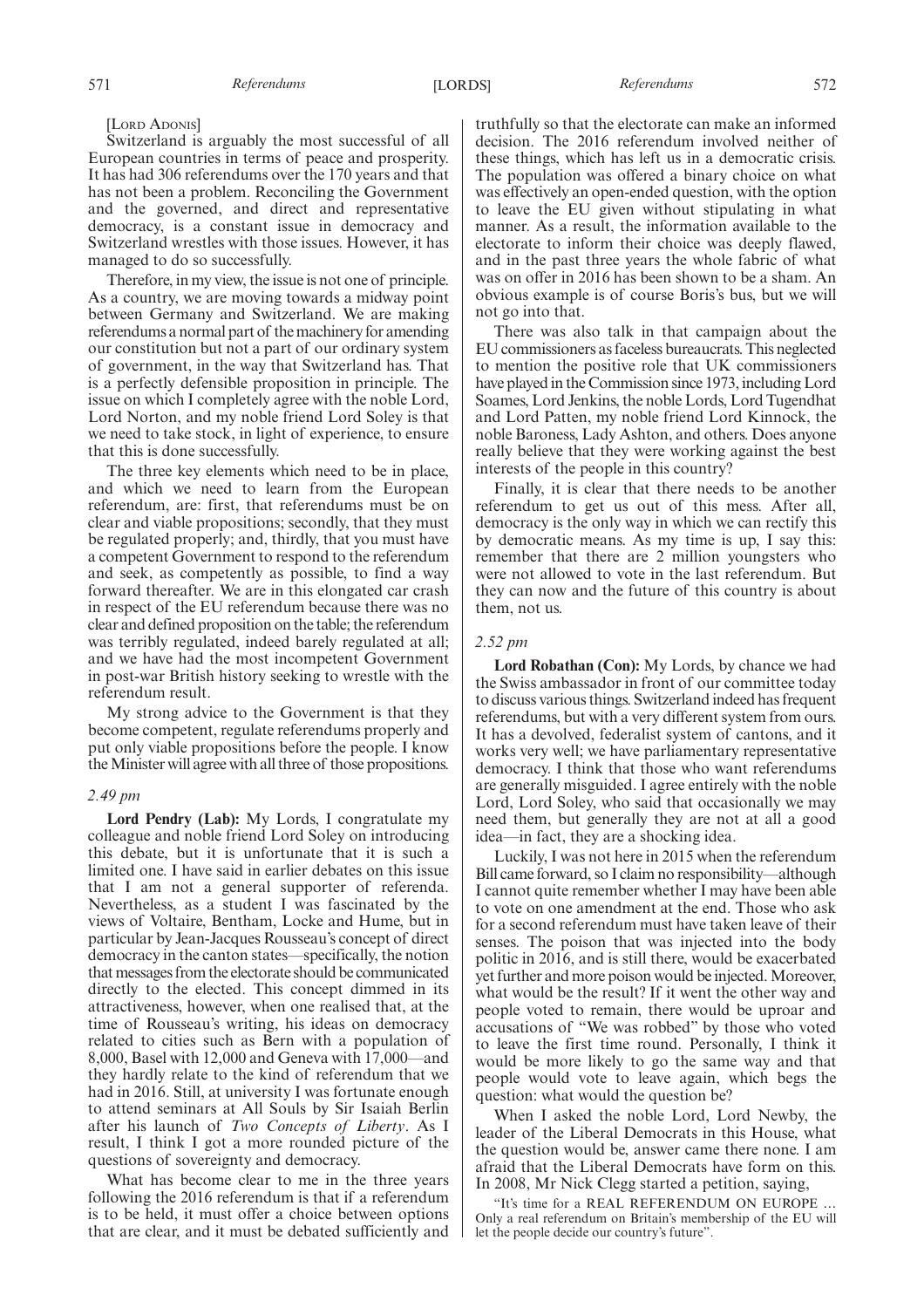Let the people decide, he said. Various Members who are currently here will remember that, on 26 February that year, some 50 Liberal Democrat MPs stormed out of the Commons in a frankly risible stunt to protest that they were not allowed to discuss having a referendum on the Lisbon treaty.

I am sure the noble Lord, Lord Wallace, will remember that the Liberal Democrat manifesto 2010 said they were,

"committed to an in-out referendum the next time",

there is "fundamental change". In 2016, Sir Vince Cable, who I believe is still the leader of the Liberal Democrats, said:

"The public have voted … it's seriously disrespectful—and politically utterly counter-productive—to say 'Sorry guys, you got it wrong, you've got to try again'".

Very unusually, I agree with what Nick said in 2008 about respecting the people's decision. Very unusually, I agree with Vince Cable about respecting the people's decision. Politics gets a very bad press, and probably the main reason is that the public do not believe that politicians tell the truth or are consistent. I will leave it at that and hope that the Liberal Democrat speaker—my former colleague in the Ministry of Defence, with whom I got on very well—will dwell seriously on those comments.

## *2.56 pm*

**Lord Parekh (Lab):** My Lords, we have had 13 referendums so far; three were national and 10 regional. This means that referendums have become an accepted practice and anyone who wants one from now on cannot be denied it on the grounds that it is inconsistent with parliamentary democracy. It is an established constitutional fact. In addition, there are several good reasons why a referendum has a place in a democracy. In a liberal democracy, the political class tends to be self-contained and it is quite important that people should be able to speak directly, unmediated by any institution. In that sense, a referendum serves as a safety valve in a liberal democracy. It also vitalises parliamentary democracy because from time to time, when the people speak and assert their sovereignty, parliamentary institutions are made accountable.

My good friend the noble Lord, Lord Norton, said that the difficulty with a referendum is who the people are accountable to. In a parliamentary democracy, parliamentarians are accountable to the people, but who are the people accountable to? Ultimately, there is an absolute premise for that authority. If I said that they were accountable to themselves, because they have to pay the price for the decisions they make, that answer should be sufficient. As Aristotle said, the wearer knows where the shoe pinches, so there is no responsibility beyond the people's experience.

Given that, in short, a referendum is a part of our political life, the question is: what can we do to regulate it, so that we know when to implement it and on what issues, how great a majority should be required on that issue and what the preconditions are for a sensible referendum? All our referendums so far, bar one, have been noncontroversial. The EU referendum of 2016 became controversial, partly because its outcome is inconsistent with what the liberals and parliamentarians expected. That kind of clash between Parliament and the people had not happened on any of the earlier referendums.

Now that it has become controversial, it is very important that we should think in terms of a constitutional convention. That convention cannot be drafted by Parliament because it would be seen as a party— Parliament deciding its own future. The convention has to be done by Parliament in collaboration with the people. That is the kind of convention that the Scots had. Here, it is important to bear a simple point in mind. With a referendum, you create a kind of political system in which the country is ruled by Parliament in collaboration with the people. Just as we have the collaboration of Parliament and the sovereign, governing the country together, the situation would be that Parliament and the people govern the country. The people would express their views through a referendum, and Parliament through other ways. A referendum can therefore never be entirely advisory, nor can it be totally binding. There are ways in which its position can be defined, but I should have thought that one way in which we can look at the outcome of a referendum is where it is neither binding nor entirely advisory.

#### *2.59 pm*

**Lord Brooke of Alverthorpe (Lab):** I am also grateful to my noble friend Lord Soley for introducing this debate. It is a great pity we have so little time. One of the reasons for that is that we do not organise business democratically in this House. Maybe others will have the guts to try to turn it over, and maybe we will use a form of referendum to determine what we should be talking about, our priorities, on which days we should speak on them and for how long. If we can do that for ourselves, we should then be prepared to trust the people out there and do it for them. Much wisdom was spoken by my noble friend Lord Parekh about what we need to do.

The first big change we should make for any future referendum comes back to the accountability of individuals; they should be required to show publicly how they voted, as we do here. That would be a major move towards getting people to start acting responsibly and playing a part. We have to move on this because, make no mistake, this was not the last referendum. There will be many more demands for other ways to be involved in parliamentary activities, and we should not be afraid of this.

Representative democracy itself is at risk, because so many MPs now act like delegates rather than the representatives they used to be. If they are doing that, they are not playing their former roles. Instead, we should be looking for a participative democracy, because we now have the technology, which is being used in many different ways and will develop even further. The public out there will use it. Millions vote every Saturday evening in entertainment programmes. We may not be involved, but they are doing it; they want their say.

Some 6 million people signed a petition to revoke Article 50 and we have totally ignored it, yet they were moved to do it. A host of changes are being made to how people participate in society and through social media.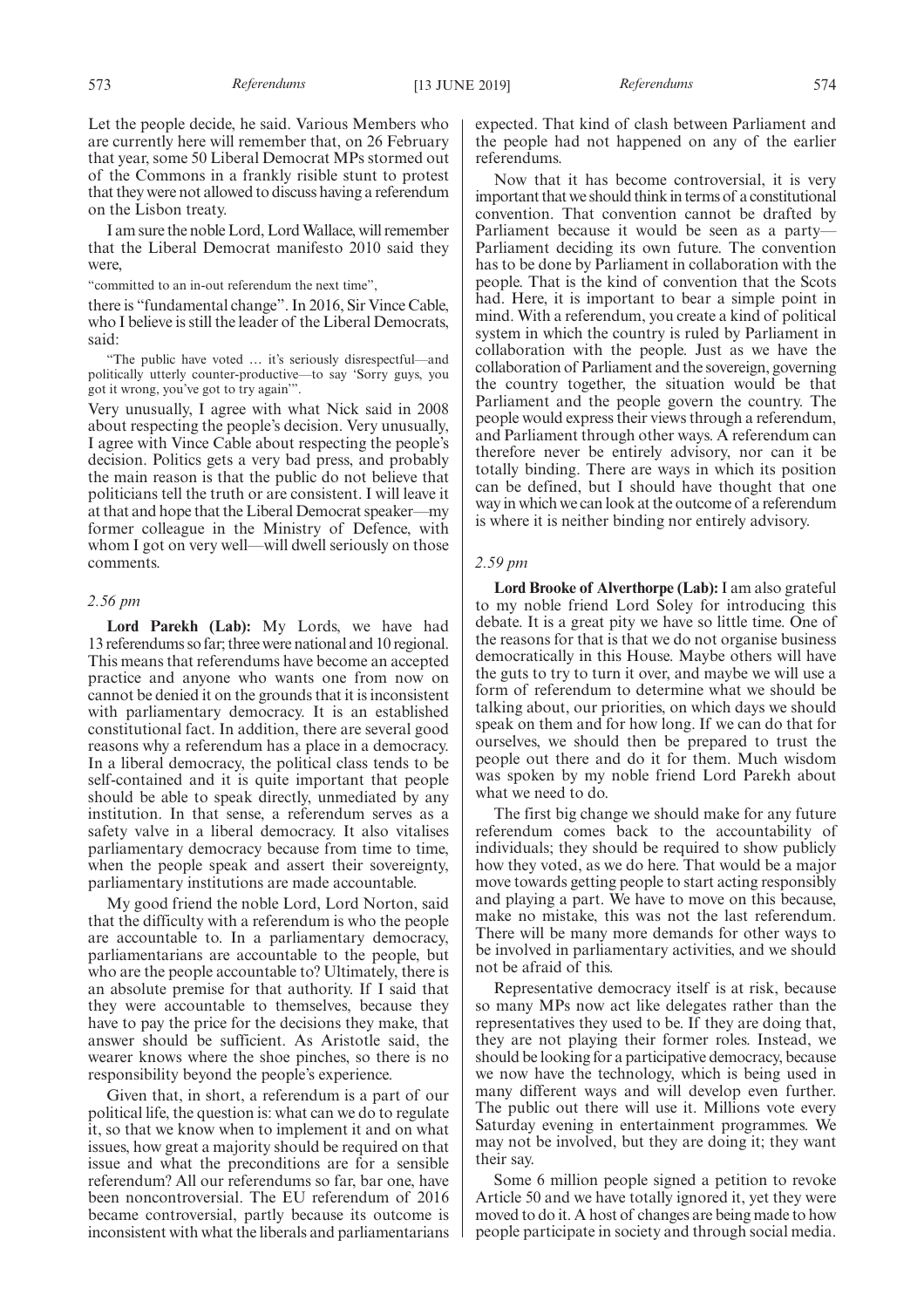#### [LORD BROOKE OF ALVERTHORPE]

Parliamentarians and the parties are way behind. People should look at what Tony Blair said on this recently, as he is on the cusp of the coming change. If we do not move with it, we will be swept away by it. The people will take it and then we will have real trouble.

#### *3.01 pm*

**Lord Cormack (Con):** My Lords, I entirely agree with what the noble Lord, Lord Brooke of Alverthorpe, said at the beginning of his brief speech. He said it is ridiculous that we have such a short time to debate such a major subject. It is important that we try to take a grip of the parliamentary timetable. The House will rise at about 6 pm today; there is no reason at all why we should not rise at  $7 \text{ pm}$  or  $7.30 \text{ pm}$ , so that people have a proper opportunity to discuss this most important subject. We are grateful to the noble Lord, Lord Soley, for bringing it up.

I want to make one real point and it is this: referendums are inimical to representative democracy, but we have to accept, as the noble Lord, Lord Soley, and my noble friend Lord Norton, said, that they are now part of our system. We need a referendum Bill, becoming a referendum Act, to regulate how they are held. We should first specify that there has to be a certain turnout for a referendum to be valid. Secondly, there has to be an agreed threshold before the referendum can take effect. We had that in 1979 with Scotland. When I came out of Lincoln Cathedral on the morning after the referendum in 2016, one of my fellow congregants said to me, "Even in my golf club we need a two-thirds majority to change the constitution". We are all, individually and collectively, at fault for not doing that before the 2016 referendum. In any referendum Act, we should certainly do that.

There should be a final provision in such an Act to say that, when an issue has been decided, it cannot be brought before the people again for a specified time. That might be three, five or 10 years, but it would be ridiculous to create a situation in which you could have a referendum at the whim of a group of people. On that issue, I therefore agree with my noble friend Lord Robathan; that is why I have not supported a second referendum. It would be confusion worse confounded to have one. But I believe in parliamentary democracy. Parliament's will should prevail. Where there is a referendum, it should be carefully determined and regulated. Most of the referenda that we have had in this country have, in effect, been to ratify a decision already taken in Parliament.

#### *3.04 pm*

**Lord Foulkes of Cumnock (Lab Co-op):** My Lords, I agree with the noble Lords, Lord Cormack and Lord Soley. In my view, referenda are incompatible with our parliamentary democracy. I have always been against them. As other noble Lords have said, we have always associated referenda with Switzerland, which has an entirely different constitution from ours. The Swiss are the experts on them.

In 2018, the Swiss held 10 national referendums on a range of issues, including financial regulation and agricultural policy, so they are the real experts. In April, however, the Swiss supreme court took a historic step, overturning a nationwide referendum result and ordering a re-run, for the first time ever, on the basis that the information given to voters was insufficient. The court concluded:

"Given the tight outcome of the vote and the seriousness of the irregularities, it is possible that the result of the ballot would have been different".

Even Switzerland, the country that relies more on referenda than any other, recognised that basic danger of irregularities—insufficient information and unreliable results. Natural justice says to put the question again.

Since our 2016 referendum, there has been massive evidence of wrongdoing in how the campaign was conducted. The official leave group has been fined by the Electoral Commission and is being investigated by the Metropolitan Police. There have also been allegations of overspending and, of course, Russian involvement. The multiple falsehoods on which the leave campaign was based are now beyond doubt. There is no rational or democratic reason why a 52:48 vote, in these circumstances and on a constitutional issue, should be treated as the last word. The 1979 Scottish referendum had exactly the same result, 52% to 48%, but it was not binding or brought in because there was a threshold in that referendum. It was decided that the constitution could not be changed because of the threshold, yet it was probably less important than the EU referendum.

As I said, I am no fan of the use of referendums. They should be kept out of our constitution as far as possible. However, if there is to be another, more powers and sanctions should be given to the Electoral Commission to regulate them and ensure that they are conducted properly. I agree with noble Lords who have suggested there should be a Bill. If constitutional issues are at stake, thresholds should be put in place.

Finally, I recommend that we take account of the recommendations of the Venice Commission of the Council of Europe. It has provided a framework to ensure that referenda are consistent with our democratic system. It covers everything including the age of voters, funding, the role of the media and thresholds. If these guidelines are followed by the Electoral Commission, it would help to ensure that future referenda are carried out to the highest possible standard and in accordance with the law. To uphold our democratic principles, we need to learn from the disgraceful events of 2016 and ensure that they do not happen again.

## *3.07 pm*

**Lord Wallace of Saltaire (LD):** My Lords, I say to the noble Lord, Lord Robathan, that I was never a fan of my party's behaviour on referendums. They require a great deal of care. I entirely support what has been said about the need to define much more tightly how and in which circumstances referendums are used.

We are now in an awful mess. We have an institutionalised two-party system, in which both parties appear to be irrevocably split, so it does not work. We have a number of people saying that the referendum has given us the will of the people, but we are a representative democracy. We have had three years in which those who led the leave campaign—Liam Fox, David Davis and Boris Johnson—were given responsible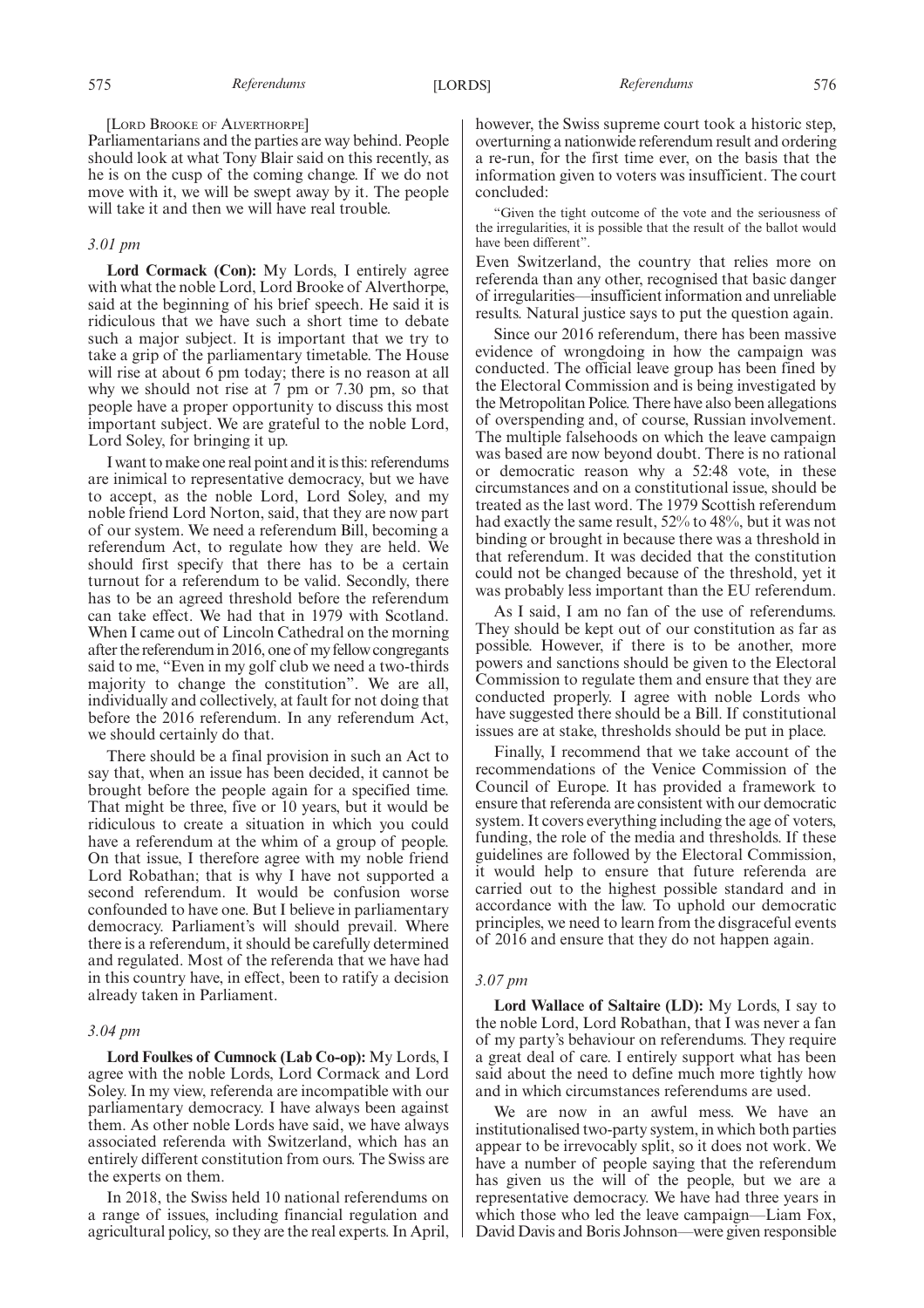positions to try to implement the will of the people, and have failed to. So we are stuck. What we need, therefore, is a debate on our constitution and a concern for how to educate our masters, in a society that has failed over generations to have political education in schools or any sense of civic responsibility, so that we understand that democracy is a dialogue in which the people and the political elite hold each other to account.

That leaves us all with the requirement to talk about how we understand the British constitution. As has often been said, our constitution requires government by good chaps. When we have a large number of people in our political elite who are not exactly good chaps—I make no reference to any particular contenders for the Conservative leadership—it becomes difficult to make the constitution work or to maintain its conventions when they are challenged. The fact that we are three years away from a referendum campaign which was fought on the principle of restoring parliamentary sovereignty and we now have contenders for the Conservative leadership outbidding each other in their determination to dissolve Parliament, or at least to suspend or prorogue us so that executive authority can be used to drive through a hard Brexit, demonstrates what a mess we are in.

Democracy is a dialogue between citizens and the political establishment. That requires responsible political leadership. It also requires checks and balances which we only have in a conventional form in Britain, unlike the written constitutions of the United States, France, Germany or other countries. It requires responsible parties, and that has clearly broken down. It requires the re-establishment of a relationship between the public and the political elite which re-establishes trust. We all understand how that has broken down. After this very short debate we need to address, publicly, the issues of how we reshape and re-explain the British constitution.

## *3.11 pm*

**Baroness Hayter of Kentish Town (Lab):** My Lords, as the noble Lord, Lord Norton, suggested, in contrast to an election, where a political party stands on a manifesto and then has responsibility to implement it, with a referendum, there is no responsibility on those proposing change either to offer something viable—in the words of my noble friend Lord Adonis—or to take the reins afterwards and implement the decision. Yet the public expect a referendum to be implemented. But when proponents of change make unachievable promises, such as Boris Johnson's,

"There will continue to be free trade",

after we leave, or David Davis' UK-German deal including,

"free access for their cars … in exchange for a deal on everything else",

and then wash their hands of how to fulfil those promises, even when appointed to do so, we are in trouble.

Worse, Boris Johnson is now threatening not even to pay the money we owe—although he agreed to it when he was in Cabinet—and says that he would take us out on 31 October, deal or no deal, whatever the cost to our economy, to our citizens across the EU or, indeed, to peace in Northern Ireland. All this is on the excuse that the promises he made in 2016 were blessed by the public so must be honoured. That is a bad example of taking a decision by referendum. As the House has heard, these are highly complex, non-binary issues: not just whether to leave, but how to leave; whether to retain a competitive, non-protectionist economy based on environmental, worker and consumer protection or to move to an unrestrained, low-standard economy of the Trump variety. The referendum never discussed the "how" question, with the range of options, and the time needed to plan and adjust. That is partly the nature of the beast of a referendum, but it is partly due to the dishonesty—I have to use the word—of one side, which either misled the public and pretended it was easy or were too thoughtless or stupid to find out or care.

This particular referendum, on a complex economic, political, diplomatic and security issue, is testimony to the clash with our normal parliamentary democracy, where normally Governments are responsible for implementing the promises that they made in a general election. In this case, the costs to the economy are enormous. The uncertainty for business is costing billions. Reduced investment and preparations for no deal are costing hundreds of millions. Manufacturing representatives said today that a no-deal Brexit would be "commercial suicide". The Cabinet has been warned that we are unprepared for a crash out. There is bewilderment among the CBI, BCC and Federation of Small Businesses at home and, as we have heard, Governments across the globe.

This referendum, and government incompetence, could lay waste to our economy. It is hardly a good advertisement for governing by referendum.

#### *3.14 pm*

**Lord Young of Cookham (Con):** My Lords, I congratulate the noble Lord, Lord Soley, my constituency neighbour in another place for many years, on securing this debate. He has chosen a highly topical subject, the tension between parliamentary democracy on the one hand and referendums on the other, a subject which will engage the attention of my noble friend Lord Norton's politics students at Hull for generations to come. I commend the noble Lord's opening speech and the contributions of all noble Lords who have taken part in this brief but high-quality debate.

To answer the question the noble Lord posed, I refreshed my memory of the two- and-a-half-hour debate held in this House on 19 July last year, not just to remind myself of my views on the matter but to pick out some of the key messages. I was struck by what the right reverend Prelate the Bishop of Southwark said:

"Binary questions do not resolve complex matters of public policy".—[*Official Report*, 19/7/18; col. 1352.]

My noble friend Lord Norton also spoke in that debate, using words which seem identical to those he used today:

"referendums are in conflict with responsible government … Decision-making through referendum is, strictly speaking, irresponsible".—[*Official Report*, 19/7/18; col. 1356.]

I was struck by what the noble and right reverend Lord, Lord Eames, said. He contrasted the Good Friday referendum, when everyone knew exactly what was proposed, with the EU one, when they did not.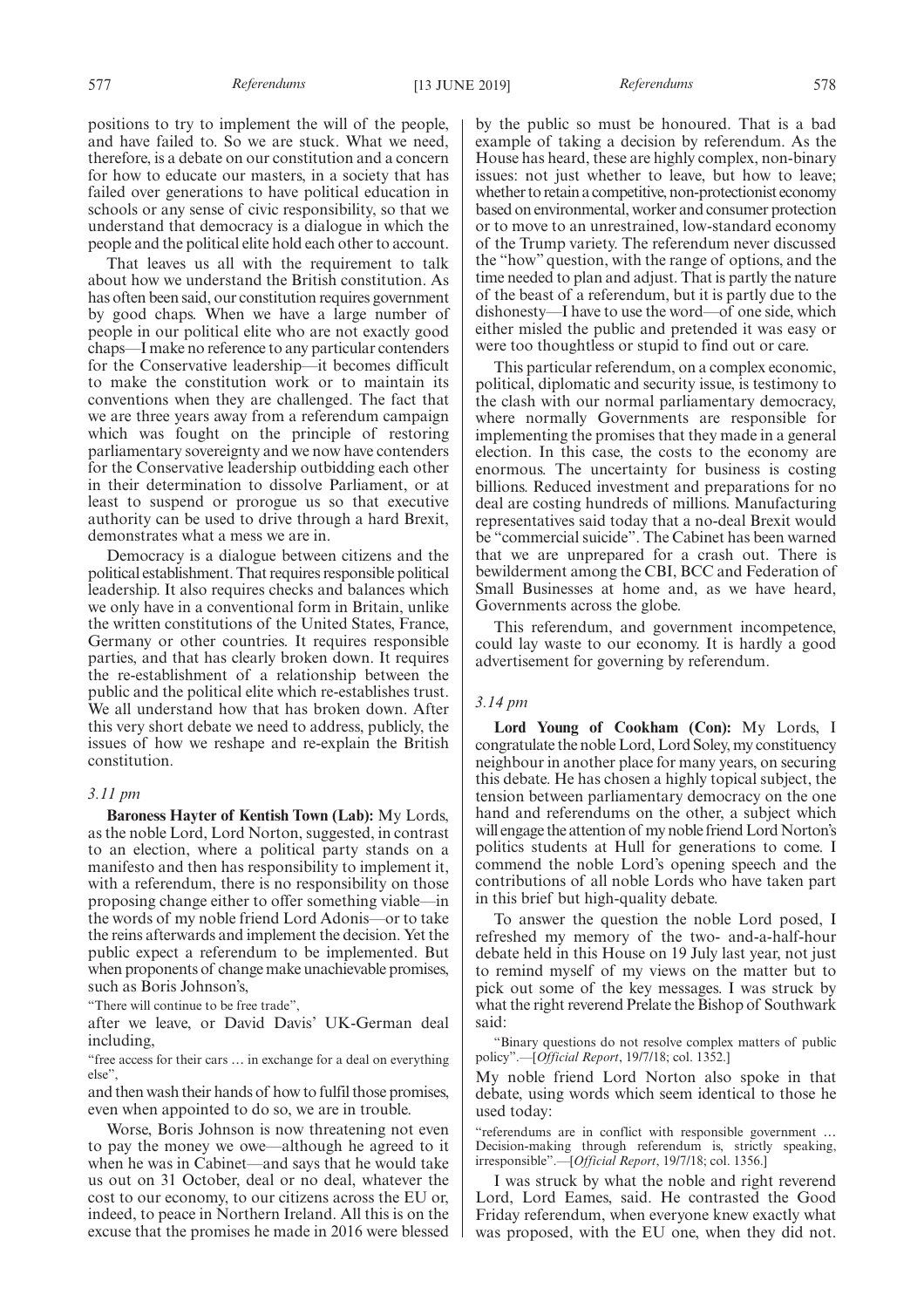[LORD YOUNG OF COOKHAM]

The latter point was made today by the noble Lords, Lord Adonis and Lord Pendry. A point made in that debate, re-emphasised just now by the noble Lord, Lord Wallace of Saltaire, was that democracy is a conversation, a dialogue between Parliament and people, not an instruction from one to the other. Many noble Lords suggested then, as my noble friend Lord Cormack did today, that referendums should be a final step not the first step. If it is the first step, it should be advisory.

I do not know if any noble Lords listened, as I did, to Lord Sumption's insightful Reith Lectures on law and the decline of politics. His assessment of the question posed by the noble Lord, Lord Soley, is well worth quoting:

"A referendum is a device for bypassing the ordinary political process. It takes decision making out of the hands of politicians, whose interest is generally to accommodate the widest possible range of opinion, and places it in the hands of individual electors who have no reason to consider any opinion but their own".

#### He went on to say that:

"A referendum obstructs compromise by producing a result in which 52% of voters feel entitled to speak for the whole nation and 48% don't matter at all",

## and that this was,

"the authentic language of totalitarianism".

The noble Lord, Lord Soley, mentioned the role of dictators in referendums.

I do not go as far as Lord Sumption and, as the noble Lord, Lord Adonis, and many noble Lords have argued; I believe that there is a role for referendums in our democracy. What is crucial is the relationship between the two—a point just raised by the noble Baroness, Lady Hayter. It was interesting that half the speakers in today's debate served in another place and are well able to judge and comment on this tension. I believe, as the noble Lord, Lord Adonis, said, that there is a valid case for referendums on certain issues, for example on self-determination—whether people want to stay under the jurisdiction of this Parliament. A recent example of this includes the 2014 referendum on Scottish independence, or, if it were ever called, a referendum in Northern Ireland on a united Ireland.

More generally, in a representative democracy it is important that citizens are engaged in politics. We rely on citizens to vote for their elected representatives in Parliament, Assemblies and councils. Referendums can take this engagement with citizens to a higher level. Citizens can directly vote on matters and see that their participation has real policy implications. They can see direct changes on issues that matter to them. Referendums can indicate public support for policy decisions and, if well-managed, can maintain the public's faith in democracy. If less well-managed, they can have the opposite effect. The noble Lord, Lord Soley, mentioned the damage to our reputation overseas and to our cohesion domestically. The noble Lord, Lord Parekh, said that referendums can be a safety valve, but they can be the opposite if they are not well managed.

Turning to the 2016 EU referendum, the subject of the noble Lord's speech, I note with interest that recent statistics show that public support for referendums has fallen from 76% before the 2016 referendum to

55% now, possibly because referendums, as the report from UCL published in July last year concluded,

"cannot replace the institutions of representative democracy. Citizens do not have the time or the resources to participate in all the policy decisions necessary for the functioning of a complex modern democracy".

Many noble Lords have this afternoon displayed their discontent with referendums, and about the one in 2016. There have been accusations of "wrongdoing", to quote the noble Lord, Lord Foulkes, and that the referendum was "ill-informed"or "irresponsible". My own view is that there was in fact a case for the EU referendum and I believe the result was valid.

This important constitutional issue of our membership of the EU has divided our two main parties and our nation for 45 years and, in the two most recent elections for the European Parliament, the party that won wanted us to leave. However, as the noble Lord, Lord Soley, pointed out, none of the major parties at general elections have provided an outlet for that view, so seeking to resolve it through a referendum seemed eminently sensible, and Parliament agreed. The European Union Referendum Act 2015 was fully debated and approved by both the House of Commons and your Lordships' House. There was a high level of engagement from the public, with a 72% turnout. My criticism of David Cameron is not that he called the referendum, but that he did not win it. As a foot soldier, I accept some responsibility for the outcome, but I say in passing that under any other Labour leader the result might have been different.

What has subsequently happened has shown the risk of running referendums alongside parliamentary democracy, as Parliament, as the noble Lord, Lord Wallace of Saltaire, pointed out, has so far been unable to convert the referendum result into actually leaving the EU. A majority remain Parliament finds itself at odds with a predominantly leave country, possibly because, as my noble friend Lord Norton implied, there is a debate about why exactly people voted as they did. On this impasse, I refer again to the report from UCL's independent commission on referendums. This highlights that referendums must be used as supplementary tools alongside the institutions of representative democracy; they should not bypass or replace the democratic institutions that exist in our representative democracy.

That committee went on to argue, as many noble Lords have argued this afternoon, that there must be appropriate time for debate and political discourse, and the questions put to the public should be carefully considered. The UCL report suggests, as noble Lords have done, that referendums should be held at the end of the decision-making process, so that eligible voters can choose between developed alternatives. This seems to me a sensible ideal, even if it is not always possible to achieve and certainly did not happen with the EU referendum.

I was interested to read the conclusions of the Public Administration and Constitutional Affairs Committee in the other place:

"Confusion as to the possible consequences of a referendum result serves only to heighten the potential tensions between referendums and representative democracy and risks increasing the public's disenchantment with politics".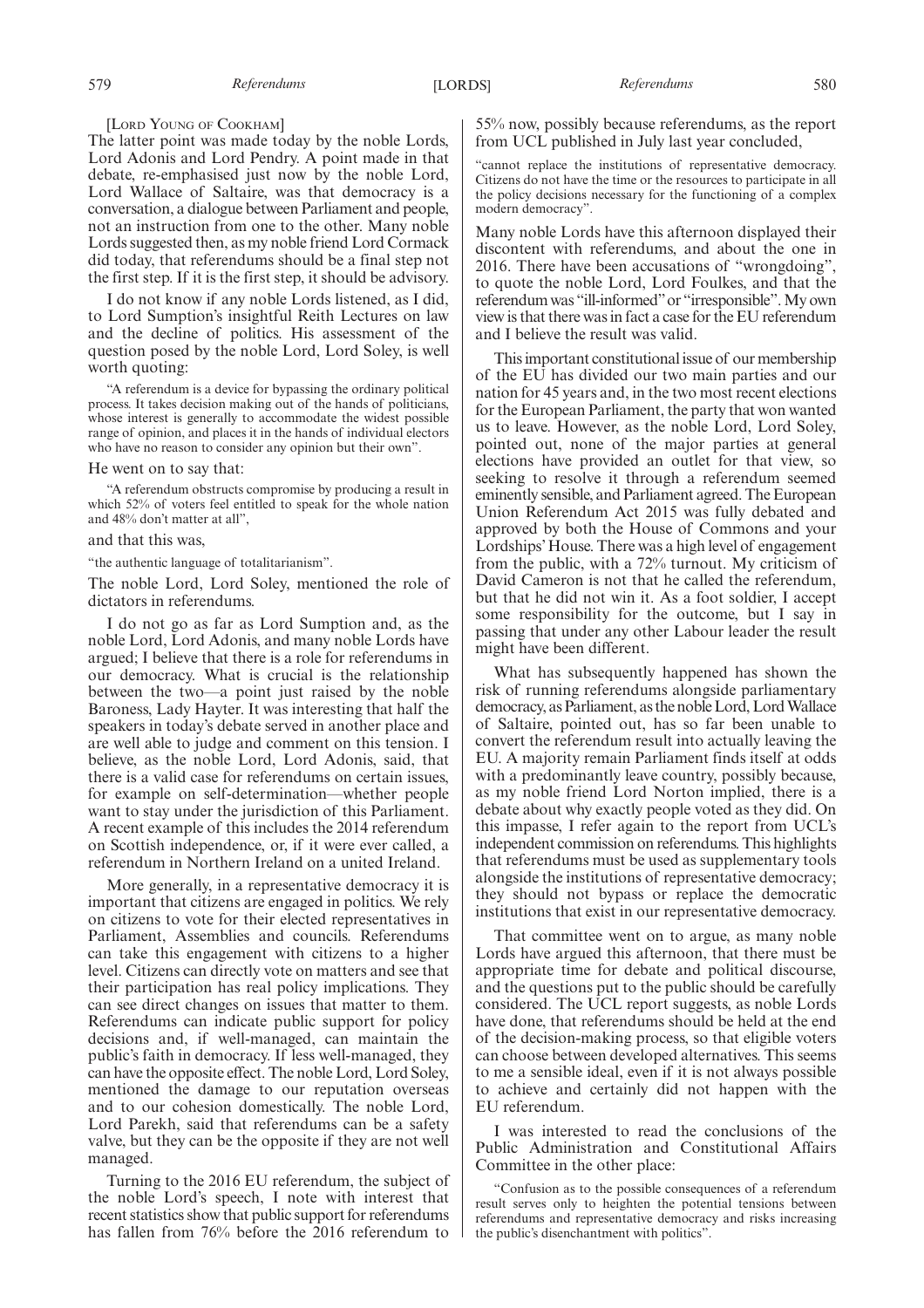I think that provides a useful one-sentence response to the question posed by the noble Lord at the beginning of our debate.

A number of noble Lords, including my noble friend Lord Cormack and the noble Lords, Lord Foulkes and Lord Soley, asked why a supermajority was not required in the EU referendum. The referendum did not include a threshold requirement or a supermajority requirement and although I was not in the House at the time, I understand that no amendments for such requirements were debated during the passage of the Bill. That was in keeping with previous referendums in the UK, the only exception being the 1979 referendum on devolution. Without going into great detail, I draw the attention of the House to the UCL's report on referendums, which set out in more detail why such thresholds are not necessarily a good idea.

A number of noble Lords asked for a referendum Bill before we embark on any further referendums. There will of course be an opportunity to scrutinise a referendum Bill before any future referendum, because any referendum requires a new Act of Parliament. This Government have made it clear that they have no plans for any more referendums—though the policy of the Opposition on that subject remains as yet unclear—but I say in conclusion that should any future Government think of holding a referendum, today's debate will have provided food for thought before they finally push the button.

## **Older Persons: Provision of Public Services**

*Motion to Take Note*

*3.25 pm*

## *Moved by Lord Foulkes of Cumnock*

That this House takes note of the case for the provision of free public transport and television licences for older persons as a means to alleviate loneliness and isolation and of the case for maintaining well-funded public services to support care for the elderly.

**Lord Foulkes of Cumnock (Lab Co-op):** My Lords, I am particularly grateful to my noble friends in the Labour group in the Lords for agreeing to bring this topic forward and for asking me to speak to it. It is a really important issue, as is indicated by both the number of Peers wishing to speak and indeed by the distinguished nature of those who have put their names down for the debate—I said that to ensure their support.

The subject is one I care very deeply about. I have had a long-standing interest, as some colleagues know, in age-related issues, dating back to the 1970s, when I was director of Age Concern Scotland. I should also declare an interest, not because I have manifestly got more of a vested interest in age-related issues, but because I am the current chair of Age Scotland, an office of which I am particularly proud.

The scourge of loneliness throughout society is widespread and until relatively recently was not often talked about. There is now an increasing awareness, however, illustrated by the fact that next week marks the third annual Loneliness Awareness Week. Older people are especially vulnerable to loneliness and social isolation. People can become socially isolated for a variety of reasons, such as decreased social mobility, families moving on, leaving the security of the workplace, the deaths of spouses and friends, or simply through disability or illness. Whatever the cause, feeling alone and vulnerable can lead to other, more serious issues, such as depression and a serious decline in physical as well as mental health and well-being.

According to research carried out by the Office for National Statistics, more than half of all 75 year-olds live alone and 10% of 65 year-olds say that they are always or often lonely. That equates to more than a million people saying that they are always or often lonely. The research also found that older people are far less likely to let it be known that that they suffer from loneliness. A particular urgency and immediacy have been given to this debate by the frankly appalling news that the universal right of over-75s to a free television licence is to be ended. This has been greeted with widespread dismay. Indeed, the Age UK petition calling on the Government to reverse this decision was sitting at 433,000 this afternoon, after just a few days. If this policy is carried through, it will add substantially to the problem we are discussing today, that of loneliness among elderly people.

Since 2000, anyone aged 75 and over has been entitled to a concessionary TV licence. This was a progressive Labour policy, introduced by then Chancellor, Gordon Brown, which has increasingly become a vital benefit for older people, particularly poorer older people. However, in 2015 this Government, opposed by Labour, decided to transfer the costs of the concessionary licence to the BBC as part of a wider agreement regarding the licence fee. On Monday, following what it says was its largest ever consultation, the BBC decided to end this benefit unless the person was receiving pension credit. I doubt that any of those directly affected supported this outcome. Indeed, 48% of those consulted supported the status quo—nearly half did not want any change at all and the rest put forward various forms of change.

For those living alone, the TV is often their main companion—their window to the outside world. Research by Age UK sadly found that over a million people say that the TV is their main source of company. One in four over-75s views the TV as their main source of companionship.

The Conservative Party agreed and pledged to protect free TV licences for over-75s in its 2017 election manifesto—on page 66 to be precise, if the Minister wants to double-check that. The corporation has estimated that over 3 million people will lose the free TV licence under these proposals. Those who receive pension credit equate to only a little more than 800,000, or 15% of those currently eligible. The people who will be hardest hit are those who just fall short of qualifying for pension credit, but who can by no stretch of the imagination be described as wealthy. Indeed, by being over that limit, they are already no longer entitled to help with spectacles, teeth and extra heating, so they will be quadrupally disadvantaged by this proposal. The £154.50 which to noble Lords in this place may not seem a lot is absolutely crucial to the survival of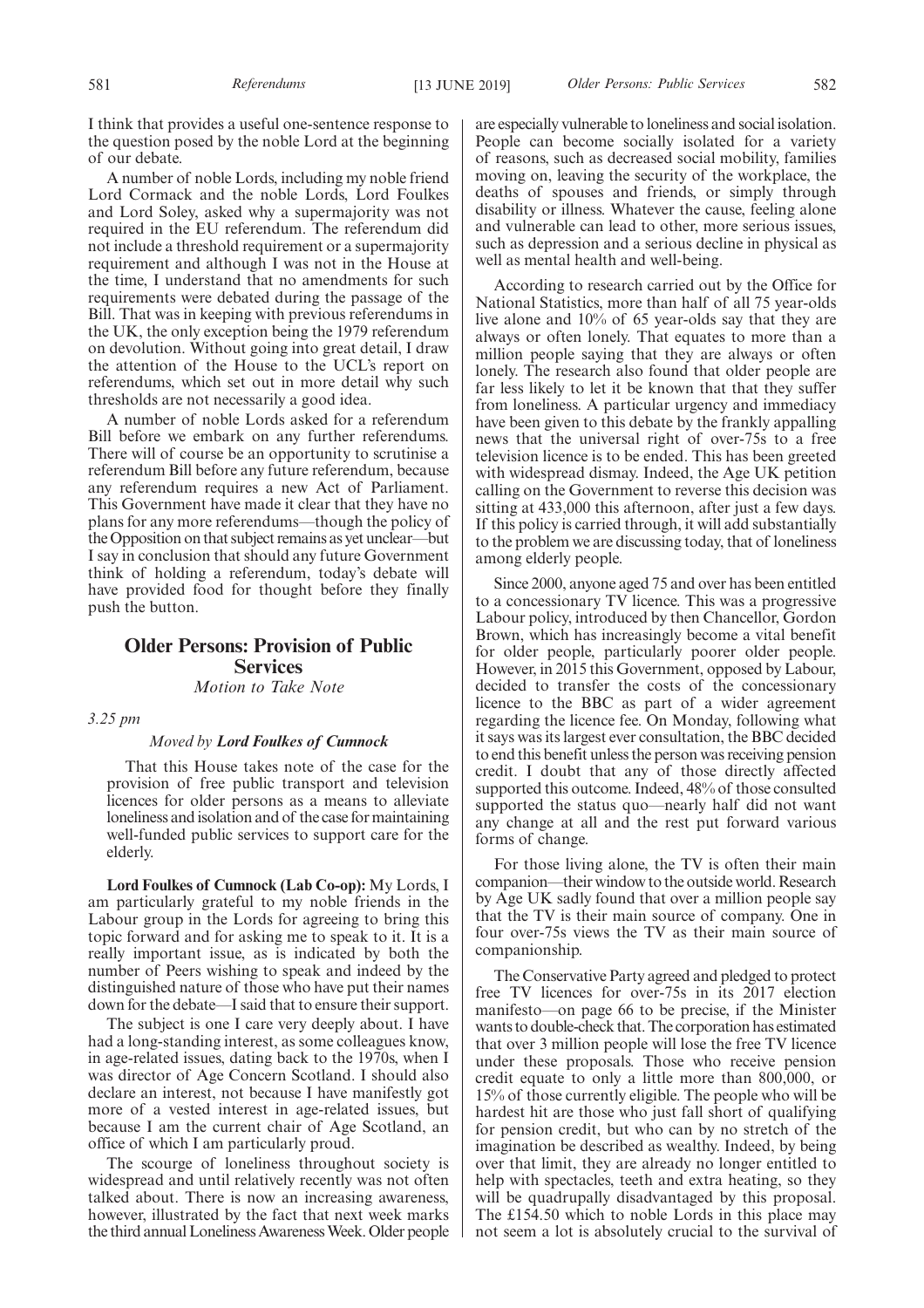[LORD FOULKES OF CUMNOCK]

these pensioners. It is the difference, in some cases, between heating and eating. They are counting every penny, and now have this additional blow.

Let us be clear—and I am glad that my noble friend Lord Bragg is speaking in this debate—that the Government cannot blame the betrayal of that commitment on the BBC. It was not the BBC that published the manifesto; it was the Conservative Party. It now has an absolute moral obligation to ensure that the promise is fulfilled. On Tuesday I asked the Minister who is replying to the debate today, since the legislation transferring responsibility to the BBC was passed before the 2017 election, how the Conservatives, when they decided to include in their manifesto that they would maintain free TV licences for those aged 75 and over, expected to be able to implement that promise. I look forward to hearing that in the reply; I will jump up if I do not get it. He was not able to give a satisfactory answer on Tuesday, so I look forward to it this evening.

No. 10 issued an astonishing, hypocritical statement, saying that it, the head of the Government, expected the BBC to continue the concession and pointed towards the large salaries of senior BBC staff. These are two separate issues. Whatever one thinks about BBC salaries, they are a drop in the ocean compared to the £745 million—a fifth of the BBC's budget—that this would cost. This is a social welfare issue. The BBC is not the Department for Work and Pensions, and the Government must answer the straightforward question of why they are breaking their manifesto commitment to more than 3 million older people.

I will return to the general theme of this debate. The work carried out by many charities to mitigate government policies is absolutely crucial. A key part of the strategy of charities has been to focus on loneliness—we have had that in Age Scotland and Age UK in the past year. A number of essential services have been set up: friendship groups which bring people together, allowing them to socialise; and women have been getting together more, but now through Men's Sheds men are getting together to use their skills to help society as a whole. There are also helplines that provide free and confidential help, as well as benefit and other advice, specifically for the elderly. One helpline, getting around 10,500 calls every week from lonely and isolated older people, says that 53% of the callers say they have no one else to speak to. That is why they are phoning. It should also be said that the handling of these calls is often carried out by great volunteers, some of whom I have seen at Age Scotland.

While every such initiative is crucial and should be encouraged, they do not address the scale of the issue. The Jo Cox Commission on Loneliness, set up following the death of the wonderful former MP who campaigned tirelessly on this issue, found that while government cannot solve loneliness alone—of course it cannot—it could bring together the key actors and develop a clear strategy. That led to £20 million in extra funding to address the issue—which, frankly, is a drop in the ocean—as well as widening the role of a DCMS Minister to include this area and lead cross-government strategy. But it was not the creation of a Minister for Loneliness, as some in government and the media have claimed.

These are all welcome steps, but they take place before the backdrop of massive government cuts in social care for older people. The LGA has estimated that there will be a £1.5 billion funding gap by 2019-20 for local authorities, rising to £3.5 billion by 2024-25. How can we expect there to be any chance of those concerned with the welfare of older people overcoming all these challenges?

This brings me to free and concessionary bus passes, which are also of great importance. They allow for accessible travel and interaction with other people, making loneliness less likely. I have been really keen on this, as I know the noble Baroness, Lady Greengross, was when she worked with Age Concern England. They get all the people out and about, to mix, keep active and become less reliant on health and social services, and save money as a result. In rural areas especially, they are also crucial for getting older people to medical appointments, banks and post offices. In 2017-18, there were 8.5 million passes in England for older people. It is estimated that 71% of eligible women and 67% of eligible men have a pass.

But the LGA estimates that there is a £652 million funding gap, with local authorities having to fund the costs out of their hard-pressed resources. The SNP cutbacks are affecting local government in Scotland as well. There have been suggestions, including, regrettably, by some Peers, of means testing for free bus passes. However, research by Age UK has pointed to the dangers of this. Better-off people are far less likely to obtain and use a bus pass, so the savings through means testing would be modest and the administration costs great. Take-up is higher among those from lowerincome groups, and it is they who will be deterred from applying if means testing is introduced. However, the free and concessionary travel on buses for older people also helps keep these vital bus services viable to be used by the rest of the population. They would not exist if they did not have older people using their passes on them.

This brings me to the recent report by the Select Committee on Intergenerational Fairness and Provision. It has made some positive recommendations on intergenerational provision, which are welcome, but I disagree with its specific recommendations 33, 34, 35 and 36. These relate to age-related benefits, removing the triple lock on the state pension, phasing out free TV licences and raising the age that you start receiving certain benefits. It made these recommendations on the basis that younger households are sadly now relatively poorer than older households. However, that is not an argument for reducing the hard-earned entitlements of older people. Nor does it represent a general truth. There are millions of older people struggling to make ends meet and suffering from loneliness at the same time.

What is important is the inequality between the richest and the poorest in society, as we heard in my noble friend Lord Dubs's debate earlier today. Surely that is the division in society we should seek to address, rather than playing off poorer younger households against poorer older households. Some 21% of wealth in the UK is held by  $1\%$  of the population. Over 40% is held by 5% of the population. It is they who should help the poor of every generation.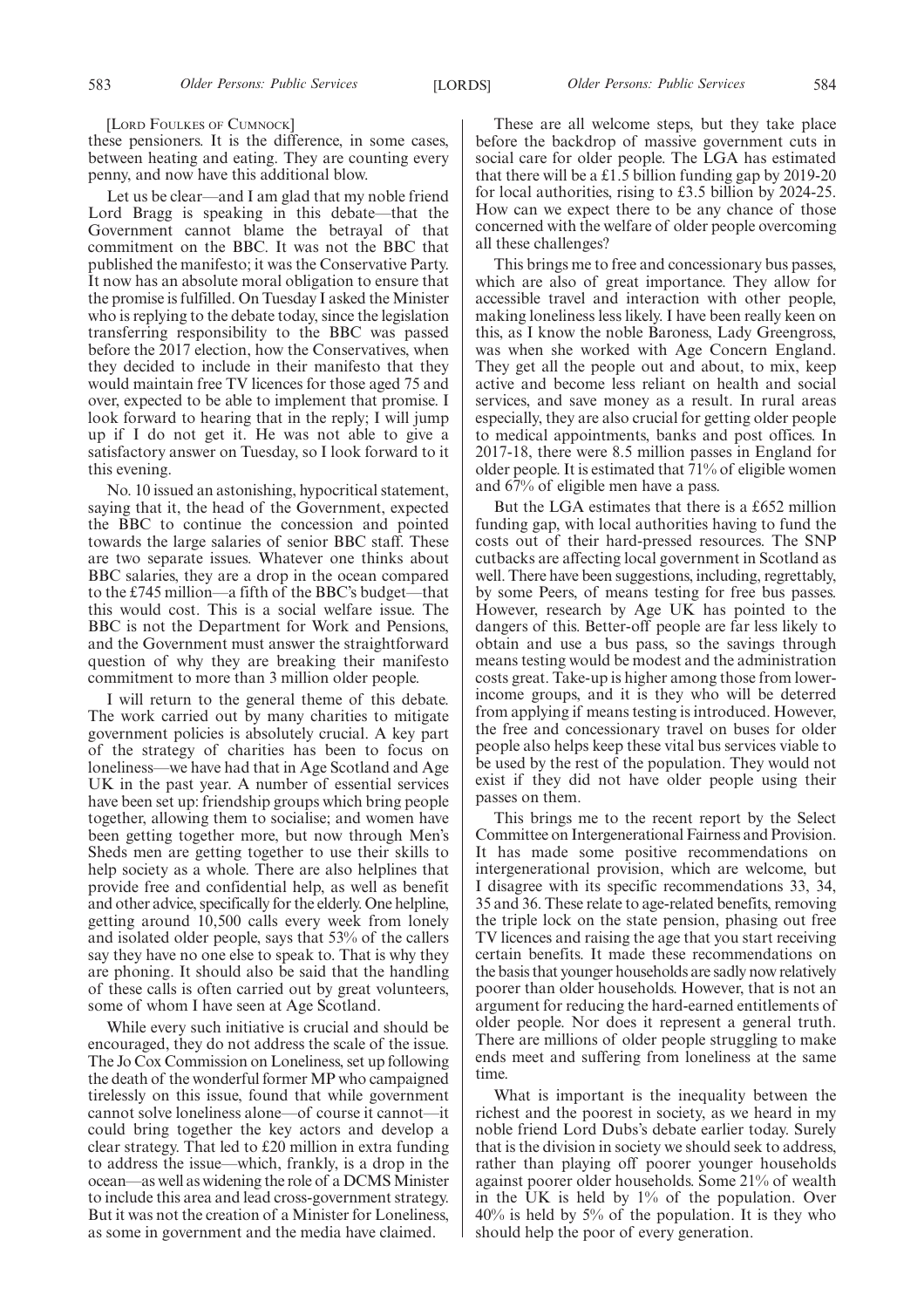The first aim of this debate is to emphasise the sheer scale of the problem we are dealing with. Loneliness may be out of sight and out of mind, almost by definition, but it is the daily experience of millions and poor reward for the contributions they have made to society through their active lifetimes. Those noble Lords who watched, as I did, the D-day celebrations will have seen those veterans. Were they not fantastic? Were their statements not great? When you think of the contributions that they have made, why should they and others of their generation suffer?

We need to support and encourage the many admirable initiatives which exist. However, the role of government cannot be overstated. Even if a particular measure does not include the word "loneliness", it may well have a huge negative impact on those who are already enduring that condition and seeing their few lifelines of human contact under threat.

Free travel and free TV licences are two particularly powerful examples of how we can help—there are many others. An awareness of this issue and the unhappiness it creates must run through government as a whole to influence policies to ensure no further damage, but instead an enhancement of essential services and the quality of life that they underpin.

Sadly, the threat to TV licences shows how quickly progress can be reversed and the promises from Ministers rendered meaningless. An immediate reversal of this disgraceful decision would be the best illustration that the Government understand the problem and are listening.

## *3.40 pm*

**Lord Haselhurst (Con):** My Lords, my age and appearance compel me to declare an interest in the subject matter of this debate.

For most of my political life, it has been a given that we should provide ever-increasing support for the elderly, but it is interesting that we have now, seemingly, reached the point at which serious debate arises about the balance of support between the young and the elderly. Why else did your Lordships' House set up the Intergenerational Fairness and Provision Committee, to which the noble Lord, Lord Foulkes, has just referred?

Today's Motion relates only to the elderly, specifying loneliness and isolation. It is further narrowed by reference to the twin issues of free public transport and TV licences. As we are not making any final executive decision today, I wonder whether those methods are the only or the best means to tackle loneliness, isolation and the general welfare of elderly people. After all, the NHS and social services are for ever needing more resources, so anything in that direction tends disproportionately—rightly—to help the elderly. One goal that the Government set themselves in their cross-departmental strategy to tackle loneliness was a commitment to improve the evidence base. I certainly support that, because it seems to me that there may be many more ways in which loneliness could be approached than simply the two suggestions in the Motion before the House today.

I certainly recognise, as the noble Lord, Lord Foulkes, said, that TV is a main companion for many people, but with only four minutes at my disposal I do not want to go into the argument about funding. I just want to make two points. First, looking ahead, surely broadband is more important to be in every home particularly in rural areas, but also everywhere—because it is a means which allows local and family connectivity. The fact is that a growing proportion of the elderly community will be computer-savvy. Secondly, are we absolutely sure that broadcasting in the way that we have known it will continue indefinitely, or will other means bring news and entertainment into people's homes?

I have had the honour to represent two constituencies in the House of Commons, and in both of them I have been a witness to how the intergenerational family structure has been weakened, inevitably leaving more for the state to do. In the constituency of Middleton and Prestwich, overspill housing attached to Middleton as part of the solution to Manchester's slum clearance programme meant that the young people growing up could not live on the same estate as their parents, because Manchester had 95% of the re-lets. They had to live in another part of town and, in those early days, 40 or 50 years ago, public transport was still a problem for them.

In the much more rural constituency of Saffron Walden, there was hostility building up to new homes, with people seemingly not caring that young people growing up would be forced to move away because they could not afford to live in the area of their birth. I am not saying that mobility can or should be arrested, but virtually forcing families to move apart seems to me distinctly unhelpful.

A growing proportion of the elderly cohort will also be car drivers and, having worked longer, may have more disposable income to support independent living. Through my knowledge of council for voluntary services work, I became aware of many great local initiatives to enrich the lives of elderly people. This sector deserves more support for what it can do. Instead of running half-empty buses in rural areas, I should like more development of schemes of community transport even the formation of a rural Uber and, ultimately, driverless pods. Some people in old age prefer to be on their own; most of us probably prefer company.

My conclusion is that we need a wider, ongoing debate about how we satisfy a variety of needs. It needs fresh thinking combined with compassion, convenience and a great dose of ingenuity.

#### *3.45 pm*

**Lord Addington (LD):** My Lords, I thank the noble Lord, Lord Foulkes, for raising this subject. For once, I remember that, in your Lordships' House, I am still quite young—but only in your Lordships' House. There were two things that he raised to illustrate loneliness and the problems of isolation and, only one speech down, the point has already been made that they are not the only considerations. Free travel for people when they get older will stop them being isolated. As the noble Lord, Lord, Lord Haselhurst, pointed out, how it is delivered in future may well change, but it will be beneficial to groups. As he also pointed out, car ownership may well have its limitations. People's reflexes and eyesight go as they get older, so that may well not be the answer. We have to look at that in certain ways in the future.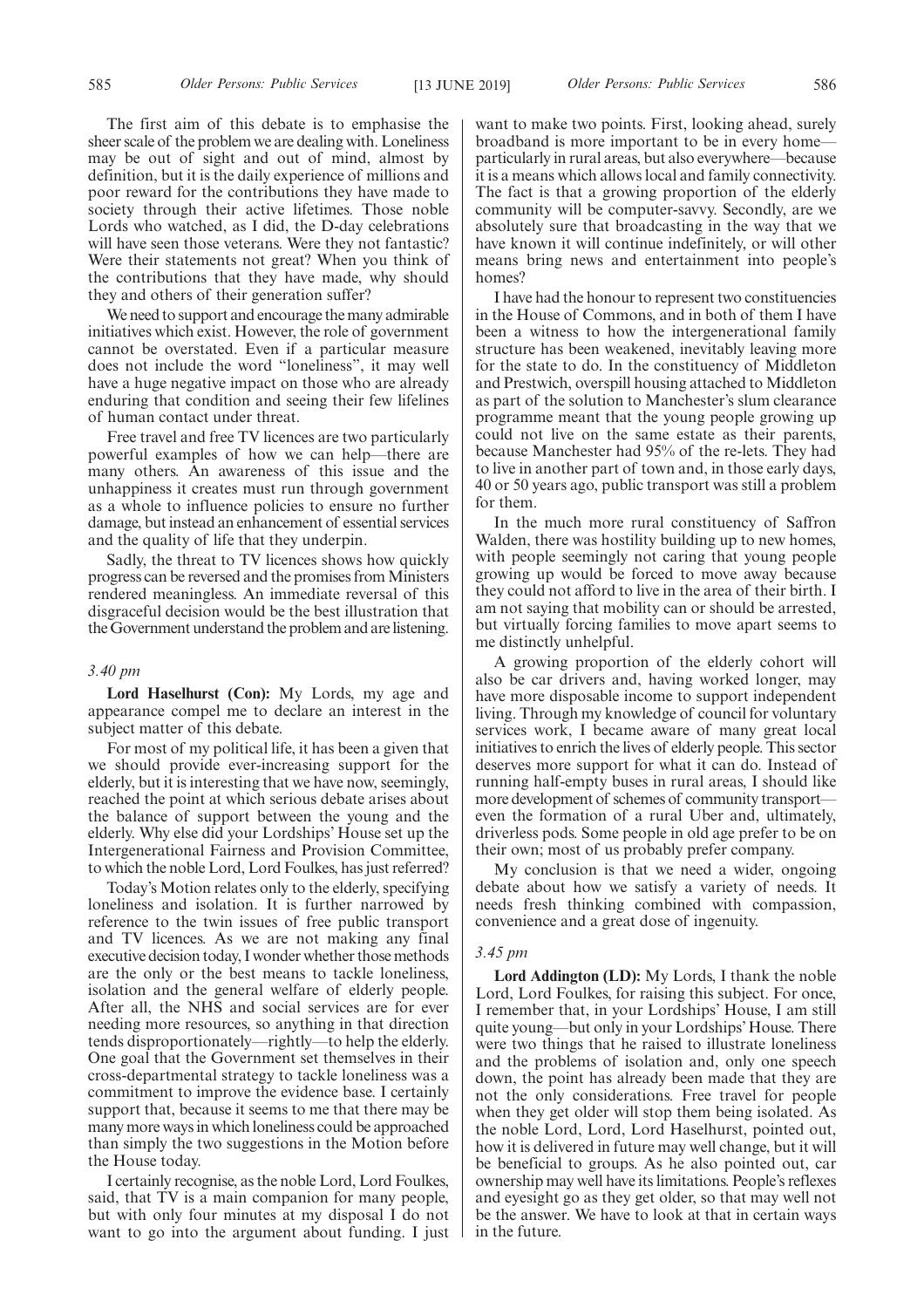[LORD ADDINGTON]

However, I intend to address most of my remarks to TV licensing. The noble Lord, Lord Haselhurst, beat me to the punch because, as I did when we discussed this issue on Tuesday, he made the obvious point that the BBC is not a benefits agency. It is designed to deliver programmes online, on terrestrial TV and on radio that are supposed to be accessible to all of us and of a high standard. The BBC is part of Britain's soft power; it extends our reach. We may well need it in future.

When the over-75s policy was brought in two decades ago, it was designed for the elderly. Stepping into that gap is, shall we say, an example of sleight of hand, or double dipping. You name it—it is about pulling a fast one. This time, it has been spotted. The BBC may have given way in the past, but we have to stand up on this. We should not expect something designed to do something different to take on the job of the Department for Work and Pensions and the activities of the Treasury. That should not happen; in no way should we consider that, or even tolerate it. We cannot go down that route. Just think of where else it goes. Which other agencies that get government money should be expected to subsidise somewhere else? What will we not take our hands off? We must make sure that we respect people for doing the jobs they are told to do, and make sure that people with other responsibilities are taking them on. We cannot allow this in perpetuity. If we do, will we grant these people powers to tax and to elect people to their council? That is the other route we can go down, but I do not think that anybody is in a busting hurry for that sort of solution.

If we accept that the BBC is a general good—and one that must be paid for—and want to help a certain group, we must look at the overall structure. If we are to give away free licences for the hardest up—that is probably a good thing; remember, they support online benefits—higher earners might have to pay for licences when others do not. Of course, there is an assessment cost there, but let us at least open up that possibility. We cannot just allow this double counting. If we do, we open Pandora's box just a little wider—indeed, we probably pull open the fire escapes as well. We cannot allow this to happen. We must defend the BBC's right to do what it is supposed to, and that is produce programme content.

## *3.49 pm*

**Baroness Ramsay of Cartvale (Lab):** My Lords, I am grateful to my noble friend Lord Foulkes for giving us the opportunity to discuss this important issue, which, thanks to the BBC, has become very topical in the past few days.

If it is true that a society's degree of civilisation can be measured in how it treats its most helpless—the youngest and oldest citizens—I am afraid that the UK does not score enough to be at the top of any league table. All of us could enumerate the shortcomings in how we provide for our youngest citizens but, in this debate, we turn to the other end of the life cycle: our oldest citizens. Where better to do that than in this House, where nearly all of us have some experience of the main issues?

For our oldest citizens, our performance is lamentable. Masses of statistics, too numerous to mention in the short time we have, have been provided by many respected organisations from across the UK, including Age UK, Age Scotland and many more. They demonstrate what we have all seen with our own eyes and what we all know from personal experience: social care for our elderly and needy is dismal. Social care provisions are, at best, perfunctory and, at worst, non-existent or unacceptable. The blight of loneliness is increasing and deadly, making long life a misery instead of a blessing.

The latest blow is the BBC announcement that free TV licences for over-75s will be linked to pension credit—that is, means tested. Research from the House of Commons Library finds that 3,037,950 households will lose the free TV licence if that happens. I do not blame the BBC for this; noble Lords may agree with me. In a proper, decent society, the Government take responsibility for social welfare; it is monstrous for a Government to ditch their responsibilities like this and put them on a broadcasting service, private or public. Given that our old age pensions are among the lowest in Europe, using any measure, how can means testing TV licences or any such benefit for our elderly be justified?

I leave noble Lords with two questions that arose in the discussions on the Urgent Question asked on Tuesday in another place by the shadow Culture Secretary, the right honourable Tom Watson. First, how can you means test loneliness? Secondly, how can you means test social isolation? The answer to both is that you cannot—indeed, you ought not even try to do so.

## *3.53 pm*

**Baroness Greengross (CB):** My Lords, I am grateful to the noble Lord, Lord Foulkes, for giving us the opportunity to debate such an important issue. I have enjoyed working and sharing interests with him over many years. I declare my interests as set out in the register, including at the ILCUK. In my remarks, I will refer to the wide-ranging recommendations of the Select Committee on Intergenerational Fairness and Provision, of which I was a member. Although the media reporting focused on the recommendations on age-related tax and benefits, I remind the House that the committee also made recommendations on housing, training, employment and local communities to promote intergenerational fairness. This is important because there are beginning to be rumblings from younger people who feel that their generation is not being treated fairly compared with their parents' generation. We must avoid intergenerational conflict or even resentment. Today's older generations want to make sure that their children and grandchildren have better opportunities in life than they had, but sadly this is not the case.

Loneliness, as Age UK has pointed out, is a longstanding problem. It should be of great concern to us all that the number of lonely older people may rise from 1.4 million to 2 million very soon. Next week, the All-Party Parliamentary Group on Dementia, which I co-chair, will publish a report on disability and dementia. Its central theme is that dementia is a disability recognised in both UK law and international conventions. The report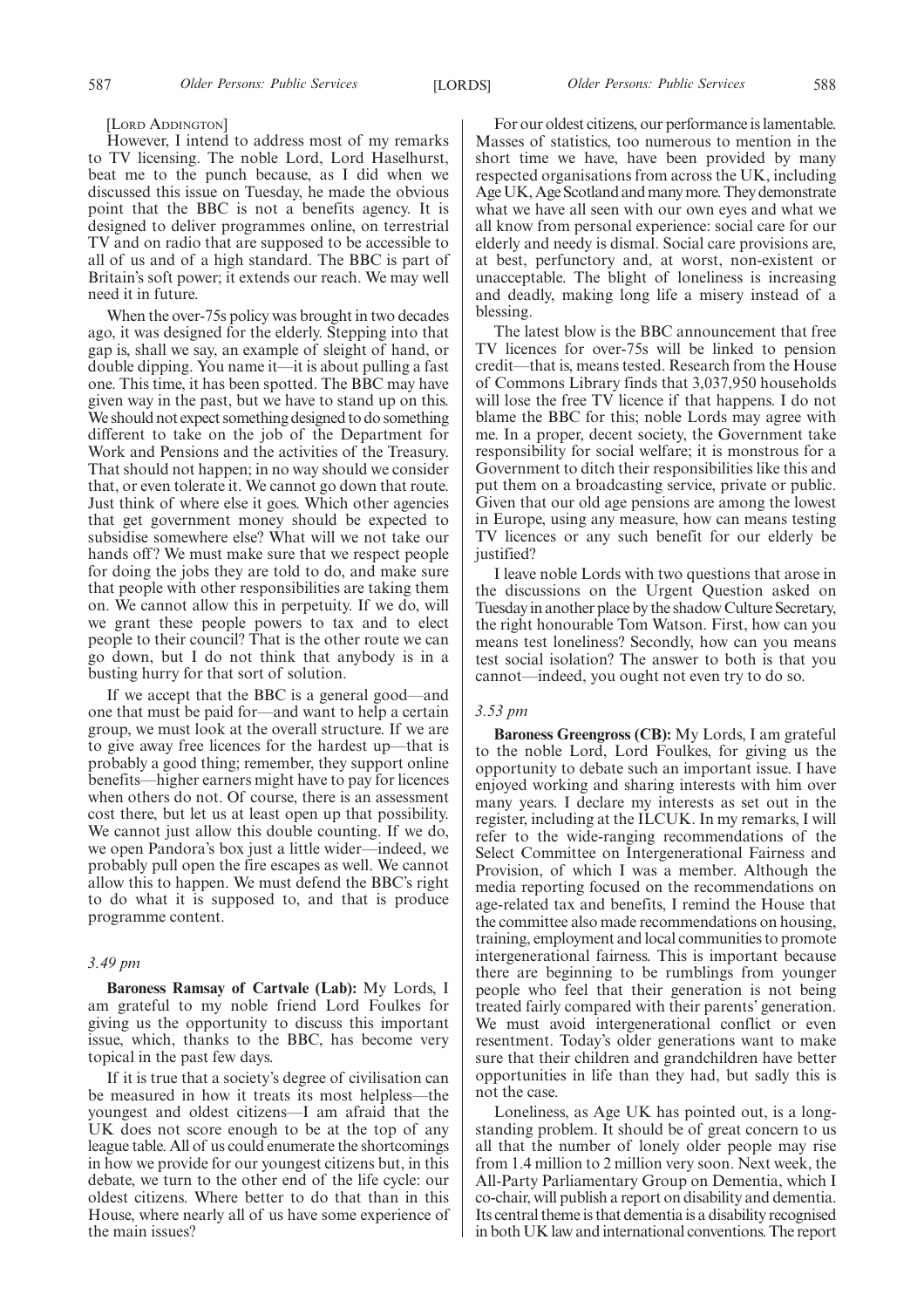makes a number of recommendations, including on transport, where it points out that any changes to bus and community transport services should be reviewed in the context of the public sector equality duty, which I strongly support. We need to think about how that might be expanded somewhat. Access to public transport is a lifeline for many older and disabled people—to visit friends and family, and to get to GP and hospital appointments. That is why I support free local travel for pensioners.

I am also proud to be an ambassador for the Silver Line charity, which does so much to try to reverse the trend towards increased loneliness and isolation. Last year, the ILC with the Just Group awarded an innovation prize to the Chatty Cafe scheme. It encourages cafes to have a "chatter and natter" table so that customers who want to engage with other people can do so. We need to get people to talk to each other because it is very important.

The Government's loneliness strategy, published in October 2018, is therefore a welcome policy response to a very big problem. Among its specific recommendations was a greater focus on the role and importance of social prescribing. Only last month I spoke at an Arts 4 Dementia conference about social prescribing and last year the ILCUK, with the support of the Utley Foundation, produced a report on the importance of music to guard against isolation. I therefore hope that the Government strategy will successfully embed tackling loneliness and isolation across government departments and that the evidence base on how we do so is improved by all stakeholders.

I turn now to age-related benefits. I have long believed that we need to redefine old age. It was why, when I set up the ILCUK, a think tank looking at the implications of an ageing society throughout the life course, we understood that age is no longer a good proxy for policy-making. People differ enormously in their capacity to work, to volunteer and to be more or less active throughout their older lives, which can now span 30 or 40 years, making generalisations meaningless. It would be like making policy for everyone aged from birth to 40 as though they were one homogenous group. That really would be a bit silly. We now have comprehensive age discrimination legislation, which covers not only work but the provision of goods and services. This ought to protect older people. Many are very experienced and senior workers, which is why I believe people should be defined by their circumstances, not by their age. If an older person is working, they should be seen not as a pensioner but as a worker, and an experienced worker at that.

The intergenerational fairness Select Committee made some sensible and pragmatic recommendations, seeking to strike a balance between the generations while at the same time taking account of rising longevity and the increasing number of older people. On the TV licence, we recommended that free licences based on age alone should be phased out. Rather than passing the decision to the BBC, it should be for the Government to decide. I regret that the BBC has been put in this invidious position. We also suggested that free bus passes and the winter fuel payment should be available only five years after state pension age from 2048.

We need to do things differently. Tomorrow's older people will be older in a very different society from that of today or the recent past. We also need to keep in mind that isolation and loneliness are not age-related per se, and it is our fault as a society if people remain a huge problem because they are old. We must tackle it—it is a responsibility we all share.

## *3.59 pm*

**Lord Browne of Ladyton (Lab):** My Lords, I congratulate my noble friend Lord Foulkes on his introduction of the debate. I thank him for his remarks and for his consistent advocacy for the interests of older people, as I consider that I am one.

He has left us with very little to add; I am persuaded by his arguments. The Minister is in a relatively easy position because he has been a Minister since 2014 in his department and he must have dealt with at least some of the debate on the television licence since 2015. I am sure he will be able to answer in some detail.

## **TheParliamentaryUnder-Secretaryof State,Department for Digital, Culture, Media and Sport (Lord Ashton of Hyde) (Con):** It was 2016, I am afraid.

**Lord Browne of Ladyton:**I apologise to the Minister. I will tell my officials that his CV is incorrect. However, in any event, I am sure he is ready to answer the best question of the day posed by my noble friend Lord Foulkes: how did the Government, post 2015, go into the 2017 election with a manifesto pledge on not only TV licences but free travel without working out how they were going to deliver it? It is the Government's responsibility to deliver that manifesto commitment and to look after the needs of old and vulnerable people. Jointly, I am sure they have figured out in the past 24 hours how they will solve this problem. I have seldom seen a Secretary of State more discomfited at the Dispatch Box in the other place than the Minister's was when he was questioned by one of his predecessors two days ago.

I am glad to follow the noble Baroness, Lady Greengross. She told us that she was a member of the Select Committee that tackled intergenerational fairness. Of all its members who recommended that free TV licences be phased out, she is the only one who has come here to own that recommendation and she deserves credit for that. I share her disappointment that none of the other interesting discussions and recommendations in the report have attracted any attention, other than the age-related benefits.

However, what did the committee expect? The nature of those recommendations was such that it was unlikely that anyone would go beyond them and look at anything else. The presentation of the report by its chairman, the noble Lord, Lord True—I am disappointed he is not in his place to answer some of my questions—led to a great deal of publicity, given that it contains sentences such as, "The Government needs to get a grip of these particular benefits". The argument he put forward—that this type of benefit will lead to conflict between generations in the long term—is nowhere in the report. I do not believe that. I do not think that anyone of the younger generation resents the few things in these benefits that some older people are given to make their lives better, particularly those who are lonely or vulnerable.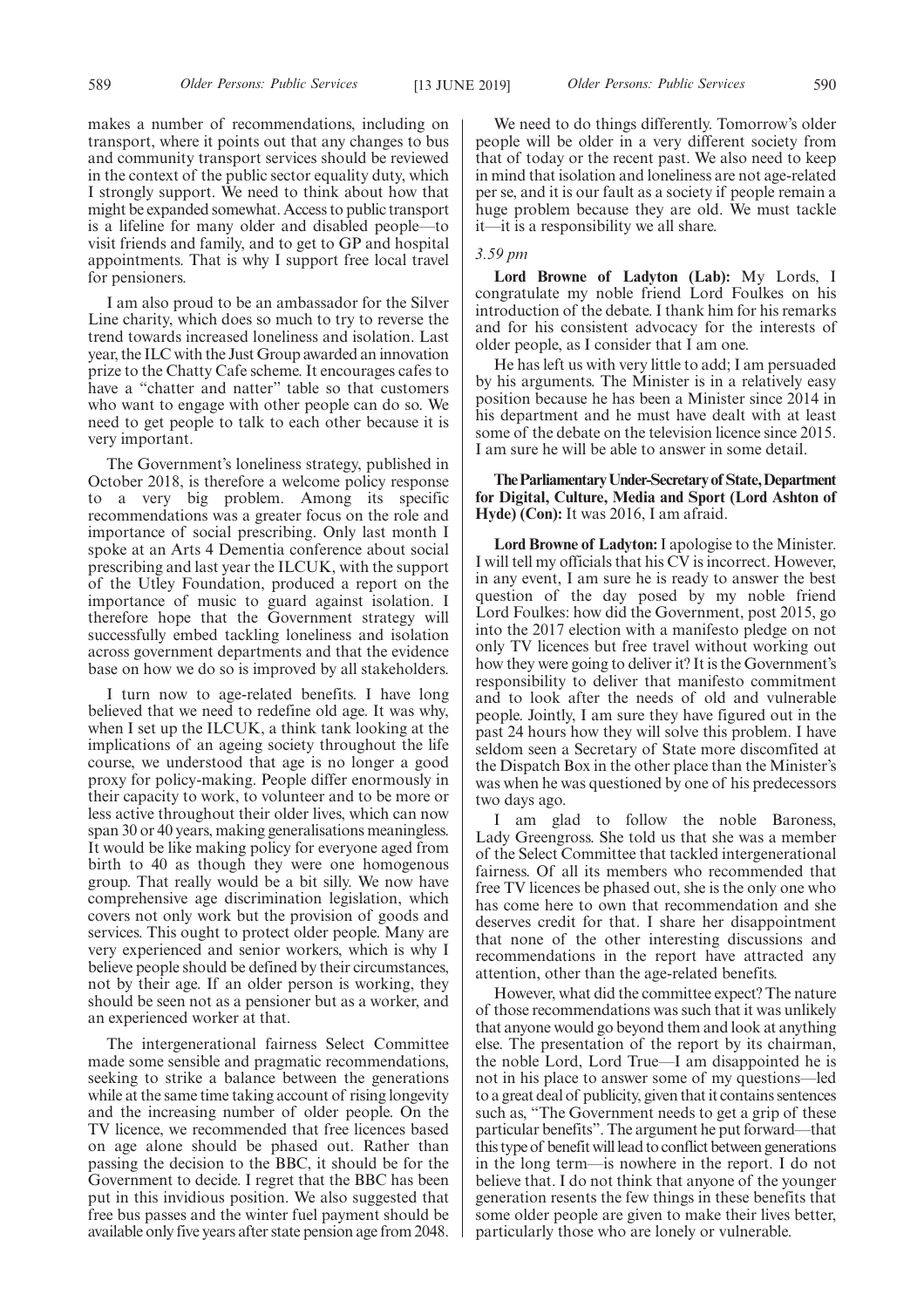[LORD BROWNE OF LADYTON]

If the Minister thinks that in the report of the Select Committee he will find arguments to deploy here that will protect the decisions that the Government have made, or allow them to revise their view of their manifesto commitment, he will be disappointed. He will see that the argumentation of this is one-sided. It concentrates on witnesses who gave evidence to the committee who were utterly predictable in what they said about these benefits.

#### *4.03 pm*

**Lord Howarth of Newport (Lab):** My Lords, we live in a fractured society. Our twin cults of individualism and the market have tended to diminish our sensitivity to each other's needs, untie our social bonds and induce extensive anomie and depression. In our wealthy and crowded country, social isolation and loneliness are endemic, particularly among people on low incomes. Age UK reports that 1.2 million people are chronically lonely, and loneliness impairs their mental and physical health. Figures from the NHS yesterday told us that there are 454,000 people diagnosed with dementia and perhaps another 220,000 living with undiagnosed dementia. We should try to imagine the loneliness of those people and of far too many of their carers.

The Marmot review argued that social participation leads to a healthier life expectancy. We are told that perhaps one-quarter of GP appointments are sought by people who do not have a diagnosable clinical condition but who are living in isolation. I very much admire the response to this challenge by the present Secretary of State for Health and Social Care, Matt Hancock. His speech to the King's Fund in November and his long-term plan for the NHS place prevention at the centre of healthcare strategy, social prescribing at the centre of prevention, and the arts and culture at the centre of social prescribing. He has also endorsed the three key messages of *Creative Health*, the report of the All-Party Parliamentary Group on Arts, Health and Wellbeing, which I co-chair with Ed Vaizey. These messages are that the arts and culture can help keep us well, aid our recovery and support us to enjoy longer lives better lived; help the NHS and social care meet major challenges such as ageing, long-term conditions, loneliness and mental health; and help save money for health and social care.

There is much evidence that engagement with the arts, whether through choirs, painting clubs, dancing, drama or reading groups, improves social connectedness and the ability to make relationships and confers benefits for health. There are a number of case studies in *Creative Health* which illuminate that. A randomised control trial assessing the benefits of Sing For Your Life, a project running singing groups for old people in Kent, found measurable improvements in their quality of life. The Staying Well project in Calderdale, which enables older people to have opportunities to paint, draw or sing, showed demonstrable reductions in loneliness and improvements in health. That project has been extended three times. The Campaign to End Loneliness, developed by Age UK Oxfordshire, Independent Age, Sense, Manchester City Council and the WRVS and funded by the Calouste Gulbenkian Foundation, is using arts strategies to improve social connectedness, including intergenerational connectedness, and to empower older people.

Age UK's 2018 document *Creative and Cultural Activities and Wellbeing in Later Life* points to problems with access to transport as a significant barrier to cultural participation. In Northern Ireland, the *Arts and Older People Strategy* has identified isolation and loneliness as the first of six key themes. The Arts Council of Northern Ireland, the Baring Foundation and the Public Health Agency are using the arts to improve social inclusion, and they too point to the significance of barriers to transport. Similarly, the strategy for older people in Wales acknowledges a disparity of opportunity between younger and older people in regard to public transport and access to cultural or recreational facilities. The cultural strategy for Scotland, which is out for consultation, sees an important role for culture in reducing social isolation and loneliness.

In England, we should learn not only from the other nations of the United Kingdom but from New Zealand, where the recent budget of Jacinda Ardern's Government has reframed progress in that country in terms of well-being, not GDP. In England, however, the Government have no strategy for ageing. The Local Government Association recognises the role of the arts in connecting isolated and lonely older people with the wider community, including different generations, and I pay tribute to Councillor Izzi Seccombe for her role as chair of the Community Wellbeing Board of the LGA. But what is the strategy in Whitehall? The DCMS leads on the Government's loneliness strategy. That is very good, but it does not go far enough. In England, we need not just piecemeal initiatives but a coherent strategy to support an ageing population. I thank my noble friend from Scotland for putting us in England on the spot in that regard.

### *4.09 pm*

**Baroness Redfern (Con):** My Lords, I too welcome this most timely debate on an important issue and thank the noble Lord, Lord Foulkes, for tabling the Motion.

Taking part in this debate enables me to speak on behalf of those thousands of over-75s who will not now be entitled to a free TV licence from next year; this action cannot be justified and is simply unfair. It follows a consultation that shows just how much older people value their TV, with one in four of those aged over 65 saying that it is their main form of companionship. Under the new plans, 3.7 million pensioners will now have to pay and 1.5 million households will be ineligible for a free licence; some will struggle to apply and lots more will feel embarrassed about needing help.

Another issue I wish to raise is that many older people have struggled throughout their working lives to save a little extra for their retirement, but that small pot of savings for a rainy day means that they will not qualify for means-tested benefits. We know that half of all those aged over 75 are living with high levels of ill health, including heart disease, stroke, mental illness and other disabilities. These people are likely to have lower disposable incomes after meeting essential disability-related costs, including paying for care and support, so they rely much more on their TV for companionship, entertainment and keeping up to date with news. More generally, we underestimate how many elderly people living on their own rely on their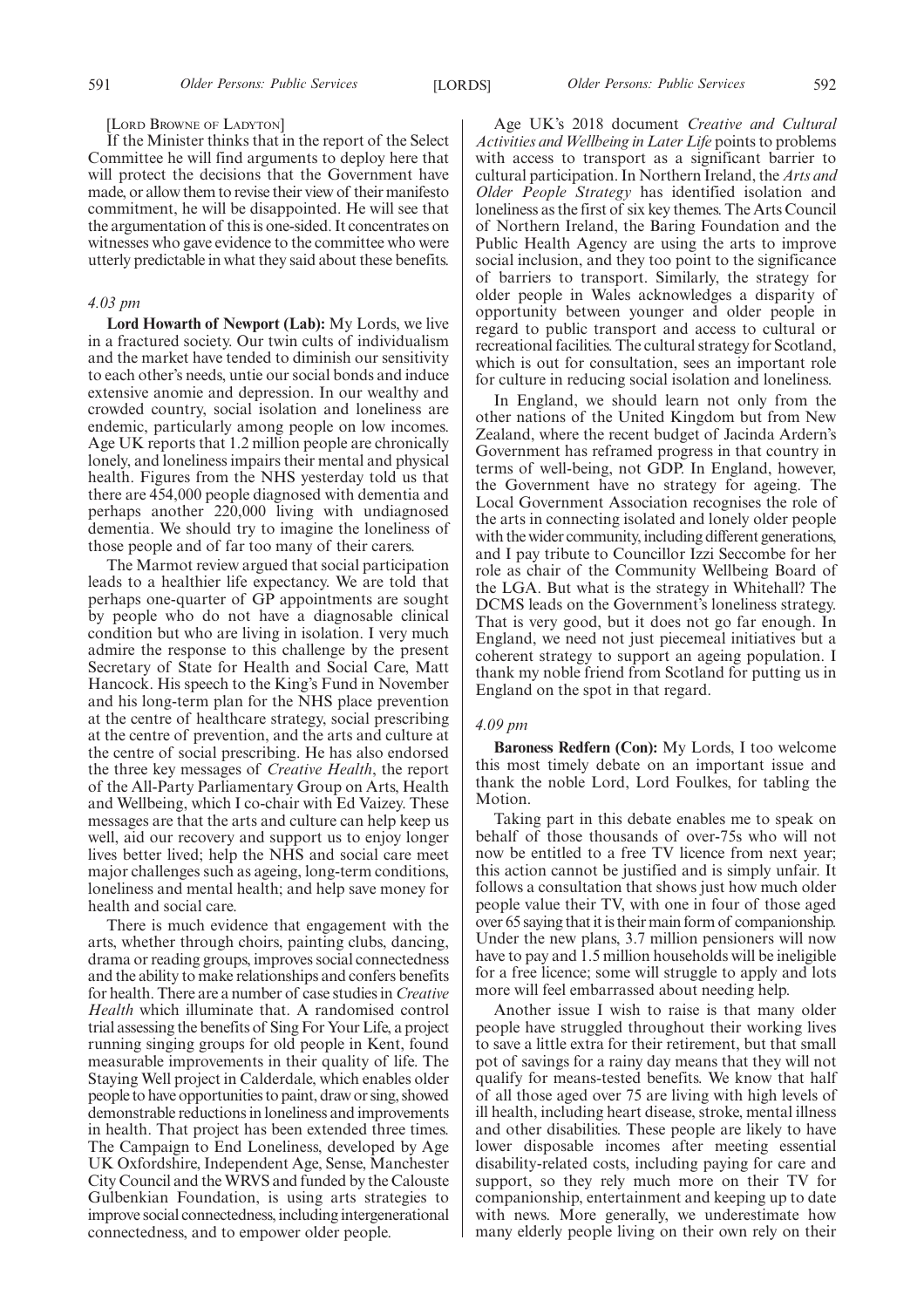TV to keep them company; as they age, they find human company harder to come by and many do not have access to the internet.

You simply cannot means test for, or quantify, social isolation. Loneliness intensifies as the years go by and can affect anyone anywhere; it would be unfair for those with incomes just above the threshold to be penalised. Loneliness as we grow older has been acknowledged as one of the greatest public health challenges; three-quarters of GPs surveyed said that they see between one and five people per day suffering with loneliness. Doctors of course encourage patients and refer them to art groups, cookery classes and so on, as we heard earlier, which is very much valued. Older people in rural areas who can use local transport, do so to keep in touch with friends, as well as to keep medical appointments or go to the bank or post office. They find local transport invaluable.

While in the past loneliness was sometimes viewed as a trivial matter, it is increasingly understood to be a serious condition which can affect people's mental and physical health and well-being, and for local authorities it is now a major public policy issue. Engaging in various activities is all well and good, but during those long, dark winter months, when the evenings draw in, going out is not an option; that is when the television comes into play, making people feel connected and lifting their mood. The corporation's response to 80 and 90 year-olds dependent on their cherished TVs is that it has made a difficult decision. I would go further and say that it has made a fatal mistake, which will not only damage its reputation but undermine its long standing as a public service broadcaster.

I do not know how it can be said that the over-75s should pay to plug this deficit, but it is refreshing to hear the general public say that they would be willing to step up to the plate and give a little more to help salvage and keep that much-prized, universal benefit for older people. Free public transport and television licences are the creative means to alleviate loneliness and isolation, stimulate well-being and keep older people connected to the world.

## *4.13 pm*

**Baroness Pitkeathley (Lab):** My Lords, I too congratulate my noble friend, including on his timing, and acknowledge his long commitment to the cause of support for older people.

I could not agree more with his calls for free TV licences, transport and so on, and I agree that the problem of loneliness in older people is acute. Nowhere is this seen more starkly than among carers who are themselves often elderly while caring for older people. The Carers UK survey published this week for Carers Week told us that carers—especially if they receive no practical support—are eight times more likely to report that they are lonely than the general population. So any practical or psychological support is welcome for the growing number of carers.

I endorse all that has been said about the need for well-funded services. I have to say, with the greatest respect, that without these well-funded services, including those provided by the voluntary sector, any discussion about social care is simply moving deckchairs on the "Titanic". We have to tackle the wider issue of how to provide social care for an ageing population—how it will be funded and how it will be organised.

I have been in your Lordships' House for 22 years and I have lost track of the number of times I have led or participated in debates on social care. Of course, when we do this our speeches are assiduously collected by the doorkeepers and returned to us—and some of us are sad enough to keep the hard copies as well as the electronic ones. I looked through the large pile of mine and I can tell noble Lords that they make pretty depressing reading—as do the *Hansard* records.

This is certainly not to criticise the quality of your Lordships' speeches in those debates, which were fine, perceptive and innovative. What is depressing is that we have kept making the same arguments over and over again: in fact, I could have stood here and made the same speech for the past 10 years. We all know that social care is underfunded; that it is as important as healthcare but has never been accorded the same status; that people do not understand the system and do not realise that social care is means tested; and that no one plans ahead for their care.

The arguments are familiar, as are all the attempts to deal with the issue: the royal commission, the Wanless review, the Barker review and the Dilnot commission. Occasionally we have a ray of light. One party commits to a policy and it is labelled a "death tax"—that was my party. The party retreats in confusion. Another party—the party opposite—commits to something that is labelled a "dementia tax". More retreat in confusion. We did get as far as passing legislation on the Dilnot report, but it was never enacted.

In the last Queen's Speech—can anyone remember that far back?—we were told that there would be a consultation on social care. Even the promise of a Green Paper got us excited. But where is it? Is anything happening? How important do the candidates in the Tory leadership race think this pressing problem is? I do not have much hope that they will take my advice, but I will give it anyway.

I have just two pieces of advice. First, be honest. No Government of whatever colour or combination have ever made it crystal clear to the public that responsibility for paying for care and for arranging it rests with individuals and their families, and that public funding is available only for those with the least money and the very highest needs. As a consequence, no one prepares or plans for care. We must rethink this and be honest. In addition, we have grown up with the idea that savings and the considerable assets now contained in property can be passed on to one's family without being touched. We must rethink that.

My second piece of advice is: be bold. Every independent review of the past 20 years has recommended that the future funding of social care as well as healthcare should come from public, not private finance. The needs of individuals cannot be divided neatly into either health or social care needs—as those of us who have tried to fathom the difference between a "health bath" and a "social care bath" have long acknowledged. We must embark on a frank and open debate on how to fund health and social care on a sustainable basis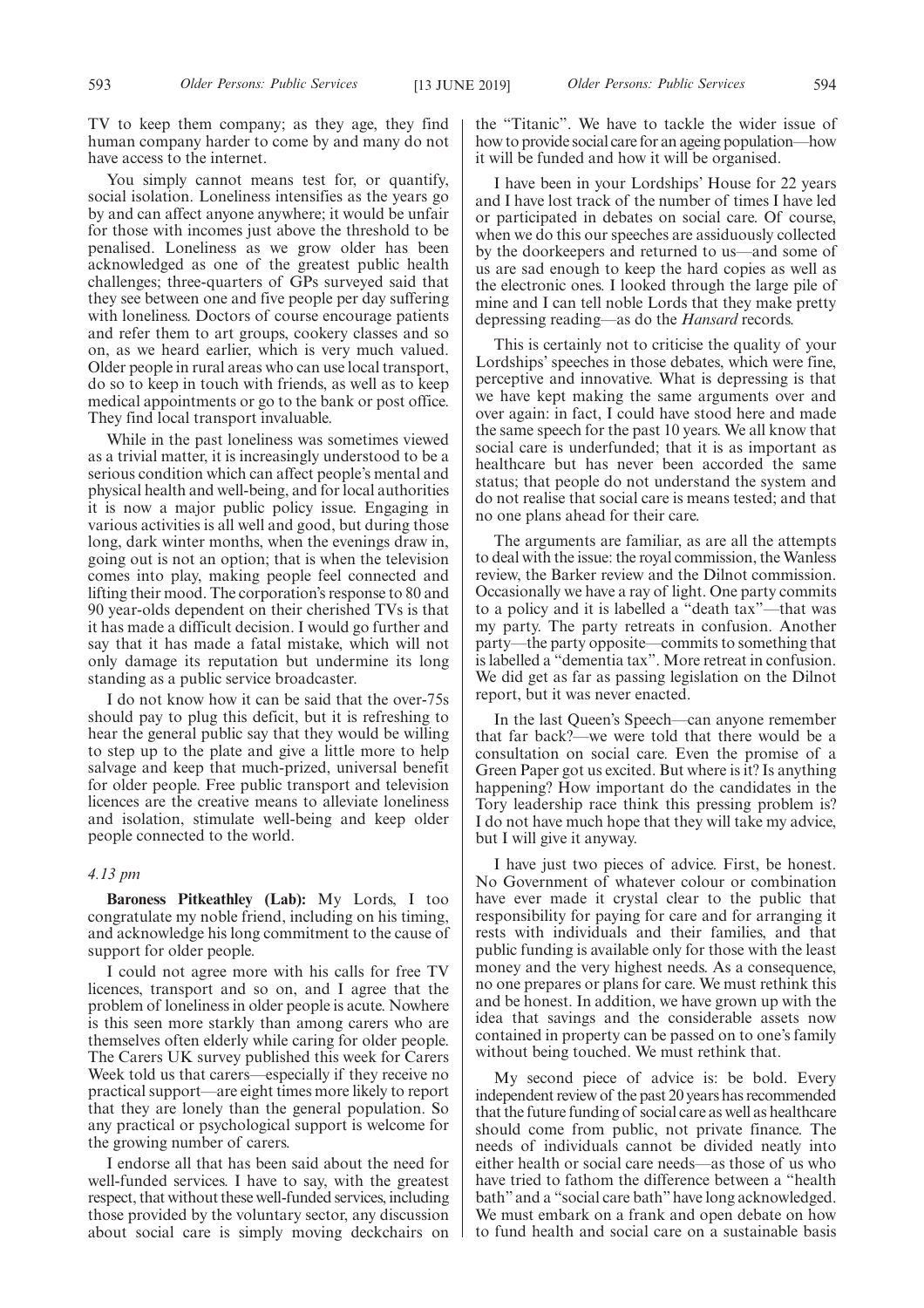#### [BARONESS PITKEATHLEY]

into the future, and remind everyone that such a debate will not be settled in a single Parliament—so we need to secure cross-party support.

The Government's usual response is to say that no more money is available. However, as Andrew Dilnot often says, it is a case not of "can't afford" but of "won't afford". Our GDP shows that we are five times better off than we were in 1948, and time and again we find that social care, properly delivered and of good quality, with an emphasis on prevention, is a better way of caring for frail, elderly or disabled people than healthcare, especially in expensive hospitals. If we pool the risk—after all, only one in five of us will ever need the more expensive types of care—and prioritise this, we can afford it. It is a matter of priorities. Surely it is not asking too much to call for some commitment and vision on this most pressing problem for our society.

#### *4.18 pm*

**Lord Kirkwood of Kirkhope (LD):** My Lords, it is a pleasure to contribute to this debate. I am grateful to the noble Lord, Lord Foulkes, whose timing is always politically immaculate and who makes this subject more apposite today than it was last week.

It is an important subject. Both of these concessions form an important part of the network of social protection that the country has embedded in its social security set-up. I have a question which may sound technical—but that does not mean that I do not concur with all the powerful and emotional speeches that have been made.

My noble friend Lord Addington made a point about the BBC not being the DWP. This is passporting that it is getting involved in, with pension credit guarantee; it is passporting undertaken by a non-government department. Passporting cannot be done all that efficiently by government departments; they are struggling to make passporting work with universal credit and still trying to find solutions to some of those problems. It may be premature to ask some of these questions, but can I have an absolute assurance that, if this unfortunate plan proceeds, the Government will cross-examine the BBC on how they are going to do it?

Means-tested benefits always involve cliff edges; they involve disincentives to saving in this case, and they are difficult to administer. We already know that pension credit take-up for 2016-17 was only 60%. If we are looking for extra money and there is a shortfall in take-up of pension credit of that dimension, surely the answer is to get more people to claim what they are entitled to. Then we will all have more money and do not have to start doing the strange, untoward things being contemplated now.

There are 1.2 million entitled non-recipients of pension credit. A question that might occur to people is: what is happening to them? There is an unclaimed amount of £3 billion for 2016-17, and that has been on the books for some time. What is the administrative framework for how this works? The whole question of enforcement comes to mind. Working with households of 75 year-olds often means dealing with advisers and family members, so implicit consent will be necessary to make this work. There will be appeal and verification processes. What happens when one reaches the "can't pay, won't pay" brigade? Are we seriously saying that the BBC will take some of these people to court to get the money back? It is deeply concerning that it is assumed that the pension credit link will solve the problem. It will be very difficult. I wish the BBC well, but I do not think it will work as easily as it thinks.

My next point will not please the noble Lord, Lord Foulkes, but sometimes I do not. Sir David Clementi, the BBC chairman, has said:

"The Government could of course choose to step in and close the gap from their own resources".

My personal view—it is not a party view—is that if the upcoming spending review is looking at the triple lock, which is guaranteed only until 2020 anyway, restricting the triple lock to a link with earnings for valorising pensions in future would produce a significant sum of money, which could certainly pay for all this and probably more. It is time to start looking at such things. If my preferred method of raising money, which is increasing the uptake of pension credit, does not work, it is worth looking at the triple lock to find some extra resources to help Sir David out of his difficulty.

The final thing to say, as everybody before me has, is that this is the Government's responsibility. It lies squarely at the Government's door. If the Minister thinks that he will get away with shuffling off the blame politically to the BBC in the elections and doorstep discussions that we will all have in the future, he is wrong. This will stick. It has happened on his watch, and his Government will have to answer for it in the fullness of time.

## *4.24 pm*

**Lord Bragg (Lab):** My Lords, I, too, thank the noble Lord, Lord Foulkes, for his stirring and comprehensive opening and for this debate. I declare a couple of interests: I work for BBC Radio and for Sky Arts.

This debate has covered a wide and impressive canvas, but I am going to stick to the BBC licence fee, an issue which is current and of great importance in my world and many of our worlds, including those of many of the elderly in this country.

The BBC's decision to limit free licence fees to those over 75 who receive pension credit and to take the £0.25 billion-a-year hit from its own funds—i.e. from us, the licence fee payers—seems to me to be a difficult solution, arrived at with a great deal of pain, to a problem not of its own making. A lifeline has been thrown to the poorest in our society, which shows how the BBC, out of our funds, is taking on a government job.

When several years ago the Government steamrollered the BBC into accepting responsibility for giving the licence fee free to all pensioners, it was seen as something that just happened under the yoke of government austerity at that time. Like many others, I thought it was a bad idea. The BBC licence fee is there to support BBC programmes; it is the responsibility of the state to support pensioners. This has been said again and again, from the beginning of this debate and throughout.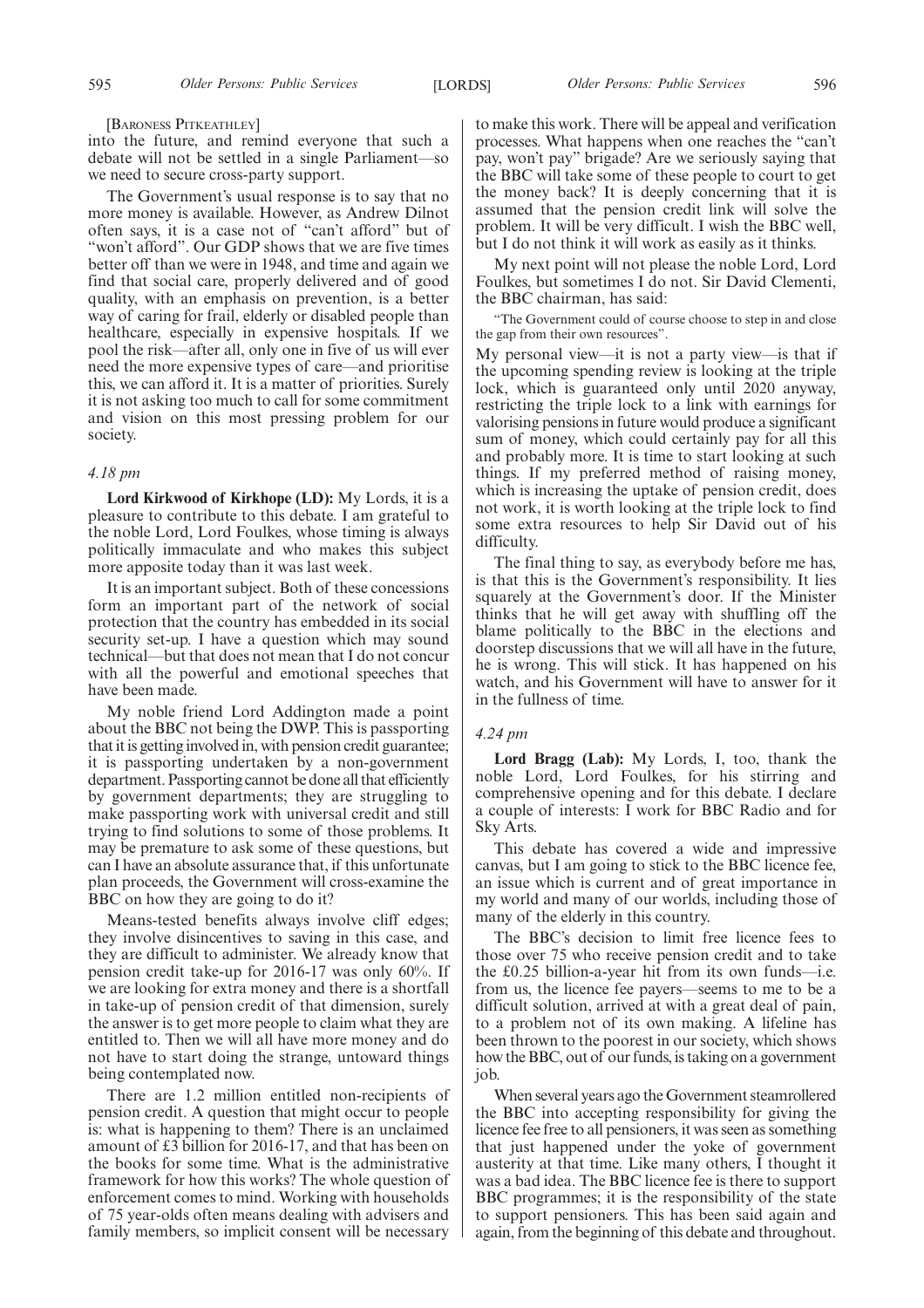The BBC's independence from government is an essential pillar of its constitution, still admired throughout the world—unlike, sadly, our own current constitutional antics. Yet the BBC, with its 347 million viewers around the world each week, along with the 91% of the adult population of this country who use it every day, is still the gold standard in broadcasting globally, domestically and locally. My own view remains the same: the BBC should not have to shoulder the Government's social policy. It is already shouldering four times more television channels, twice as many national radio stations and new web services for 24% less in real terms than 20 years ago because of the clamping down on the licence fee. Had the BBC continued to accept the diktat and given everyone over 75 a free licence, when it is widely proved that many pensioners are very willing and able—more able, often, than the younger population—to pay that £3 a week fee, that tax would soon soar to £1 billion a year, resulting in the loss of channels and numerous programmes that are vital to the lives of many, especially those who live on their own and find in television and radio programmes entertainment, solace, companionship and conversation.

The BBC has woven together a tapestry, a niche in minority programmes, unlike anything else in the world. The armada coming over from America will do nothing about that; nothing to help that; nothing to replace that. It is unique in this country and unique to this country. We need all the evidence that we can muster to show that we in this country are still capable of making things that are universally valuable, widely available and richly rewarding. That is what the BBC does. It can continue to do that if the Government stop penalising it, begin to cherish it and see it for what it is: something great that we have. It does not need the Government to undermine it.

## *4.27 pm*

**Lord Glasman (Lab):** My Lords, I also thank my noble friend Lord Foulkes not just for initiating this debate but for his lifetime commitment to this issue. I honour and respect it. Looking at the programming, it is not really a surprise to see—if I may dissent—that the BBC is now part of the Department for Work and Pensions. There is a decline in autonomous civic institutions that run independently of government. It is sad to see how few Conservatives are here, but this used to be a pillar of conservatism—there was a body politic with autonomous institutions that made their own decisions. This is therefore part of the general problem with our politics.

I really appreciated the speech by my noble friend Lord Howarth. There is a general malaise in a society based on individualism and an economy in which, if you really want to get on in life, you have to come to London. I cannot count the number of people I have spoken to who are distressed to be separated from their elderly parents and cannot care for them. We have to look at that issue in the context of regional policy and the economy. These are really huge issues.

Obviously, I agree with my noble friend Lord Foulkes and others who have spoken. The noble Baroness, Lady Redfern, spoke extremely eloquently, saying that television and radio are a crucial part of people's lives. As I say to my children all the time, "The friends you've got on Facebook aren't your friends". Nothing can beat relationships and real contact.

We sometimes ignore the beauty of this House. What amazed me in the first year I was here was that it is an institution where older people have power and responsibility, and they do work. If you go anywhere else in our kingdom, it is so rare to see vital, alive and engaged older people. To rephrase a somewhat tarnished ex-Prime Minister, I believe that we are at our best when we are at our oldest.

I will put forward three things we can think about, because I hope the Chamber takes responsibility for the debate and thinks about the role of older people in a sustained way. First, it is very typical that there is an initiative called Teach First. I do not know whether noble Lords have heard of it. Young, bright people go into schools—as if they know anything. What about "teach last"? What about getting older people into schools? What about getting them in front of classrooms? What about genuinely showing honour and respect, and giving some power to older people?

I am the Lord of Stoke Newington and Stamford Hill. In the Orthodox community in Stamford Hill, at Yesodey Hatorah School, every single student is paired with an older person who has been widowed or widowered. They visit them every day. They are a part of their lives. When I took that to Hackney Council it said, "Can't do it—health and safety", and so on. We have to think of relational ways to integrate older people into the joys of life, such as birthdays. That is what they are excluded from. They are not part of that.

Thirdly, it is now clear that we have to rethink vocational training and skills. How about getting retired workers in as teachers in vocational colleges? There are so many ways in which we can honour older people. I do not think that we should be greedy and keep the privilege of participating in public life strictly for the House of Lords. We should make the argument for it and extend it, because the key aspects of health and life are loving, stable relationships, a sense of dignity, empowerment and participation. That is the key to our treatment of older people.

**Viscount Younger of Leckie (Con):** My Lords, I am afraid timings have become very tight for this debate. When the Clock reaches four minutes, speakers are advised to conclude their remarks, otherwise we cut further into the Minister's time.

#### *4.31 pm*

**Baroness Masham of Ilton (CB):** My Lords, I thank the noble Lord, Lord Foulkes of Cumnock, for giving your Lordships the chance to discuss some of the ways to alleviate loneliness. I shall use my few minutes to concentrate on elderly people with disabilities. What concerns me is that it seems to be the most vulnerable in our society who are selected to have their facilities cut or reduced, causing extra hardship and anxiety on top of challenging situations.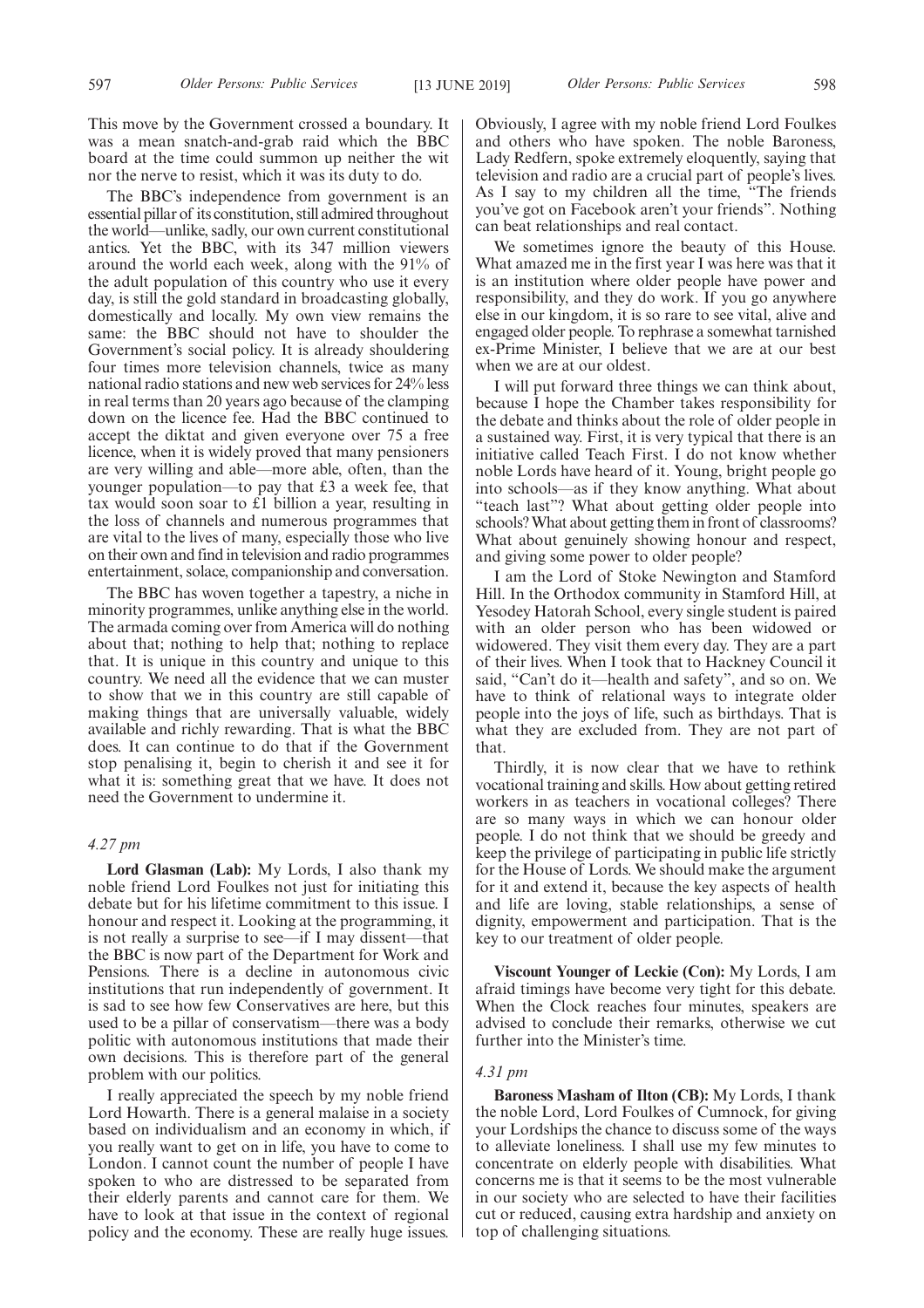599 *Older Persons: Public Services Older Persons: Public Services* [LORDS] 600

[BARONESS MASHAM OF ILTON]

Several years ago my late husband was watching cricket on television when he had a stroke, and he developed diabetes and Parkinson's. One of his enjoyments continued to be watching cricket on television. Without that, he would have been deprived of his passion.

There are many disabled people living over the age of 75 who have several complex disabilities, many of whom are living alone, having lost a partner or having always been single. Loneliness is a danger.

Disability is expensive. Because of social care being in crisis, many people have to buy in much-needed vital services. One case I know of was a young woman with a child who was stabbed in the neck, rendering her tetraplegic, paralysed from the neck. Now she is older her hands have got contracted. She desperately needs physiotherapy and occupational therapy to stop her hands stiffening completely. Her elderly mother has to pay for this privately as the hospital can no longer supply it.

I agree that for millions of people aged over 75, the TV is their window on the world and their main form of company. Television plays a central role in their lives. If the right to a free TV licence is taken away, the most vulnerable people in our society will suffer. These are the elderly, lonely people with disabilities and long-term conditions such as dementia. I believe many people, hearing about the removal of this benefit of free TV licences for the over-75s, are disgusted. I am pleased that there is such strong support for the elderly people in this country. I hope the Government and the BBC will think again.

## *4.35 pm*

**Lord Maxton (Lab):** My Lords, I thank my noble friend Lord Foulkes, who has been my good friend and colleague for over 40 years now, for obtaining this debate and introducing it so ably. I should perhaps say at the outset that I am elderly—I could have claimed the free TV licence for the last eight years, but I have not done so—and I am not lonely. I have probably saved the Government about £1,000.

Much of what I want to say has already been said, particularly the points about the transfer of the free TV licence from the Government to the BBC, which I think is wrong. Will the Minister publish in full all the discussions that took place between the BBC and the Government on this issue? That is very important. If he believes that the TV licence will be abolished somehow or other, was that part of the discussion? Did he tell the BBC to take it or leave it—that it was either this or the Government would abolish the TV licence now? I am sorry; the Minister is indicating that he was not part of that discussion. Does he expect the licence to still be in existence 10 years from now? If not, what will replace it for the elderly people who watch TV and to whom it is their one connection?

If the licence does survive, is it not time that we had different rates of payment for that licence? I probably have at least 10 devices in the house, plus two in the car, so it is unfair that I pay exactly the same sum of money for one TV licence as an old age pensioner living on her own with one television in her house. That cannot be right or fair. This tax was introduced

right at the beginning of broadcasting by the Government of the time, in 1926 I think, when having just one radio in the house was enough, and was all people had. Now people have a variety of different devices, so should we not have different TV licences based on the number of pieces of equipment people have? I do not know how that would be paid for, but we could have that system, rather than having one TV licence for all, and that being the norm which is expected from everybody. I can afford to pay more, so surely I should pay more, while those who cannot afford the licence should pay considerably less, or it should be free for them. I ask the Government to take that into account when looking at this.

#### *4.38 pm*

**Lord O'Neill of Clackmannan (Lab):** My Lords, in the last 12 months, I have spent rather more time watching television than has been my usual habit. I very quickly began to lose the will to live with the extensive coverage of Brexit, so I took refuge in some of the Freeview channels. They will not necessarily win a Palme d'Or for their westerns or adventure films, which relive the days of my youth in the 1950s. The fact is that throughout all these programmes of the non-BBC kind on Freeview there were interminable adverts for funeral plans, so these stations are obviously watched by the elderly. To take up the point that my noble friend Lord Maxton was developing, perhaps we ought to look at whether it could be arranged so that some of the Freeview channels make their contribution to the funding of the licence.

Looking at the intergenerational fairness report, there is an assumption that if the benefits given to the elderly are preserved and the benefits to the young are undermined by austerity-driven meanness, then the answer is to extend that meanness to the elderly. This is a fundamental flaw in the argument advanced by a group of people who I would not normally have credited with this degree of stupidity.

I want to finish on this point, as I know that we do not have a lot of time. Several benefits such as the winter fuel payment, the free bus pass and the television licence are seen as benefits which the elderly get at the expense of the rest of us. I was an MP from 1979, throughout the Thatcher years. One thing which struck me at that time was the concept of genteel poverty, when there were people who were frightened to claim the benefits. Nowadays there are people who take advantage of the bus pass and winter fuel allowance, as it helps to pay for the Christmas presents for their family. These people do not always have the money to subsidise their heating costs but this gives them that bit of independence and enhances their integrity. Very often, it compensates for their loneliness.

This is a mean-minded, dispiriting measure for which the Government, either by design or intent, have correctly ended up getting the blame. They have within their capability the means of finding solutions. The solutions should come early because, if they do not come soon, the general election which will follow will see them being punished. If there is one thing that the elderly will not do, it is to forget who is responsible for their increasing misery.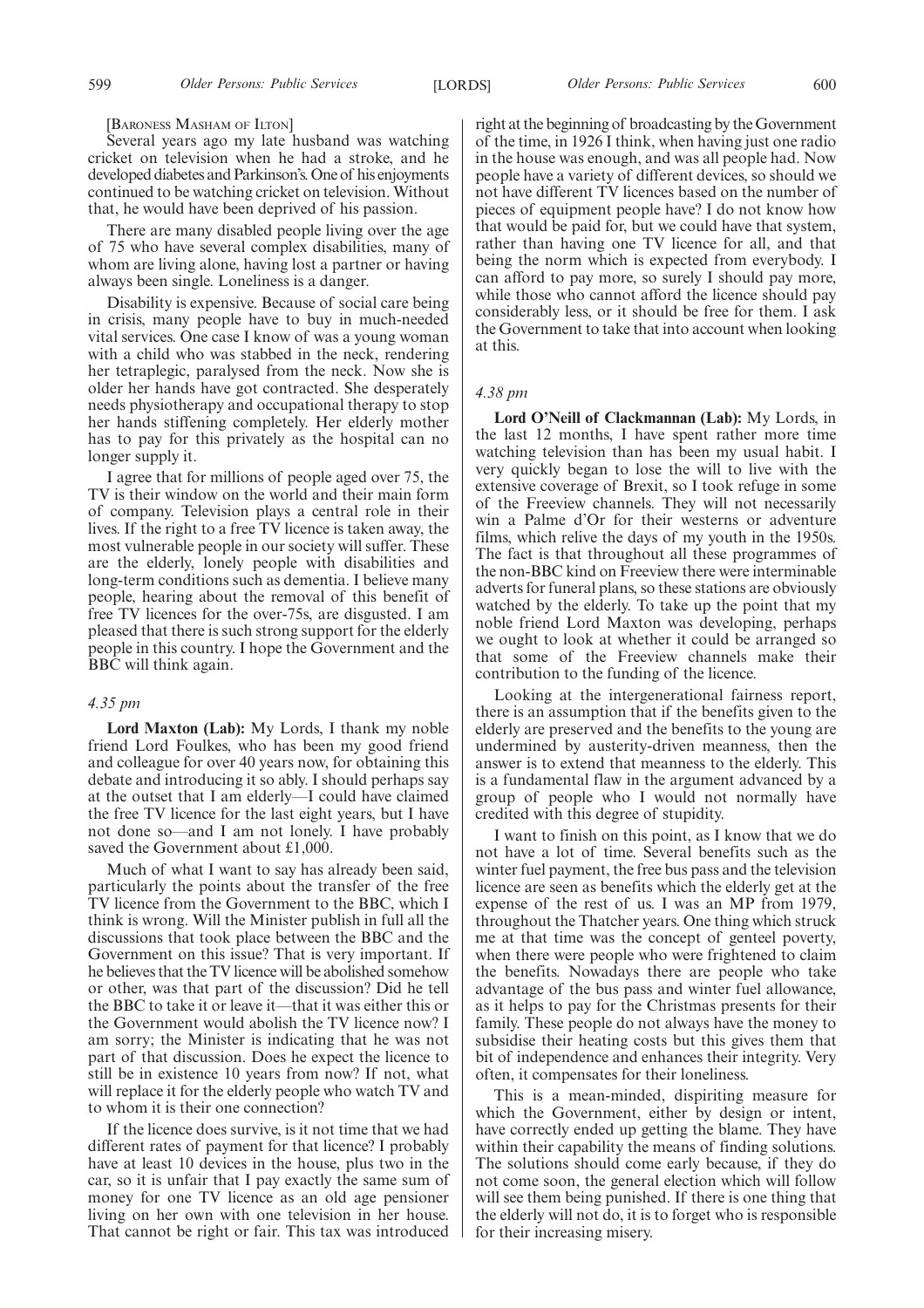#### *4.42 pm*

**Lord Suri (Con):** My Lords, I thank the noble Lord, Lord Foulkes, for securing the time for this debate, which raises a tricky question: how far should we go to help the elderly at the expense of others? We should discuss the key recent development, namely the decision of the BBC to withdraw free TV licences.

I was not in this place in 2001 when free licences were brought in, but the rationale was clearer then. Pensioner poverty was a very real and substantial evil, and this was one reasonable measure to tame it. The BBC was a hegemonic force, with few private sector competitors; much has changed since then. The BBC has to compete with a multiplicity of online competitors, some of which produce exceptional content at far lower rates, and whose subscriptions are not coerced by criminal enforcement. The BBC's viewership has dropped every year, while the average age of a BBC viewer is now 62—some 20 years above the national average.

Can it be fair for younger viewers to subsidise wholly every elderly person? It would not seem an equitable state of affairs. Many in this place, including myself, could pay for the licence fee, and it seems unjustifiable that we should get it for free. The eventual compromise which keeps licences free for some is a reasonable one that reflects the increasing burden of the measure, and deflects it from being a liability on the young.

Non-payment should be decriminalised to reflect the potential for hardship, and as it is plainly better suited to being a civil offence. I hope this measure sparks some debate and discussion about the scope for pensioner benefits in this economy. A number of benefits were brought in during the last Labour Administration which may need to be stripped of their universality. Put bluntly, they have worked and served their useful purpose. Pensioner poverty has halved in the years since 1997 and continues to stay low. This is primarily because the rocketing cost of housing is less of a problem for pensioners, more of whom own their homes.

It is a major regret of the 2017 campaign that a serious discussion about intergenerational fairness was halted by a poorly communicated social care policy. It was not a well thought out move and was unlikely to work in practice, but it was an important step in addressing how, nowadays, the old tend to be richer than the young but cost the state far more in triple-locked pensions, the winter fuel allowance and free transport.

The cost of social care and healthcare for the elderly is another rocketing cost to the public purse and, at some point, a serious discussion will need to be had about how we can recover some of the cost from the estates of those who can afford to pay more. I should be clear that I do not wish to see the vulnerable suffer; pensioner poverty still exists, and is a scourge on a decent society, but these benefits should not be universal. Means testing, as the BBC has in effect chosen to do, offers a sensible compromise. It will enable us to target our support to the people who need it. The continuing rollout of universal credit allows us to start thinking seriously about what can realistically be justified at this time to keep harmony between the generations.

#### *4.47 pm*

**Lord Hussain (LD):** My Lords, I am grateful for the opportunity to speak in the gap. I will make only a couple of points.

The provision of free public transport and television licences for the elderly are important issues. I would like the Government to issue centralised passes for all elderly people across the country, rather than leaving it to local authorities. We have experienced how, when certain provisions are on the other side of a local authority, and there are administrative problems from time to time, elderly people will suffer from a delay in passes being issued. Hospitals, dentists and doctors may be on the other side of the local geographical boundary, or perhaps a sports club they are a member of or want to spend their time in; bus passes for the elderly should be a centralised issue.

Off-peak provision also has to be looked at. What about appointments that elderly people have early in the morning at hospitals, dentists and other places? They have to attend them, so we should look at taking away only the off-peak provision and give them passes across the day.

Means-testing is another point. Organisations such as Age UK have told us that administrative costs would be higher with means-testing, so we should take it out and offer these services to all elderly people, as well as free television licences. The point was made very well in this Chamber earlier that many elderly people suffer from loneliness, and it would help for television provision to be given to them free of charge.

#### *4.49 pm*

**Baroness Janke (LD):** My Lords, the BBC's announcement that it will stop free licences for all but the most needy over-75s was greeted with shock, disbelief and outrage by pensioners, politicians and public alike, not just those affected. It seems a petty and miserable reneging on a principle and, given that these are the oldest pensioners, another assault on the people least able to fight back. It makes these pensioners pawns in a stately dance of death between the BBC and the Government, who are trying to shrug off their responsibilities. I support the speakers today who have said that this should be the responsibility of the Government, not the BBC. The information I have been given tells me that the BBC has a total of £5 billion, including £1 billion from overseas sales. Sky has £7 billion to spend on programming. Netflix will have \$13 billion to spend on programmes. The current provision for pensioners will eventually cost £1 billion. As all noble Lords have said today, we value our national broadcasting company, the BBC, and all that it stands for. How can it possibly cope with this level of responsibility for pensioners' concessions?

The noble Lord, Lord Foulkes, spoke eloquently and made the case for keeping licences and bus passes. He talked about the "scourge of loneliness". There are so many vulnerable pensioners. Many of the oldest are in social isolation and have depression and mental health issues. More than half of over-75s live alone. This is an absolutely awful reneging on a commitment that the Government gave to these pensioners. I agree with the noble Lord, Lord O'Neill, and the noble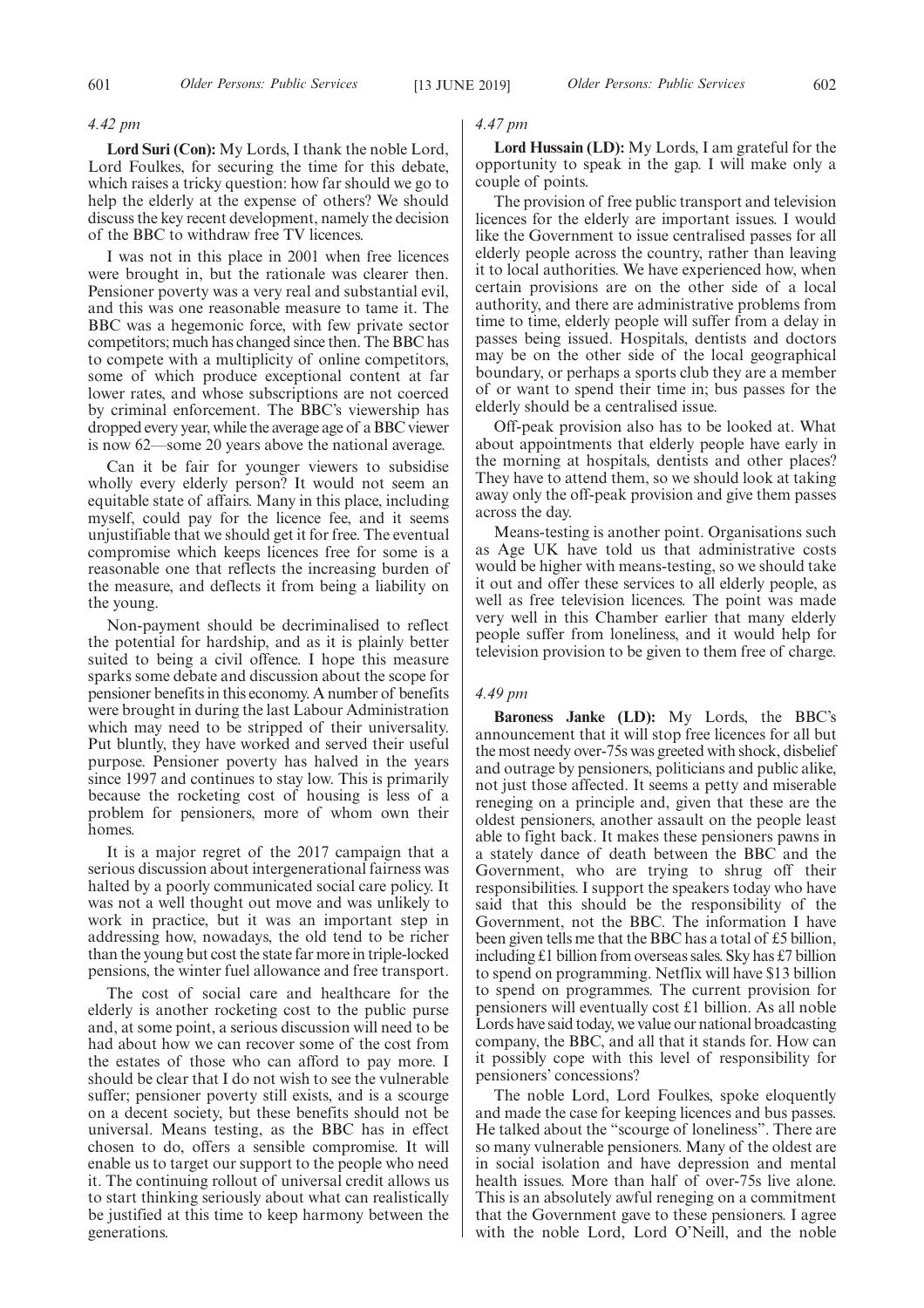#### [BARONESS JANKE]

Baroness, Lady Greengross, about the rather disturbing narrative that pensioners are all well off and do not need benefits. This may be true of some pensioners but it falls short of reality for many, particularly the most elderly, and is very divisive. As the noble Baroness, Lady Greengross, said, there need to be good relationships between the young and the old and, by and large, there are.

Experience in my city showed me that many pensioners are living on shrinking resources but not qualifying for benefits. They are unable to afford entertainment so rely on their televisions to provide them with entertainment, news, stimulation and a sense of being part of a bigger world. Many pensioners in rented accommodation, particularly in urban settings, live in communities where there is no support network. They are in flats in places where other people do little more than sleep. Bus services, and a bus pass, and community transport are essential for them. Many noble Lords have spoken about the nature of prevention and how we need to keep people active. The noble Lord, Lord Howarth, spoke eloquently about areas of good cultural practice and gave many examples. We need to build on local experience and enable those. When I was leader of a city council, I tried to get budgets to combine. Budgets are compartmentalised, both in central government and across the NHS. We need to work much harder in that area. There is a lot of social prescribing now, but it tends to be about solving problems of illness rather than trying to prevent it.

Many in this Chamber support these benefits and believe they are essential. However, not all pensioners require them. The report of the Select Committee on intergenerational fairness raised a number of issues about them. I am sure we all know people who say that, though they are retired and are pensioners, they do not really need the winter fuel allowance. Most enjoy the bus pass, but perhaps sometimes feel that the money could be put to better use. If we want to keep these universal benefits, we have to consider exactly how we will pay for them. There are other ways of providing them.

The noble Lord, Lord Haselhurst, spoke about broadband, but unfortunately broadband is not available over wide stretches of the country. I know that in my city there are Wii sports competitions between pensioners in retirement homes and this is a really important feature. Certainly, the internet can provide lots of facilities for people. In some homes I know of, the internet has replaced the television in the room and the pensioners have a much more social experience. They watch television together rather than independently. So there are more ways of making pensioners' lives happier and healthier, and of fighting social isolation.

The noble Baroness, Lady Greengross, addressed the issue of the very different capacities of different groups of elderly people, and we need to recognise that. Good practice in many cities has pensioners delivering services to other pensioners and building on the strength of volunteering. Despite the need, in my view, to keep these universal benefits, we can build on good practice. We can look at cities and rural areas and see how good practice can be financed. People often have really good ideas and can do excellent

things but just cannot raise the money to do them. Cuts to local councils have made services even rarer. I support keeping the universality of these benefits; on the other hand, a number of ways of financing them have been raised in the Chamber today.

My noble friend Lord Kirkwood spoke in a personal capacity about such things as the triple lock. The report mentions means testing, which I do not favour because of the cliff edge and the people who fall just short. However, there is an idea that the people in tax could be taxed on the value of some of these benefits; that is an area we could look at.

I am extremely grateful to the noble Lord, Lord Foulkes, for bringing this debate to the House and I very much hope that it will not be something that, as the noble Baroness, Lady Pitkeathley, said, we do again and again. I certainly support her call for a proper strategy on social care. I hope that some of these ideas might be taken up by the Government and that we might make progress by taking the report of the Select Committee on intergenerational fairness into account in doing so.

#### *4.58 pm*

**Lord Stevenson of Balmacara (Lab):** My Lords, we owe a great debt of thanks to my noble friend Lord Foulkes for his perspicacity in spotting this issue and timing the debate in the way he has, but also for how he framed his Motion, allowing him to focus on two political nuggets of some depth that are quite hard to deal with in the context of a much wider debate on the question of loneliness. We have done a very good job today in covering the full range of issues that have come up. I think it is fair to say that this is one of the wicked issues—it is very hard for the Government to deal with such a broad range of things covering so many departments. Within our very wide-ranging discussion, the boundaries of the debate came from four or five main contributions; that is not in any sense to devalue others, but these are the ones that set us in the right place.

The noble Baroness, Lady Masham, made sure that in addition to discussing poverty, we did not lose the specificity of those who have a disability in the issues we are talking about. The noble Baroness, Lady Ramsay, had a concern, which she expressed very well, that we are in danger of making long life a misery, not a blessing. The noble Baroness, Lady Greengross, made the interesting suggestion that we are getting hung up on age, which is probably a very bad basis for making policy; it is a point we need to think about. My noble friend Lord Howarth reminded us of the evidence on how effective creative work and creative partnerships are in combating loneliness. My noble friend Lord Bragg and others stressed that we should not risk the magnificent job that the BBC does for us day in, day out and year in, year out by asking it to do jobs that it is not properly constituted to do. My noble friend Lady Pitkeathley made a plea for sanity regarding our failure still to resolve the question of social policy: a policy merry-go-round has prevented us making progress in the way we should for far too long. That needs to be addressed and sorted. All speakers have been stressing how crucial a holistic approach must be to this whole question. Loneliness is the end product in a lot of a different areas.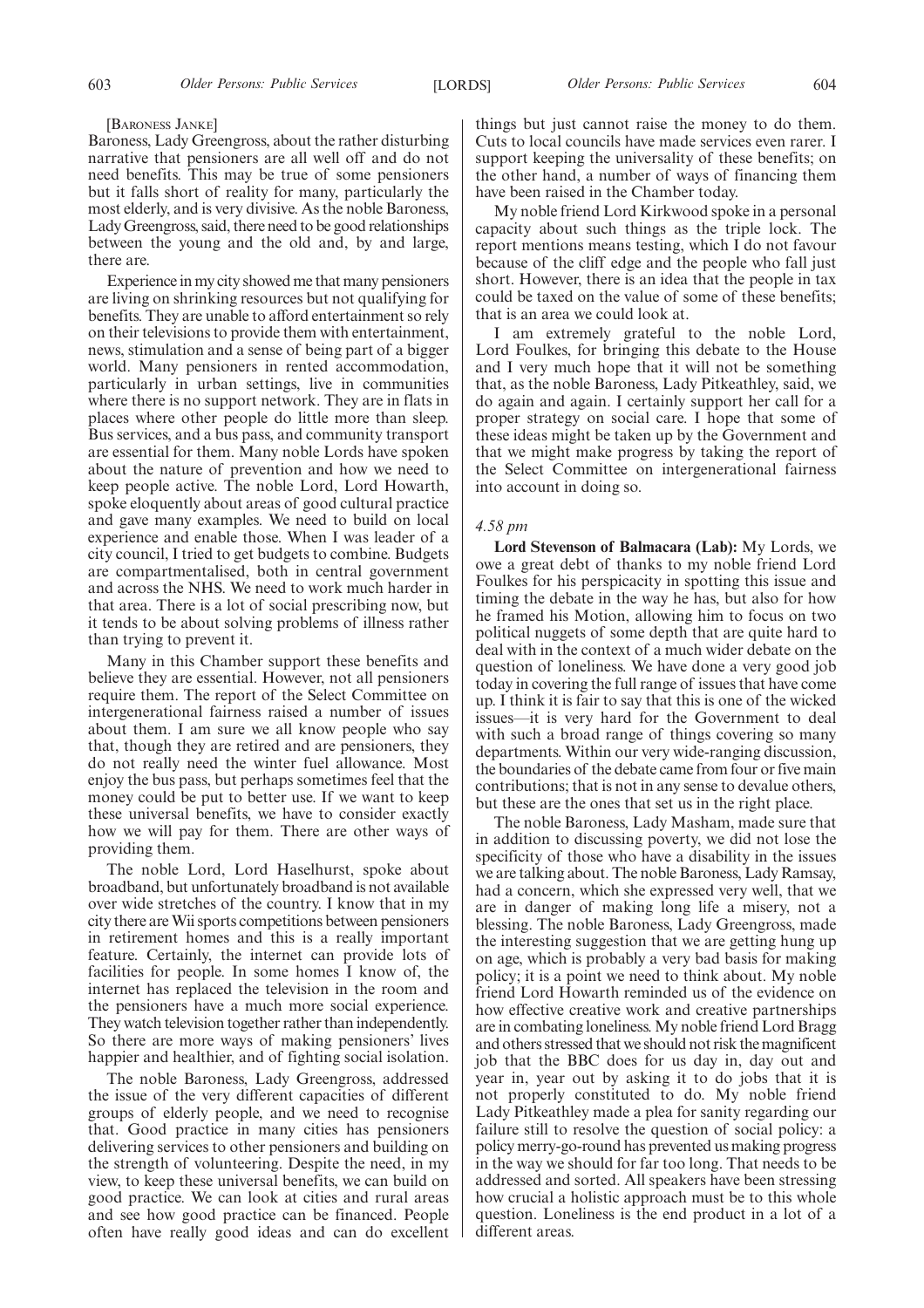Having said that, we should pay tribute to the Government for having grasped the nettle, as it were, of the policy on loneliness that needs to be addressed here. They are following up on the report by the Jo Cox Commission on Loneliness and coming forward with a strategy which, although it may need a lot more work now and in the future, certainly sets out the ambition, which is a good thing. Good specific proposals have been announced, such as expanding social prescribing, adding loneliness to ministerial portfolios and incorporating loneliness into ongoing policy decisions. These are important issues; the criticisms we have heard today should not be used to dismantle what the Government have done here, and we should listen to the Minister when he comes to respond on that. There is also a cross-departmental ministerial committee; that should be doing some work as well.

However, we need a bit more from the Government on the evidence regarding the impact of different initiatives. We do not really know what works here. Some research has been published but I think the Government are doing more; perhaps the Minister could update us on that. We need appropriate indicators of loneliness across all ages so that the Office for National Statistics can measure it properly. It is all very well talking about happiness and well-being in relation to GDP; we measure GDP and estimate the rest. Unless we have some hard figures, we will never be able to get to the bottom of this important issue. At the end of the day we also need reports, and I am sure that we are due one shortly. Can the Minister remind us when that is likely to happen?

Several noble Lords have pointed out that we make a mistake if we try to narrow this down to particular issues—strategies, tactics and who is responsible for what. The austerity agenda has been the context here, and the cuts to local government have not been discussed enough today: the closure of 428 day centres, 1,000 children's centres, 600 youth centres and 478 public libraries; and cuts in funding for countless lunch clubs, befriending services, local voluntary groups and community centres. This all has a cost regarding what our society can do as a whole for those who suffer, and the capacity of organisations up and down the country to provide something of value.

That leads neatly into the question of bus services and public transport more generally. The bus figures are absolutely astonishing. The elderly have been particularly impacted by the cuts to bus services. Statistics reveal that since 2010, fares have risen faster than wages and passenger numbers have plummeted, and new research shows that average fares are likely to be 53% higher in 2022 than they were in 2010. This is not the way to make sure that people travel and meet people, and to go forward.

The biggest policy issue we have been discussing off and on throughout this whole debate is the BBC licence fee. This is both a direct attack on those who benefit from the services—in a way that has been described so well by noble Lords—and an example of the impact that austerity measures dressed up as public policy can have on our society. We now know that the BBC will charge all those not on pension credit the full licence fee, which raises the spectre of criminal penalties for those who are unable or unwilling to pay.

I have some questions about this, some of which were touched on by the noble Lord, Lord Kirkwood. First, does the Minister agree that pensioner poverty, which halved between 1997 and 2010, is now on the rise again, from 1.6 million three years ago to 1.9 million now? It is forecast to pass 2 million by 2022. Does he accept also the figures quoted earlier in the debate that over-75s are almost 50% more likely to be in poverty than the 65 to 75 age group? What does that mean for public policy?

Secondly, have the Government considered how they will authorise the BBC to means test pensioners for their eligibility for the free licences? Does the legal power exist for the DWP to open up its records and allow BBC officials to access private information on the finances of the over-75s? If so, where is that power enacted, and can he give us the reference? If not, what legislative vehicle will be considered for this, as I presume under the GDPR it will require primary legislation? Who is paying the £72 million that it is estimated it will cost simply to administer this system?

Thirdly, what are the constitutional implications? Does it mean that the BBC, a private company established by royal charter, has become a taxing authority, with all that that implies? Can he confirm that the licence fee will still be decided by the Government and agreed by statutory instrument under the affirmative procedure, and therefore subject to a vote in Parliament? Does he agree with his right honourable friend Mr Damian Green, who pointed out in the other place that roughly one-third of pensioners eligible for pension credit do not claim it, which saves the Government about £3 billion a year? If even half of those eligible for pension credit now start claiming it to retain the free BBC licence, it seems that the Government will have shot themselves in the foot, because the net outcome will be a lot more expensive than maintaining the existing free provision.

Why are they continuing with this ridiculous policy? Is it, as my noble friend Lord Bragg said, just another attack by the hard right from the BBC under the guise of austerity? In the other place, the Secretary of State acknowledged that retaining the free licence fee concession would require primary legislation and implied that it would be hard to find parliamentary time for it. Given that we have virtually no legislation at the moment and are unlikely to have any for the rest of the Session, that is a pretty weak excuse.

As others have said, for the party opposite, nothing, least of all promises made in manifestoes, seems sacrosanct at the moment. Making a commitment about a major policy issue cannot be written off as a mistake. When it was discovered, trying to persuade the BBC to bail them out is a disgraceful way to behave.

This issue is a test of honour, integrity and truthfulness. Decisions such as this will sully the reputation of the party opposite for years to come. The Government should sort it out with a simple amendment to the Digital Economy Act—in a three-line Bill, if that is what it takes. The Minister would have the support of these Benches if he chose to do that.

#### *5.06 pm*

**Lord Ashton of Hyde:** My Lords, I start, with slightly less time than I should have, by thanking the noble Lord, Lord Foulkes, for calling this debate and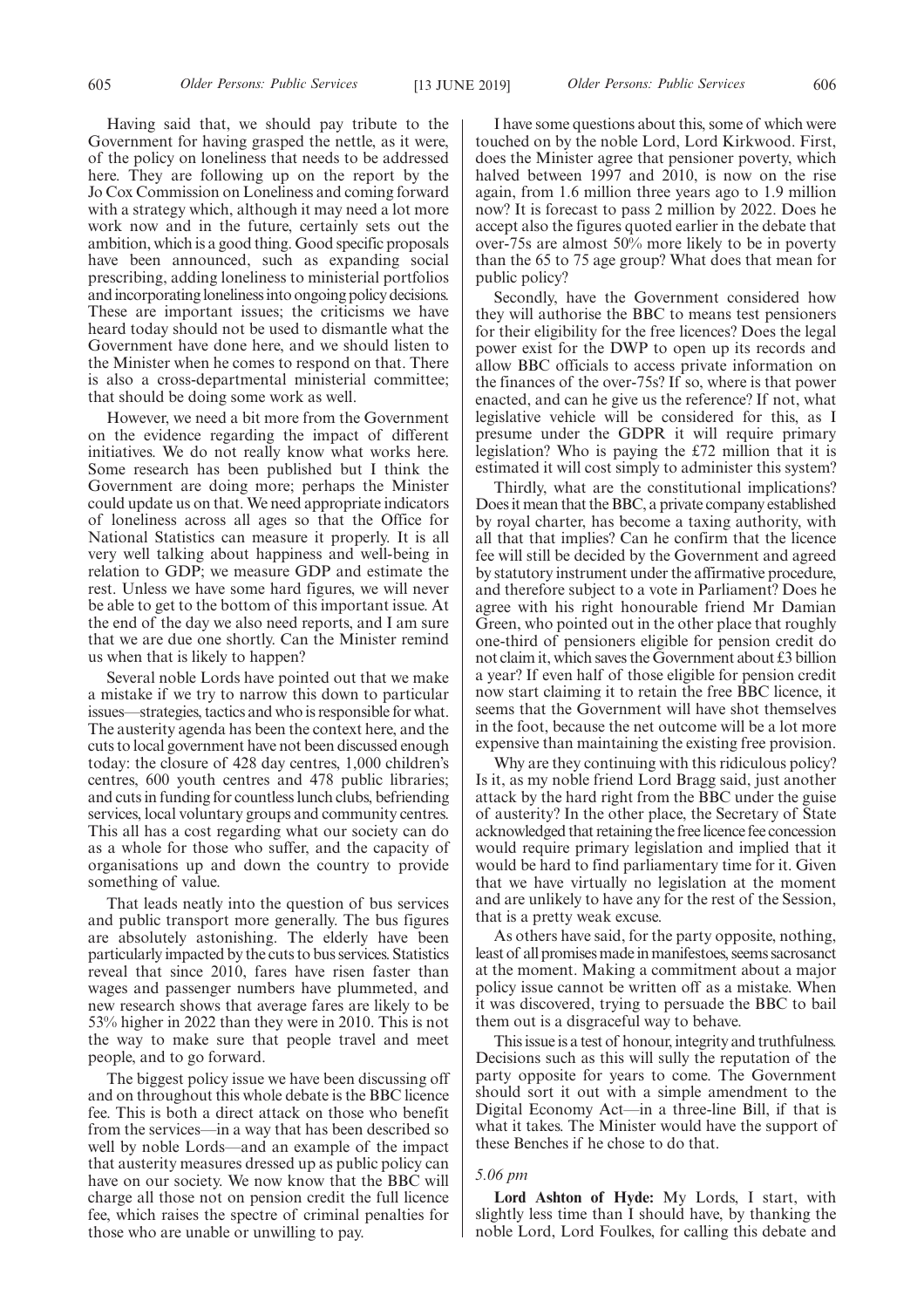[LORD ASHTON OF HYDE]

all the contributions. I cannot say that it has been an altogether comfortable way to spend the past two hours.

The Government are committed to ensuring economic security for people at every stage of their life, including when they reach retirement, so I am pleased to say that relative poverty rates have halved since 1990. I am glad that incomes for over-75 households have increased much faster than average. The average income for all households between 1999-2000 and 2016-17 improved by 71%, but for households containing someone 75 or over, average weekly incomes more than doubled. The noble Lord, Lord Stevenson, mentioned some other statistics which I do not have in front of me, but I will get back to him on that and his other 15 questions later, and copy the answer to all noble Lords.

We want to maintain the achievement of raising average income for the elderly. We forecast to spend more than £120 billion on benefits for pensioners in 2019-20 and are committed to the triple lock for the duration of this Parliament, guaranteeing that both the basic and the new state pension, excluding protected payments, will rise by the highest of average earnings growth, price inflation or 2.5%.

The Government recognise loneliness as one of our biggest public health challenges. It is estimated that between 5% and 18% of all UK adults are always or often lonely. Frequently, feeling lonely is linked to early death. It is associated with an increased risk of coronary heart disease, stroke, depression and Alzheimer's. We know that loneliness can affect people of all ages. As Jo Cox said, young or old, loneliness does not discriminate. We are working to help people of all ages to have meaningful social relationships and to avoid loneliness. We are the first Government in the world to appoint a Minister to lead work on tackling loneliness; I appreciate the comments of several noble Lords who acknowledged that.

Last year, we published the world's first government strategy on loneliness, as well as securing £20 million of new grant funding for projects run by charities and community groups to bring people together. As the Motion suggests, the causes of loneliness and its solutions are many and varied. I much appreciated the ideas of the noble Lord, Lord Glasman, on that with respect to the elderly. I agree with him and other noble Lords that a debate on the wider aspects of this problem would be useful.

The loneliness strategy contains more than 60 policy commitments covering many aspects of people's lives, from transport and health to education. For example, the Government are improving and expanding social prescribing across England. That will change the way in which patients experiencing loneliness are treated, connecting them to community groups and services through the support of link workers;  $1,000$  new, trained social prescribing link workers will be in place by 2020 and 900,000 will be referred to social prescribing by 2023-24. The strategy also announced the creation of a network of employers to take action on loneliness. More than 30 leading organisations, including Sainsbury's, the Co-op, Transport for London and the British Red Cross, have signed up to this network, pledging to support their employees to avoid loneliness. We are also embedding loneliness into relationship education classes so that children can learn about it and the value of social relationships.

We agree that transport is vital to building and maintaining people's social connections; it is therefore integral to the Government's loneliness strategy. We have invested significantly in transport infrastructure, providing more than £61 billion in the five years up to 2020. That underpins much of what the Government can do to help people remain connected. We are also providing support to local bus services, community transport and community rail services.

For some people, a free local bus service can be a lifeline, providing access to healthcare and other essential services as well as allowing them to visit family and friends. To support this lifeline, the Government support council spending of around £1 billion a year so that older and disabled people can travel on buses for free. The Government remain committed to preserving the current statutory entitlement to concessionary bus fares. Therefore, last April, we announced a change in legislation to protect the concessionary travel scheme in its current form. However, we must recognise that providing free transport alone will not solve the problem of loneliness. Inclusive transport is key to our approach to the current transport network.

**Lord O'Neill of Clackmannan:** Can the Minister tell us why we should believe what he says about buses when the Government betrayed the trust they sought from the British electorate at the last election? They clearly broke their manifesto pledge there, so why should this promise be worth any more than the previous one?

**Lord Ashton of Hyde:** If the noble Lord is referring to TV licences, I will come on to them later. I hope that I will answer his question then. Of course, the fundamental difference there is that the power to do that was with the Government, not another organisation.

As I said, inclusive transport is part of our inclusive transport strategy, which was published last July, and our future of urban mobility strategy, which was published in March.

Turning to TV licences, I acknowledge and recognise the important role of the BBC in our national conversation and as a constant companion for everyone across the country, especially older people. From impartial news and current affairs coverage to its wide-ranging radio content, it provides something for everyone every day. We know the importance of providing such services, which is why we guaranteed the over-75 licence fee concession until June 2020. We know that television, radio and online services are powerful tools in combating loneliness and isolation.

The noble Lord, Lord Maxton, asked whether the scheme will continue in its present form. In the consultation, the public said that they want that; however, I accept that many changes in the competition and the provision of these services are coming. At the moment, the current charter arrangements say that the current licence will continue in its present form for the 11-year period. I do not know what exactly was said five or six Secretaries of State ago when this was agreed, but I know what was agreed and I will come on to that.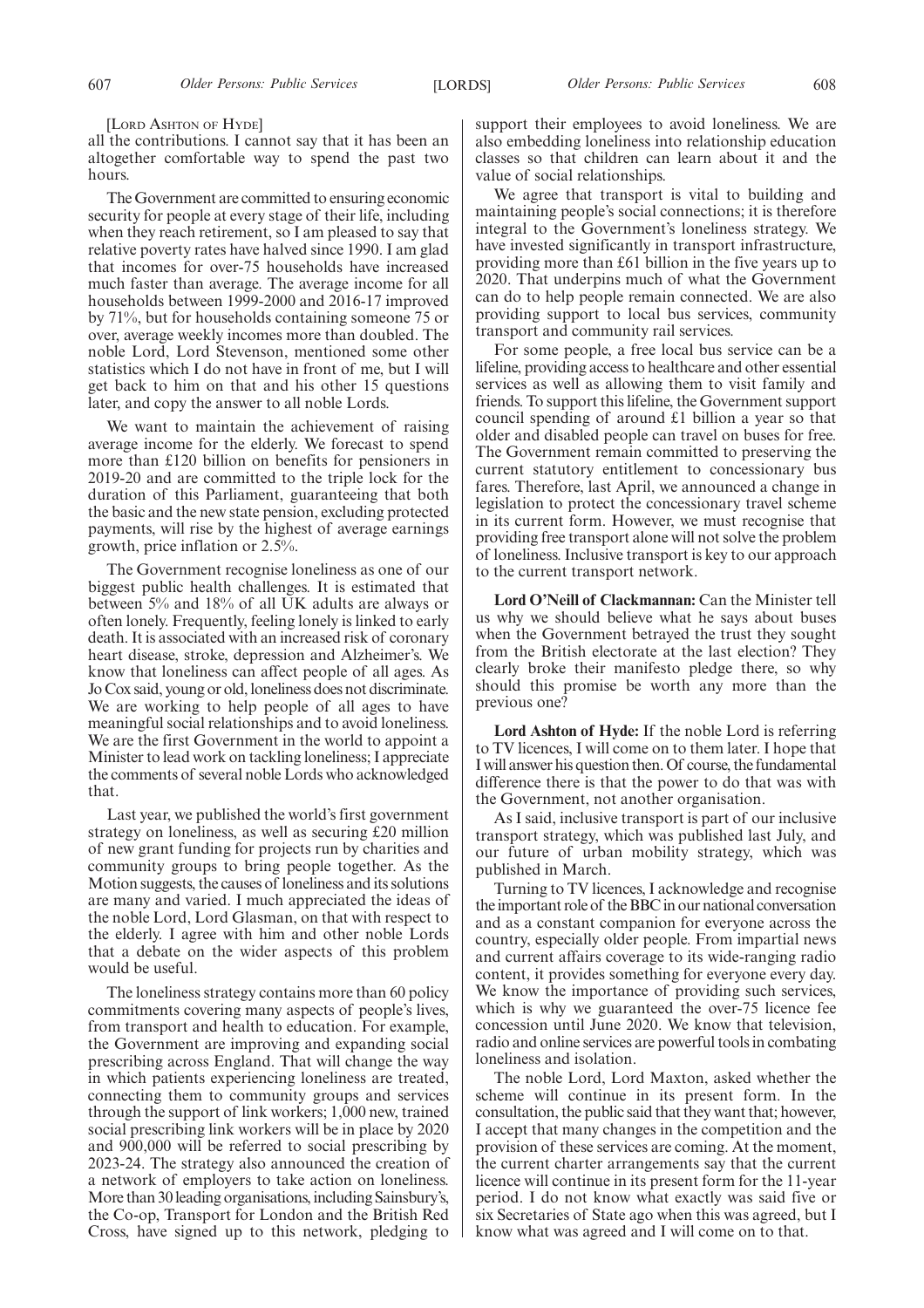I stress to the noble Lord, Lord Addington, that when we agreed the five-year licence fee funded settlement with the BBC in 2015, the corporation was well funded to provide vital public services. We phased in the cost by providing £468 million in 2018-19 and £247 million in 2019-20, as agreed with the BBC. That is why, as I have said before in the House, the director-general said that the overall deal provided "financial stability", in his words, and that the Government's decision to put the cost of the over-75s on to the BBC had been more than matched by the deal coming back for the BBC. It was an agreement.

The licence fee income underpins the BBC's important role in making sure that everyone can access the content that educates, informs and entertains. I noted earlier this week in the House that the Government did commit to maintaining the current licence fee—I mentioned that to the noble Lord, Lord Maxton. As part of that deal we unfroze the licence fee for the first time since 2010 by guaranteeing that it will rise each year in line with inflation. The BBC received over £3.8 billion in licence fee income, more than ever before. In return, we agreed that responsibility for the over-75 licence fee concession would transfer to the BBC in June 2020. Parliament consented to that and delivered it as part of the Digital Economy Act 2017. That is why we are disappointed that the BBC will not protect free television licences for all viewers aged 75 and over. Of the number of proposals on the table, the BBC has taken the most narrowly defined reform option.

Let me address directly the question put by the noble Lord, Lord Foulkes: why did we promise free licences for the duration of this Parliament when we cannot guarantee that the BBC will keep them free from 2020? That is because, as I have said, we agreed with the BBC at the 2015 funding settlement that responsibility for the concession will transfer to the BBC in 2020. That future concession was therefore a decision for the BBC. That was agreed by Parliament in the Digital Economy Act. The Secretary of State has said repeatedly that he expected the BBC to honour that agreement, and that is why we are disappointed. The BBC has acknowledged that the most vulnerable--the poorest pensioners who receive pension credit--will get the over-75 concession. Of course, as many noble Lords have said, there is a possibility that with the help of the BBC in making this available, an extra 600,000 people could receive pension credit because although they are eligible for it, they do not claim it. That would be a good thing and that is what the Government would like to see happen.

**Lord Browne of Ladyton:** Before the Minister moves on from this issue, is the agreement with the BBC enforceable? If so, do the Government intend to enforce it so that they can keep their word to the nation?

**Lord Ashton of Hyde:** The agreement with the BBC, which is in the Digital Economy Act, is what has happened. The BBC has the power and the responsibility to make a decision. It has made a decision and it is not a question of enforcing it. That is what is in the Digital Economy Act and that is what the BBC has done. It is its decision to do that because it is what Parliament gave it.

**Lord Browne of Ladyton:** I am sorry to take the Minister's time, but what right does anyone have to be disappointed if there was no expectation? It is either an agreement or it is not an agreement. If it is a legal agreement that is enforceable, surely the Government have a responsibility for the third parties who are being affected by this to enforce the agreement.

**Lord Ashton of Hyde:** The agreement put into law in the Digital Economy Act was the power for the BBC to make the decision, so the BBC has done what it is entitled to do and what we gave it responsibility for. What I said was that the Secretary of State expected that because this was part of the agreement reached in 2015, the BBC would do what it said it would do. Oh, I am sorry, that is not true. It said it would do that part of the deal when it was made with the Secretary of State in 2015. The BBC made its decision, which it was entitled to do, and that is the situation.

I do not have much time because I want to allow a little for the noble Lord, Lord Foulkes.

On public services generally, to support care for the elderly the Government have given councils access to around £10 billion of additional dedicated funding for social care over the spending review period, including a £240 million adult social care winter fund for 2018 and 2019 to alleviate pressures on the NHS. This is the biggest injection of funding for winter programmes that councils have ever received. The investment in social care services allowed 65% of local authorities to increase home care provision in 2017 as a direct result of the £2 billion funding boost announced in 2017.

In the medium term, social care funding will be settled in the spending review, when the overall approach to funding local government will be considered in the round. The noble Baroness, Lady Pitkeathley—who has not given up after 22 years, I am glad to say mentioned that we will bring forward at the earliest opportunity a Green Paper that will set out our plans to deliver a more sustainable social care system. She asked about the various candidates for leadership. The present Secretary of State, who I used to work with, takes this seriously and is keen to produce it as soon as he can. It will cover care and support for adults of all ages and will bring forward ideas for including an element of risk pooling into the system, which will help to protect people from the highest costs.

I agree with the noble Lord, Lord Foulkes, that the Government have an important role in working with charities, businesses, councils and other organisations which are already doing great work in bringing people together. We also have to create an economy which allows the ever-increasing expenditure that the noble Lord desires, otherwise we will simply transfer the problems to our children and grandchildren, which is not what we want.

We expect to publish the first annual report on loneliness later this year.

There are a number of questions that noble Lords have asked but, in the interests of time, I hope they will allow me to write to them and copy other noble Lords in on the answers.